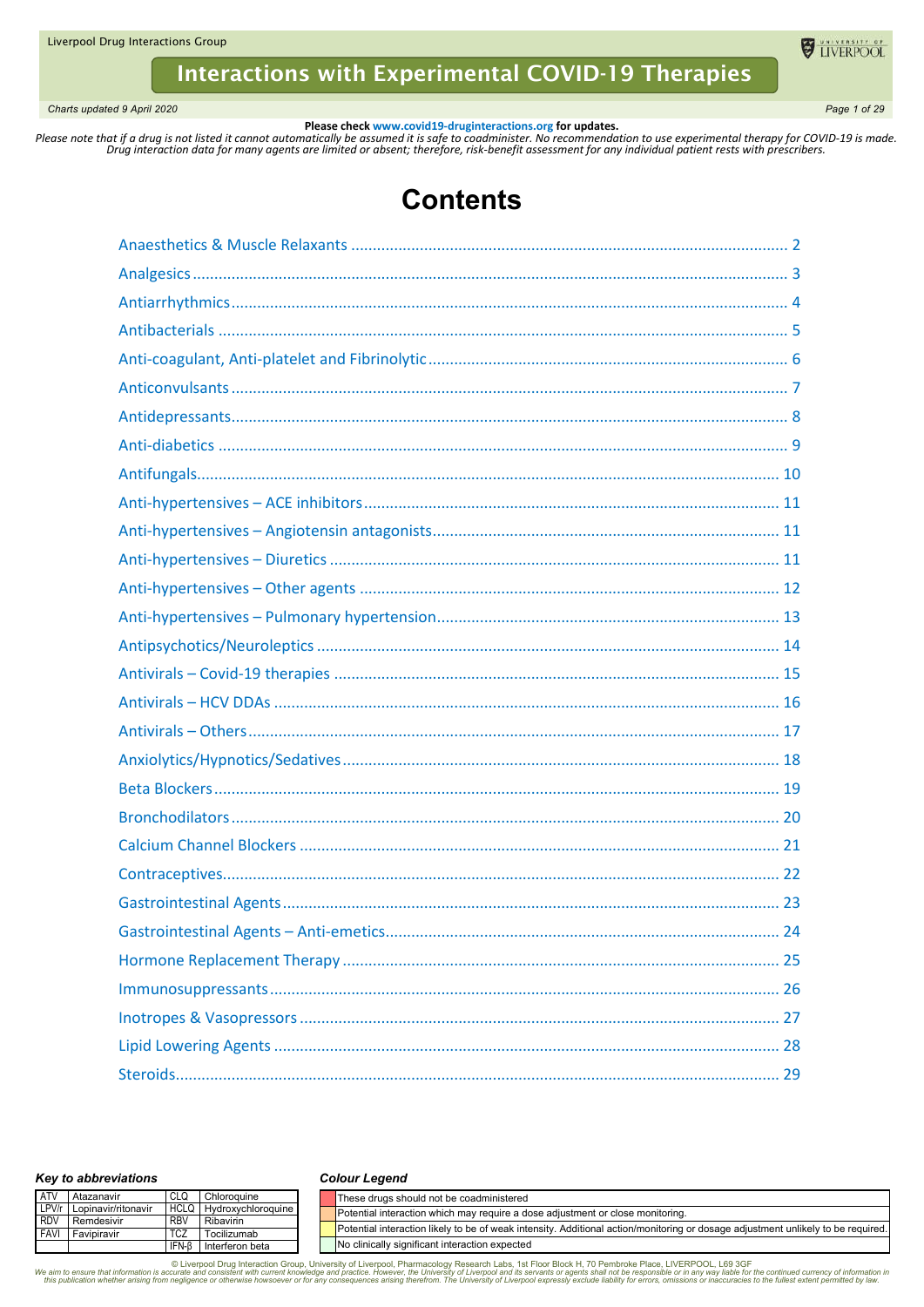

<span id="page-1-0"></span>*Charts updated 9 April 2020 Page 2 of 29*

**Please check www.covid19-druginteractions.org for updates.**<br>.Please note that if a drug is not listed it cannot automatically be assumed it is safe to coadminister. No recommendation to use experimental therapy for COVID-

# **Anaesthetics & Muscle Relaxants**

|                                 | <b>ATV</b>            | <b>LPV/r ♥</b>        | <b>RDV</b>        | <b>FAVI</b>       | <b>CLQ v</b>        | <b>HCLQ v</b>             | <b>RBV</b>        | <b>TCZ</b>        | $IFN-\beta$       |
|---------------------------------|-----------------------|-----------------------|-------------------|-------------------|---------------------|---------------------------|-------------------|-------------------|-------------------|
| Alcuronium                      | $\leftrightarrow$     | $\leftrightarrow$     | $\leftrightarrow$ | ↑                 | $\leftrightarrow$   | $\leftrightarrow$         | $\leftrightarrow$ | $\leftrightarrow$ | $\leftrightarrow$ |
| <b>Bupivacaine</b>              | $\overline{\uparrow}$ | $\overline{\uparrow}$ | $\leftrightarrow$ | $\leftrightarrow$ | $\leftrightarrow$   | $\leftrightarrow$         | $\leftrightarrow$ | $\downarrow$      | $\leftrightarrow$ |
| Cisatracurium                   | $\leftrightarrow$     | $\leftrightarrow$     | $\leftrightarrow$ | $\leftrightarrow$ | $\leftrightarrow$   | $\leftrightarrow$         | $\leftrightarrow$ | $\leftrightarrow$ | $\leftrightarrow$ |
| Desflurane                      | $\leftrightarrow$     | $\leftrightarrow$     | $\leftrightarrow$ | $\leftrightarrow$ | $\leftrightarrow$   | $\leftrightarrow$         | $\leftrightarrow$ | $\leftrightarrow$ | $\leftrightarrow$ |
| Dexmedetomidine •               | $\leftrightarrow$     | ↓♥                    | $\leftrightarrow$ | $\leftrightarrow$ | $\leftrightarrow$   | $\leftrightarrow$         | $\leftrightarrow$ | $\leftrightarrow$ | $\leftrightarrow$ |
| Enflurane                       | $\leftrightarrow$     | $\leftrightarrow$     | $\leftrightarrow$ | $\leftrightarrow$ | $\leftrightarrow$   | $\leftrightarrow$         | $\leftrightarrow$ | $\leftrightarrow$ | $\leftrightarrow$ |
| Ephedrine                       | $\leftrightarrow$     | $\leftrightarrow$     | $\leftrightarrow$ | $\leftrightarrow$ | $\leftrightarrow$   | $\leftrightarrow$         | $\leftrightarrow$ | $\leftrightarrow$ | $\leftrightarrow$ |
| Etidocaine                      | $\uparrow$            | $\uparrow$            | $\leftrightarrow$ | $\leftrightarrow$ | $\leftrightarrow$   | $\leftrightarrow$         | $\leftrightarrow$ | $\downarrow$      | $\leftrightarrow$ |
| Halothane                       | $\leftrightarrow$     | $\leftrightarrow$     | $\leftrightarrow$ | $\leftrightarrow$ | $\leftrightarrow$   | $\leftrightarrow$         | $\leftrightarrow$ | $\leftrightarrow$ | $\leftrightarrow$ |
| Isoflurane                      | $\leftrightarrow$     | $\leftrightarrow$     | $\leftrightarrow$ | $\leftrightarrow$ | $\leftrightarrow$   | $\leftrightarrow$         | $\leftrightarrow$ | $\leftrightarrow$ | $\leftrightarrow$ |
| Ketamine                        | $\uparrow$            | $\uparrow$            | $\leftrightarrow$ | $\leftrightarrow$ | $\leftrightarrow$   | $\leftrightarrow$         | $\leftrightarrow$ | ↓                 | $\leftrightarrow$ |
| Minaxolone                      | $\overline{\uparrow}$ | $\overline{\uparrow}$ | $\leftrightarrow$ | $\leftrightarrow$ | $\leftrightarrow$   | $\leftrightarrow$         | $\leftrightarrow$ | $\leftrightarrow$ | $\leftrightarrow$ |
| Nitrous oxide                   | $\leftrightarrow$     | $\leftrightarrow$     | $\leftrightarrow$ | $\leftrightarrow$ | $\leftrightarrow$   | $\leftrightarrow$         | $\leftrightarrow$ | $\leftrightarrow$ | $\leftrightarrow$ |
| Propofol $\bullet$              | $\leftrightarrow$     | ↓♥                    | $\leftrightarrow$ | $\leftrightarrow$ | $\leftrightarrow$ Y | $\leftrightarrow \bullet$ | $\leftrightarrow$ | $\leftrightarrow$ | $\leftrightarrow$ |
| Rocuronium                      | $\overline{\uparrow}$ | $\uparrow$            | $\leftrightarrow$ | $\leftrightarrow$ | $\leftrightarrow$   | $\leftrightarrow$         | $\leftrightarrow$ | $\leftrightarrow$ | $\leftrightarrow$ |
| Sevoflurane •                   | $\leftrightarrow$     | $\leftrightarrow$ Y   | $\leftrightarrow$ | $\leftrightarrow$ | $\leftrightarrow$ Y | $\leftrightarrow \bullet$ | $\leftrightarrow$ | $\leftrightarrow$ | $\leftrightarrow$ |
| Sufentanil                      | $\overline{\uparrow}$ | ↑                     | $\leftrightarrow$ | $\leftrightarrow$ | $\leftrightarrow$   | $\leftrightarrow$         | $\leftrightarrow$ | $\downarrow$      | $\leftrightarrow$ |
| Suxamethonium (succinylcholine) | $\leftrightarrow$     | $\leftrightarrow$     | $\leftrightarrow$ | $\leftrightarrow$ | $\leftrightarrow$   | $\leftrightarrow$         | $\leftrightarrow$ | $\leftrightarrow$ | $\leftrightarrow$ |
| Tetracaine                      | $\leftrightarrow$     | $\leftrightarrow$     | $\leftrightarrow$ | $\leftrightarrow$ | $\leftrightarrow$   | $\leftrightarrow$         | $\leftrightarrow$ | $\leftrightarrow$ | $\leftrightarrow$ |
| Thiopental                      | $\leftrightarrow$     | $\leftrightarrow$     | $\leftrightarrow$ | $\leftrightarrow$ | $\leftrightarrow$   | $\leftrightarrow$         | $\leftrightarrow$ | $\leftrightarrow$ | $\leftrightarrow$ |
| Tizanidine •                    | $\leftrightarrow$     | ↓♥                    | $\leftrightarrow$ | $\leftrightarrow$ | $\leftrightarrow$ Y | $\leftrightarrow$ Y       | $\leftrightarrow$ | $\leftrightarrow$ | $\leftrightarrow$ |
| Vecuronium                      | $\leftrightarrow$     | $\leftrightarrow$     | $\leftrightarrow$ | $\leftrightarrow$ | $\leftrightarrow$   | $\leftrightarrow$         | $\leftrightarrow$ | $\leftrightarrow$ | $\leftrightarrow$ |

# **Text Legend**

 $\uparrow$  Potential increased exposure of the comedication  $\downarrow$  Potential decreased exposure of the comedication

Potential decreased exposure of the comedication

Potential increased exposure of COVID drug

Potential decreased exposure of COVID drug

**↔** No significant effect

Numbers refer to increase or decrease in AUC as observed in drug-drug interaction studies.

♥ These drugs have been identified by www.crediblemeds.org as having a known or possible QT or TdP risk. The risk may be concentration- or dose-related and/or additive if two or more such drugs are combined.

Note, please check product labels for any additional cardiac warnings.

#### *Key to abbreviations*

#### *Colour Legend*

| ATV   | Atazanavir                |              | Chloroquine             | These drugs should not be coadministered                                                                                         |
|-------|---------------------------|--------------|-------------------------|----------------------------------------------------------------------------------------------------------------------------------|
|       | LPV/r Lopinavir/ritonavir |              | HCLQ Hydroxychloroquine | Potential interaction which may require a dose adiustment or close monitoring.                                                   |
| I RDV | Remdesivir                | RBV          | Ribavirin               |                                                                                                                                  |
|       | <b>FAVI</b> Favipiravir   | TCZ          | Tocilizumab             | Potential interaction likely to be of weak intensity. Additional action/monitoring or dosage adjustment unlikely to be required. |
|       |                           | <b>IFN-B</b> | Interferon beta         | No clinically significant interaction expected                                                                                   |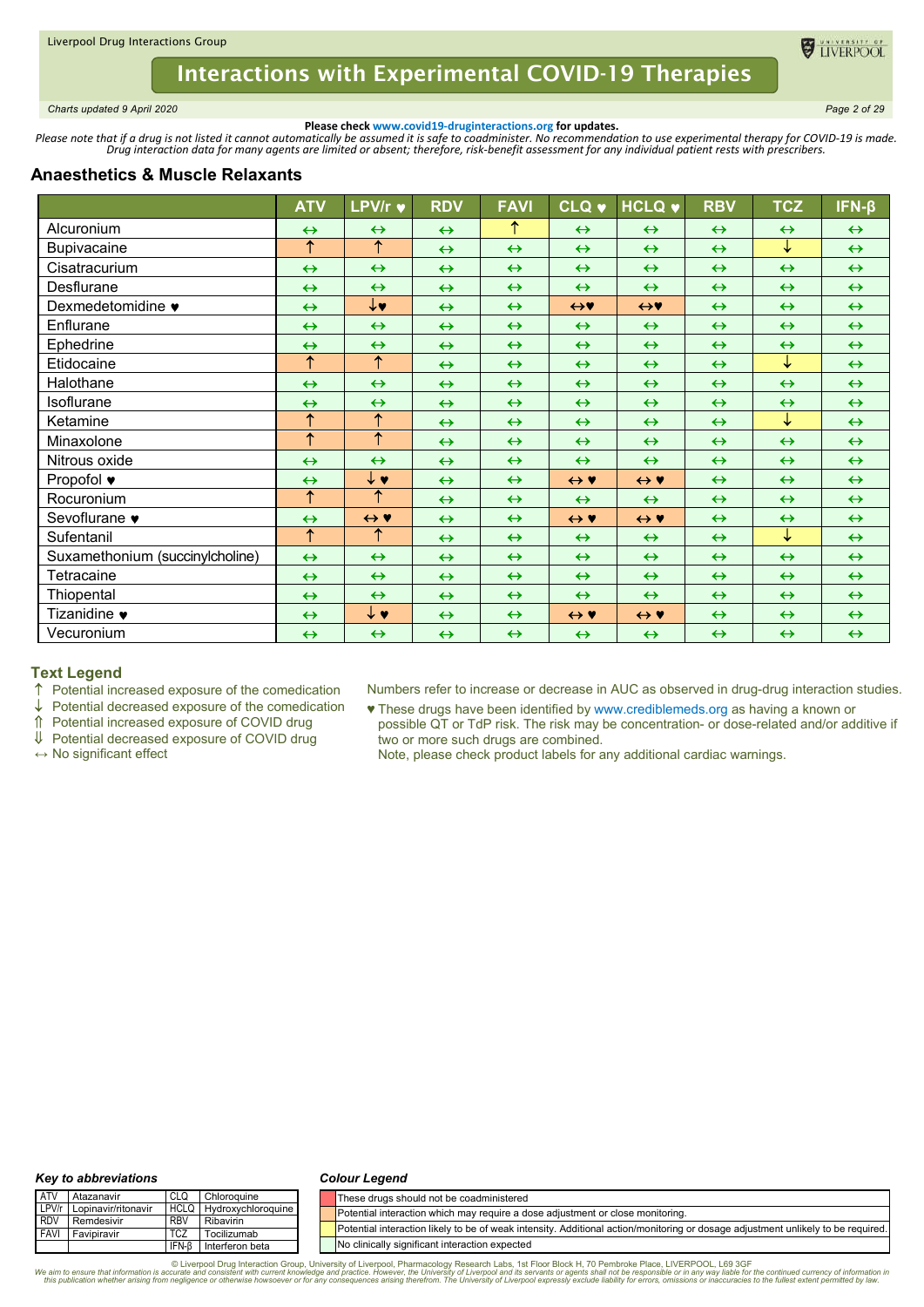

<span id="page-2-0"></span>*Charts updated 9 April 2020 Page 3 of 29*

**Please check www.covid19-druginteractions.org for updates.**<br>.Please note that if a drug is not listed it cannot automatically be assumed it is safe to coadminister. No recommendation to use experimental therapy for COVID-

# **Analgesics**

|                                | <b>ATV</b>            | LPV/r v                               | <b>RDV</b>        | <b>FAVI</b>       | <b>CLQ v</b>        | <b>HCLQ v</b>        | <b>RBV</b>        | <b>TCZ</b>        | $IFN-\beta$       |
|--------------------------------|-----------------------|---------------------------------------|-------------------|-------------------|---------------------|----------------------|-------------------|-------------------|-------------------|
| Alfentanil                     | ↑                     | ↑                                     | $\leftrightarrow$ | $\leftrightarrow$ | $\leftrightarrow$   | $\leftrightarrow$    | $\leftrightarrow$ | ↓                 | $\leftrightarrow$ |
| Aspirin                        | $\leftrightarrow$     | $\leftrightarrow$                     | $\leftrightarrow$ | $\leftrightarrow$ | $\leftrightarrow$   | $\leftrightarrow$    | $\leftrightarrow$ | $\leftrightarrow$ | $\leftrightarrow$ |
| Buprenorphine •                | ↑                     | $\uparrow$ ~2%                        | $\leftrightarrow$ | $\leftrightarrow$ | $\leftrightarrow$   | $\leftrightarrow$    | $\leftrightarrow$ | ↓                 | $\leftrightarrow$ |
| Celecoxib                      | $\leftrightarrow$     | $\leftrightarrow$                     | $\leftrightarrow$ | $\leftrightarrow$ | $\leftrightarrow$   | $\leftrightarrow$    | $\leftrightarrow$ | $\leftrightarrow$ | $\leftrightarrow$ |
| Codeine                        | $\leftrightarrow$     | $\overline{\uparrow}$                 | $\leftrightarrow$ | $\leftrightarrow$ | $\leftrightarrow$   | $\leftrightarrow$    | $\leftrightarrow$ | $\leftrightarrow$ | $\leftrightarrow$ |
| Dextropropoxyphene             | ↑                     | $\overline{\uparrow}$                 | $\leftrightarrow$ | $\leftrightarrow$ | $\leftrightarrow$   | $\leftrightarrow$    | $\leftrightarrow$ | ↓                 | $\leftrightarrow$ |
| Diamorphine (diacetylmorphine) | $\leftrightarrow$     | ↓                                     | $\leftrightarrow$ | $\leftrightarrow$ | $\leftrightarrow$   | $\leftrightarrow$    | $\leftrightarrow$ | $\leftrightarrow$ | $\leftrightarrow$ |
| Diclofenac                     | $\leftrightarrow$     | $\leftrightarrow$                     | $\leftrightarrow$ | $\leftrightarrow$ | $\leftrightarrow$   | $\leftrightarrow$    | $\leftrightarrow$ | $\leftrightarrow$ | $\leftrightarrow$ |
| Dihydrocodeine                 | ↑                     | $\overline{\overline{\mathcal{F}}}$   | $\leftrightarrow$ | $\leftrightarrow$ | $\leftrightarrow$   | $\leftrightarrow$    | $\leftrightarrow$ | $\leftrightarrow$ | $\leftrightarrow$ |
| Fentanyl                       | ↑                     | $\uparrow$                            | $\leftrightarrow$ | $\leftrightarrow$ | $\leftrightarrow$   | $\leftrightarrow$    | $\leftrightarrow$ | ↓                 | $\leftrightarrow$ |
| Hydrocodone ♥                  | $\uparrow\downarrow$  | $\uparrow\downarrow\downarrow$        | $\leftrightarrow$ | $\leftrightarrow$ | $\uparrow$          | $\uparrow\downarrow$ | $\leftrightarrow$ | $\leftrightarrow$ | $\leftrightarrow$ |
| Hydromorphone                  | $\leftrightarrow$     | ↓                                     | $\leftrightarrow$ | $\leftrightarrow$ | $\leftrightarrow$   | $\leftrightarrow$    | $\leftrightarrow$ | $\leftrightarrow$ | $\leftrightarrow$ |
| Ibuprofen                      | $\leftrightarrow$     | $\leftrightarrow$                     | $\leftrightarrow$ | $\leftrightarrow$ | $\leftrightarrow$   | $\leftrightarrow$    | $\leftrightarrow$ | $\leftrightarrow$ | $\leftrightarrow$ |
| Mefenamic acid                 | $\leftrightarrow$     | $\leftrightarrow$                     | $\leftrightarrow$ | $\leftrightarrow$ | $\leftrightarrow$   | $\leftrightarrow$    | $\leftrightarrow$ | $\leftrightarrow$ | $\leftrightarrow$ |
| Metamizole                     | 1 V                   | 个儿                                    | ⇓                 | $\leftrightarrow$ | ⇓                   | ⇓                    | $\leftrightarrow$ | $\leftrightarrow$ | $\leftrightarrow$ |
| Methadone $\bullet$            | $\leftrightarrow$     | $\downarrow$ 53% $\blacktriangledown$ | $\leftrightarrow$ | $\leftrightarrow$ | $\leftrightarrow$ Y | $\leftrightarrow$ Y  | $\leftrightarrow$ | $\leftrightarrow$ | $\leftrightarrow$ |
| Morphine                       | $\leftrightarrow$     | ↓                                     | $\leftrightarrow$ | $\leftrightarrow$ | $\leftrightarrow$   | $\leftrightarrow$    | $\leftrightarrow$ | $\leftrightarrow$ | $\leftrightarrow$ |
| Naproxen                       | $\leftrightarrow$     | $\leftrightarrow$                     | $\leftrightarrow$ | $\leftrightarrow$ | $\leftrightarrow$   | $\leftrightarrow$    | $\leftrightarrow$ | $\leftrightarrow$ | $\leftrightarrow$ |
| Nimesulide                     | $\leftrightarrow$     | $\leftrightarrow$                     | $\leftrightarrow$ | $\leftrightarrow$ | $\leftrightarrow$   | $\leftrightarrow$    | $\leftrightarrow$ | $\leftrightarrow$ | $\leftrightarrow$ |
| Oxycodone                      | ↑                     | 160%                                  | $\leftrightarrow$ | $\leftrightarrow$ | $\leftrightarrow$   | $\leftrightarrow$    | $\leftrightarrow$ | ↓                 | $\leftrightarrow$ |
| Paracetamol (Acetaminophen)    | $\leftrightarrow$     | $\leftrightarrow$                     | $\leftrightarrow$ | <b>114-16%</b>    | $\leftrightarrow$   | $\leftrightarrow$    | $\leftrightarrow$ | $\leftrightarrow$ | $\leftrightarrow$ |
| Pethidine (Meperidine)         | $\overline{\uparrow}$ | ↓                                     | $\leftrightarrow$ | $\leftrightarrow$ | $\leftrightarrow$   | $\leftrightarrow$    | $\leftrightarrow$ | $\leftrightarrow$ | $\leftrightarrow$ |
| Piroxicam                      | $\leftrightarrow$     | $\leftrightarrow$                     | $\leftrightarrow$ | $\leftrightarrow$ | $\leftrightarrow$   | $\leftrightarrow$    | $\leftrightarrow$ | $\leftrightarrow$ | $\leftrightarrow$ |
| Remifentanil                   | $\leftrightarrow$     | $\leftrightarrow$                     | $\leftrightarrow$ | $\leftrightarrow$ | $\leftrightarrow$   | $\leftrightarrow$    | $\leftrightarrow$ | $\leftrightarrow$ | $\leftrightarrow$ |
| Tapentadol                     | $\leftrightarrow$     | $\leftrightarrow$                     | $\leftrightarrow$ | $\leftrightarrow$ | $\leftrightarrow$   | $\leftrightarrow$    | $\leftrightarrow$ | $\leftrightarrow$ | $\leftrightarrow$ |
| Tramadol •                     | $\overline{\uparrow}$ | $\overline{\uparrow\downarrow}$       | $\leftrightarrow$ | $\leftrightarrow$ | $\leftrightarrow$   | $\leftrightarrow$    | $\leftrightarrow$ | $\leftrightarrow$ | $\leftrightarrow$ |

# **Text Legend**

Potential increased exposure of the comedication

Potential decreased exposure of the comedication

Potential increased exposure of COVID drug

Potential decreased exposure of COVID drug

**↔** No significant effect

Numbers refer to increase or decrease in AUC as observed in drug-drug interaction studies.

♥ These drugs have been identified by www.crediblemeds.org as having a known or possible QT or TdP risk. The risk may be concentration- or dose-related and/or additive if two or more such drugs are combined.

Note, please check product labels for any additional cardiac warnings.

### **Notes:**

### *Codeine and Tramadol + LPV/r*

Potential decrease of the analgesic effect due to the reduced conversion to the active metabolite.

## *Diamorphine and Morphine + ATV*

No effect on systemic exposure but inhibition of P-gp by atazanavir at the blood-brain barrier could potentiate the opiate effect in the CNS.

# *Diamorphine and Morphine + LPV/r*

Ritonavir could reduce systemic exposure of diamorphine and morphine due to induction of glucuronidation. Ritonavir also inhibits P-gp at the blood-brain barrier and could potentiate the opiate effect in the CNS.

# *Hydrocodone + ATV or LPV/r*

Hydrocodone concentrations are increased, but concentrations of the metabolite hydromorphone (which has also analgesic activity) are reduced.

# *Metamizole + CLQ, HCLQ, RBV, TCZ, IFN-β*

Coadministration should be avoided due to the increased risk of haematological toxicity.

# *Paracetamol + FAVI*

The daily dose of paracetamol in adults should be no more than 3000 mg/day (rather than 4000 mg/day).

# *Key to abbreviations*

## *Colour Legend*

|             | Atazanavir                | CLQ        | Chloroguine                    | These drugs should not be coadministered                                                                                         |
|-------------|---------------------------|------------|--------------------------------|----------------------------------------------------------------------------------------------------------------------------------|
|             | LPV/r Lopinavir/ritonavir |            | <b>HCLQ Hydroxychloroquine</b> | Potential interaction which may require a dose adjustment or close monitoring.                                                   |
| RDV         | Remdesivir                | <b>RBV</b> | Ribavirin                      |                                                                                                                                  |
| <b>FAVI</b> | Favipiravir               | <b>TCZ</b> | Tocilizumab                    | Potential interaction likely to be of weak intensity. Additional action/monitoring or dosage adjustment unlikely to be required. |
|             |                           | IFN-B      | Interferon beta                | No clinically significant interaction expected                                                                                   |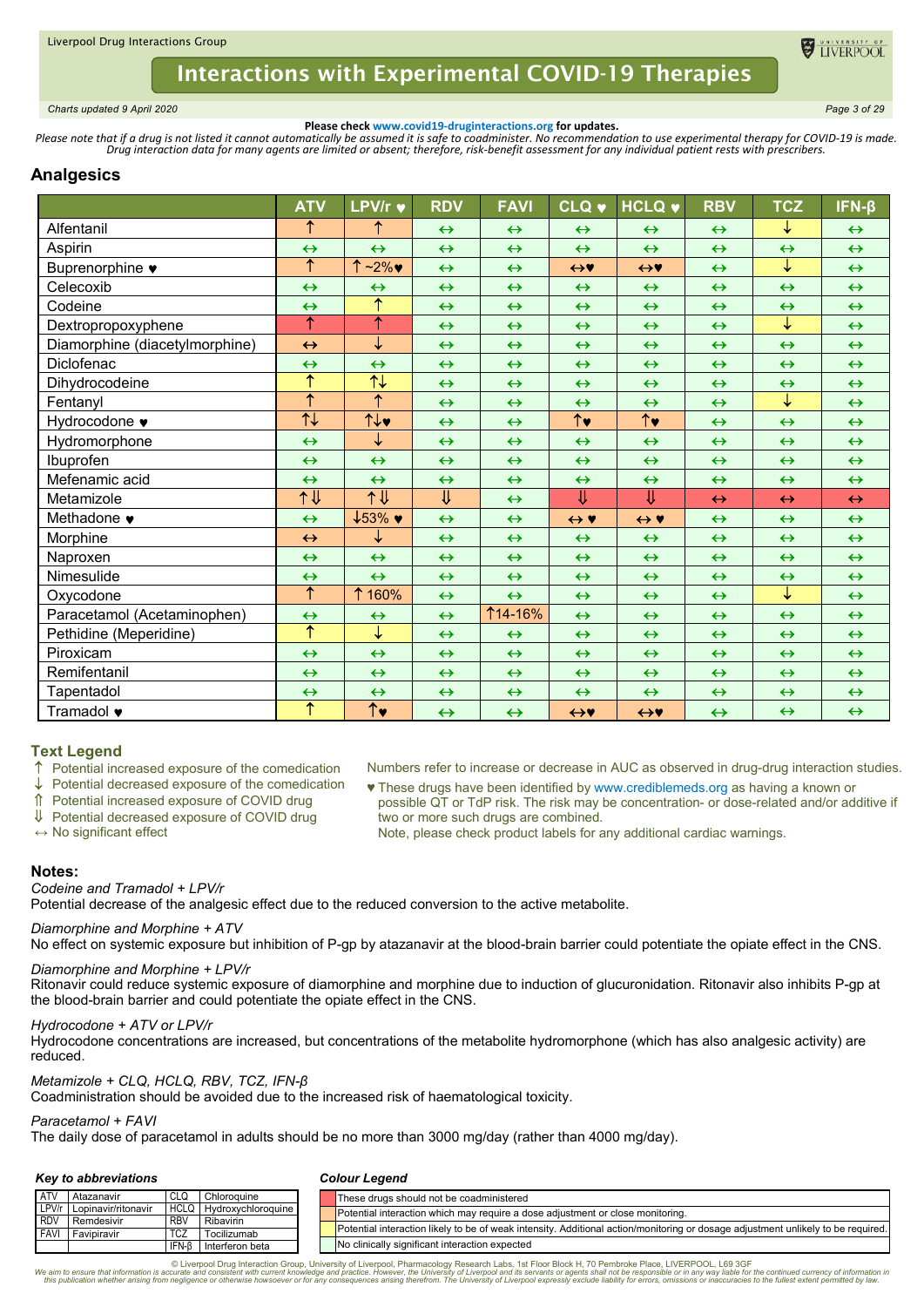<span id="page-3-0"></span>*Charts updated 9 April 2020 Page 4 of 29*

**DE TIVERPOO** 

**Please check www.covid19-druginteractions.org for updates.**<br>.Please note that if a drug is not listed it cannot automatically be assumed it is safe to coadminister. No recommendation to use experimental therapy for COVID-

# **Antiarrhythmics**

|                         | <b>ATV</b>        | LPV/r $\blacktriangledown$ | <b>RDV</b>        | <b>FAVI</b>       | <b>CLQ v</b>        | $HCLQ$ $\blacktriangledown$ | <b>RBV</b>        | <b>TCZ</b>        | IFN-β             |
|-------------------------|-------------------|----------------------------|-------------------|-------------------|---------------------|-----------------------------|-------------------|-------------------|-------------------|
| Amiodarone •            |                   | <b>TV</b>                  | $\leftrightarrow$ | $\leftrightarrow$ | Υ                   | T.                          | $\leftrightarrow$ | ₩                 | $\leftrightarrow$ |
| Bepridil ♥              |                   | ↑♥                         | $\leftrightarrow$ | $\leftrightarrow$ | ↑v                  | <b>TOL</b>                  | $\leftrightarrow$ | $\leftrightarrow$ | $\leftrightarrow$ |
| Disopyramide •          |                   | ↑♥                         | $\leftrightarrow$ | $\leftrightarrow$ | $\leftrightarrow$ Y | $\leftrightarrow$ Y         | $\leftrightarrow$ | $\leftrightarrow$ | $\leftrightarrow$ |
| Dofetilide <sup>*</sup> |                   | ↑♥                         | $\leftrightarrow$ | $\leftrightarrow$ | $\leftrightarrow$ Y | $\leftrightarrow$ Y         | $\leftrightarrow$ | $\leftrightarrow$ | $\leftrightarrow$ |
| Flecainide •            |                   | ↑♥                         | $\leftrightarrow$ | $\leftrightarrow$ | ↑♥                  | ↑♥                          | $\leftrightarrow$ | $\leftrightarrow$ | $\leftrightarrow$ |
| Lidocaine (Lignocaine)  |                   |                            | $\leftrightarrow$ | $\leftrightarrow$ | $\leftrightarrow$   | $\leftrightarrow$           | $\leftrightarrow$ | $\leftrightarrow$ | $\leftrightarrow$ |
| Mexiletine              | $\leftrightarrow$ |                            | $\leftrightarrow$ | $\leftrightarrow$ | ↑v                  | ↑♥                          | $\leftrightarrow$ | $\leftrightarrow$ | $\leftrightarrow$ |
| Propafenone             |                   |                            | $\leftrightarrow$ | $\leftrightarrow$ | $\leftrightarrow$   | $\leftrightarrow$           | $\leftrightarrow$ | $\leftrightarrow$ | $\leftrightarrow$ |
| Quinidine •             |                   | ΥΩ                         | $\leftrightarrow$ | $\leftrightarrow$ | $\leftrightarrow$ Y | $\leftrightarrow$ Y         | $\leftrightarrow$ | ₩                 | $\leftrightarrow$ |

## **Text Legend**

 $\uparrow$  Potential increased exposure of the comedication

Potential decreased exposure of the comedication

Potential increased exposure of COVID drug

Potential decreased exposure of COVID drug

**↔** No significant effect

♥ These drugs have been identified by www.crediblemeds.org as having a known or possible QT or TdP risk. The risk may be concentration- or dose-related and/or additive if two or more such drugs are combined. Note, please check product labels for any additional cardiac warnings.

Numbers refer to increase or decrease in AUC as observed in drug-drug interaction studies.

# **Notes:**

*Amiodarone + LPV/r* The European product label for LPV/r contraindicates coadministration but the US product label suggests caution and concentration monitoring of amiodarone.

#### *Key to abbreviations*

#### *Colour Legend*

| <b>ATV</b>  | Atazanavir          | CLG         | Chloroauine        | These drugs should not be coadministered                                                                                         |
|-------------|---------------------|-------------|--------------------|----------------------------------------------------------------------------------------------------------------------------------|
| LPV/r       | Lopinavir/ritonavir | <b>HCLG</b> | Hydroxychloroguine | Potential interaction which may require a dose adiustment or close monitoring.                                                   |
| <b>RDV</b>  | Remdesivir          | <b>RBV</b>  | Ribavirin          |                                                                                                                                  |
| <b>FAVI</b> | Favipiravir         | TCZ         | Tocilizumab        | Potential interaction likely to be of weak intensity. Additional action/monitoring or dosage adiustment unlikely to be required. |
|             |                     | 'FN-6       | Interferon beta    | No clinically significant interaction expected                                                                                   |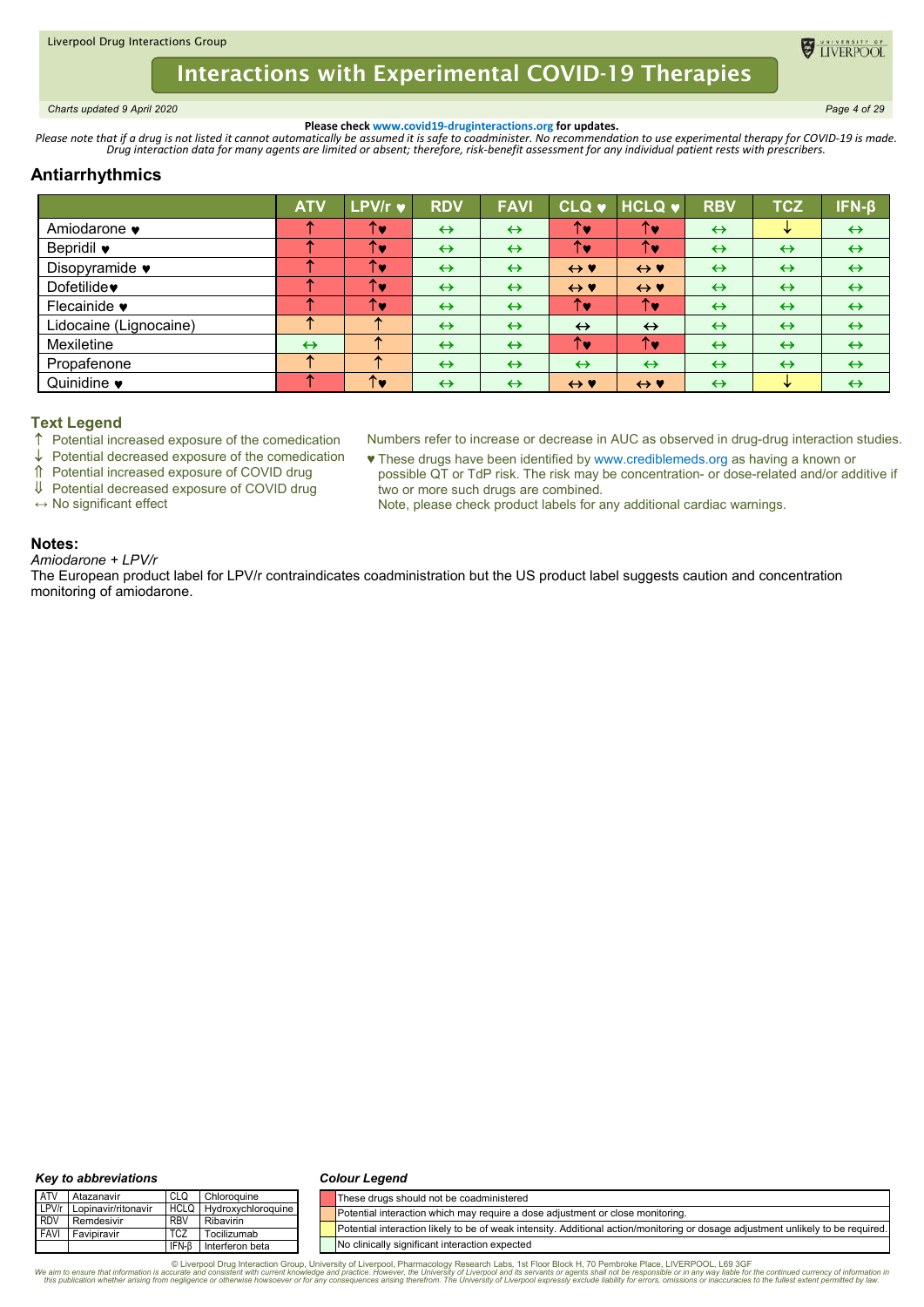

<span id="page-4-0"></span>*Charts updated 9 April 2020 Page 5 of 29*

**Please check www.covid19-druginteractions.org for updates.**<br>.Please note that if a drug is not listed it cannot automatically be assumed it is safe to coadminister. No recommendation to use experimental therapy for COVID-

# **Antibacterials**

|                                   | <b>ATV</b>        | LPV/r v                   | <b>RDV</b>        | <b>FAVI</b>       | <b>CLQ v</b>        | <b>HCLQ v</b>             | <b>RBV</b>        | <b>TCZ</b>        | $IFN-\beta$       |
|-----------------------------------|-------------------|---------------------------|-------------------|-------------------|---------------------|---------------------------|-------------------|-------------------|-------------------|
| Azithromycin ♥                    | ↑                 | $\leftrightarrow \bullet$ | $\leftrightarrow$ | $\leftrightarrow$ | $\leftrightarrow$ Y | $\leftrightarrow$ Y       | $\leftrightarrow$ | $\leftrightarrow$ | $\leftrightarrow$ |
| Bedaquiline •                     | ᠰ                 | 122% ♥                    | $\leftrightarrow$ | $\leftrightarrow$ | $\leftrightarrow$ Y | $\leftrightarrow$ Y       | $\leftrightarrow$ | $\leftrightarrow$ | $\leftrightarrow$ |
| Ciprofloxacin •                   | $\leftrightarrow$ | $\leftrightarrow$         | $\leftrightarrow$ | $\leftrightarrow$ | $\leftrightarrow$   | $\leftrightarrow$         | $\leftrightarrow$ | $\leftrightarrow$ | $\leftrightarrow$ |
| Clarithromycin •                  | ↑↑                | ↑♥                        | $\leftrightarrow$ | $\leftrightarrow$ | $\leftrightarrow$ Y | $\leftrightarrow \bullet$ | $\leftrightarrow$ | $\leftrightarrow$ | $\leftrightarrow$ |
| Clindamycin                       | ↑                 | ↑                         | $\leftrightarrow$ | $\leftrightarrow$ | $\leftrightarrow$   | $\leftrightarrow$         | $\leftrightarrow$ | $\leftrightarrow$ | $\leftrightarrow$ |
| Clofazimine •                     | $\leftrightarrow$ | $\leftrightarrow$ Y       | $\leftrightarrow$ | $\leftrightarrow$ | $\leftrightarrow$ Y | $\leftrightarrow$ Y       | $\leftrightarrow$ | $\leftrightarrow$ | $\leftrightarrow$ |
| Delamanid •                       | →                 | ↑♥                        | $\leftrightarrow$ | $\leftrightarrow$ | $\leftrightarrow$ Y | $\leftrightarrow \bullet$ | $\leftrightarrow$ | $\leftrightarrow$ | $\leftrightarrow$ |
| Erythromycin $\bullet$            | ∧                 | $\uparrow \bullet$        | $\leftrightarrow$ | $\leftrightarrow$ | $\leftrightarrow$ Y | $\leftrightarrow$ Y       | $\leftrightarrow$ | $\leftrightarrow$ | $\leftrightarrow$ |
| Isoniazid                         | $\leftrightarrow$ | $\leftrightarrow$         | $\leftrightarrow$ | $\leftrightarrow$ | $\leftrightarrow$   | $\leftrightarrow$         | $\leftrightarrow$ | $\leftrightarrow$ | $\leftrightarrow$ |
| Levofloxacin ♥                    | $\leftrightarrow$ | $\leftrightarrow$ Y       | $\leftrightarrow$ | $\leftrightarrow$ | $\leftrightarrow$ Y | $\leftrightarrow$ Y       | $\leftrightarrow$ | $\leftrightarrow$ | $\leftrightarrow$ |
| Linezolid                         | $\leftrightarrow$ | $\leftrightarrow$         | $\leftrightarrow$ | $\leftrightarrow$ | $\leftrightarrow$   | $\leftrightarrow$         | $\leftrightarrow$ | $\leftrightarrow$ | $\leftrightarrow$ |
| Metronidazole                     | $\leftrightarrow$ | $\leftrightarrow$         | $\leftrightarrow$ | $\leftrightarrow$ | $\leftrightarrow$   | $\leftrightarrow$         | $\leftrightarrow$ | $\leftrightarrow$ | $\leftrightarrow$ |
| Moxifloxacin $\blacktriangledown$ | $\uparrow$        | ↓♥                        | $\leftrightarrow$ | $\leftrightarrow$ | $\leftrightarrow$ Y | $\leftrightarrow$ Y       | $\leftrightarrow$ | $\leftrightarrow$ | $\leftrightarrow$ |
| Ofloxacin $\bullet$               | $\leftrightarrow$ | $\leftrightarrow \bullet$ | $\leftrightarrow$ | $\leftrightarrow$ | $\leftrightarrow$ Y | $\leftrightarrow \bullet$ | $\leftrightarrow$ | $\leftrightarrow$ | $\leftrightarrow$ |
| Pyrazinamide                      | $\leftrightarrow$ | $\leftrightarrow$         | $\leftrightarrow$ | $\leftrightarrow$ | $\leftrightarrow$   | $\leftrightarrow$         | $\leftrightarrow$ | $\leftrightarrow$ | $\leftrightarrow$ |
| Rifabutin                         | ቶ                 | ↑                         | ⇓                 | $\leftrightarrow$ | ⇓                   | ⇓                         | $\leftrightarrow$ | $\leftrightarrow$ | $\leftrightarrow$ |
| Rifampicin                        | ⇓                 | $\sqrt{75\%}$             | ↓                 | $\leftrightarrow$ | ⇓                   | ⇓                         | $\leftrightarrow$ | $\leftrightarrow$ | $\leftrightarrow$ |
| Rifapentine                       | ⇓                 | ⇓                         | ⇓                 | $\leftrightarrow$ | ⇓                   | ⇓                         | $\leftrightarrow$ | $\leftrightarrow$ | $\leftrightarrow$ |
| Sulfadiazine                      | $\leftrightarrow$ | ↓                         | $\leftrightarrow$ | $\leftrightarrow$ | $\leftrightarrow$   | $\leftrightarrow$         | $\leftrightarrow$ | $\leftrightarrow$ | $\leftrightarrow$ |
| Telithromycin ♥                   | 个介                | ↑↑<br>$\bullet$           | $\leftrightarrow$ | $\leftrightarrow$ | $\leftrightarrow$ Y | $\leftrightarrow$ Y       | $\leftrightarrow$ | $\leftrightarrow$ | $\leftrightarrow$ |
| Tinidazole                        | ↑                 | ́                         | $\leftrightarrow$ | $\leftrightarrow$ | $\leftrightarrow$   | $\leftrightarrow$         | $\leftrightarrow$ | $\leftrightarrow$ | $\leftrightarrow$ |

# **Text Legend**

 $\uparrow$  Potential increased exposure of the comedication

Potential decreased exposure of the comedication

Potential increased exposure of COVID drug

↓ Potential decreased exposure of COVID drug

**↔** No significant effect

♥ These drugs have been identified by www.crediblemeds.org as having a known or possible QT or TdP risk. The risk may be concentration- or dose-related and/or additive if two or more such drugs are combined. Note, please check product labels for any additional cardiac warnings.

Numbers refer to increase or decrease in AUC as observed in drug-drug interaction studies.

#### **Notes:**

No interactions are expected with the COVID-19 therapies listed and the following antibacterials:

*amikacin, amoxicillin, ampicillin, capreomycin, cefalexin, cefazolin, cefixime, cefotaxime, ceftazidime, ceftriaxone, chloramphenicol, clavulanic acid, cloxacillin, cycloserine, dapsone, doxycycline, ertapenem, ethambutol, ethionamide, flucloxacillin, gentamicin, imipenem/cilastatin, kanamycin, meropenem, nitrofurantoin, para-aminosalicylic acid, penicillins, piperacillin, rifaximin, spectinomycin, streptomycin, tazobactam, tetracyclines, trimethoprim/sulfamethoxazole, vancomycin.*

### *Clarithromycin + ATV or LPV/r*

A dose reduction of clarithromycin may be required for patients with impaired renal function. Refer to product labels for details.

### *Delamanid + ATV or LPV/r*

Coadministration is expected to increase concentrations of DM-6705, a delamanid metabolite which is associated with QT prolongation. Frequent ECG monitoring is recommended.

### *Isoniazid + RBV*

Use of isoniazid should be carefully monitored with patients with current chronic liver disease. Severe and sometimes fatal hepatitis associated with isoniazid therapy may occur and may develop even after many months of treatment.

### *Linezolid + RBV*

Myelosuppression has been reported with both linezolid and ribavirin. Close monitoring of blood counts is recommended.

### *Linezolid + TCZ or IFN-β*

Caution is required due to potential additive haematological toxicity.

### *Metronidazole and Tinidazole + LPV/r*

No interaction is expected with lopinavir tablets. Coadministration is not recommended with lopinavir oral solution as it contains alcohol.

### *Pyrazinamide + FAVI*

No effect on pyrazinamide concentrations but coadministration increased blood uric acid concentrations. Monitor uric acid.

#### *Key to abbreviations*

#### *Colour Legend*

|      | Atazanavir                | <b>CLQ</b> | Chloroquine                    |  | These drugs should not be coadministered                                                                                         |
|------|---------------------------|------------|--------------------------------|--|----------------------------------------------------------------------------------------------------------------------------------|
|      | LPV/r Lopinavir/ritonavir |            | <b>HCLQ Hydroxychloroquine</b> |  | Potential interaction which may require a dose adjustment or close monitoring.                                                   |
|      | Remdesivir                | <b>RBV</b> | Ribavirin                      |  |                                                                                                                                  |
| FAVI | Favipiravir               | <b>TCZ</b> | Tocilizumab                    |  | Potential interaction likely to be of weak intensity. Additional action/monitoring or dosage adjustment unlikely to be required. |
|      |                           | IFN-B      | Interferon beta                |  | No clinically significant interaction expected                                                                                   |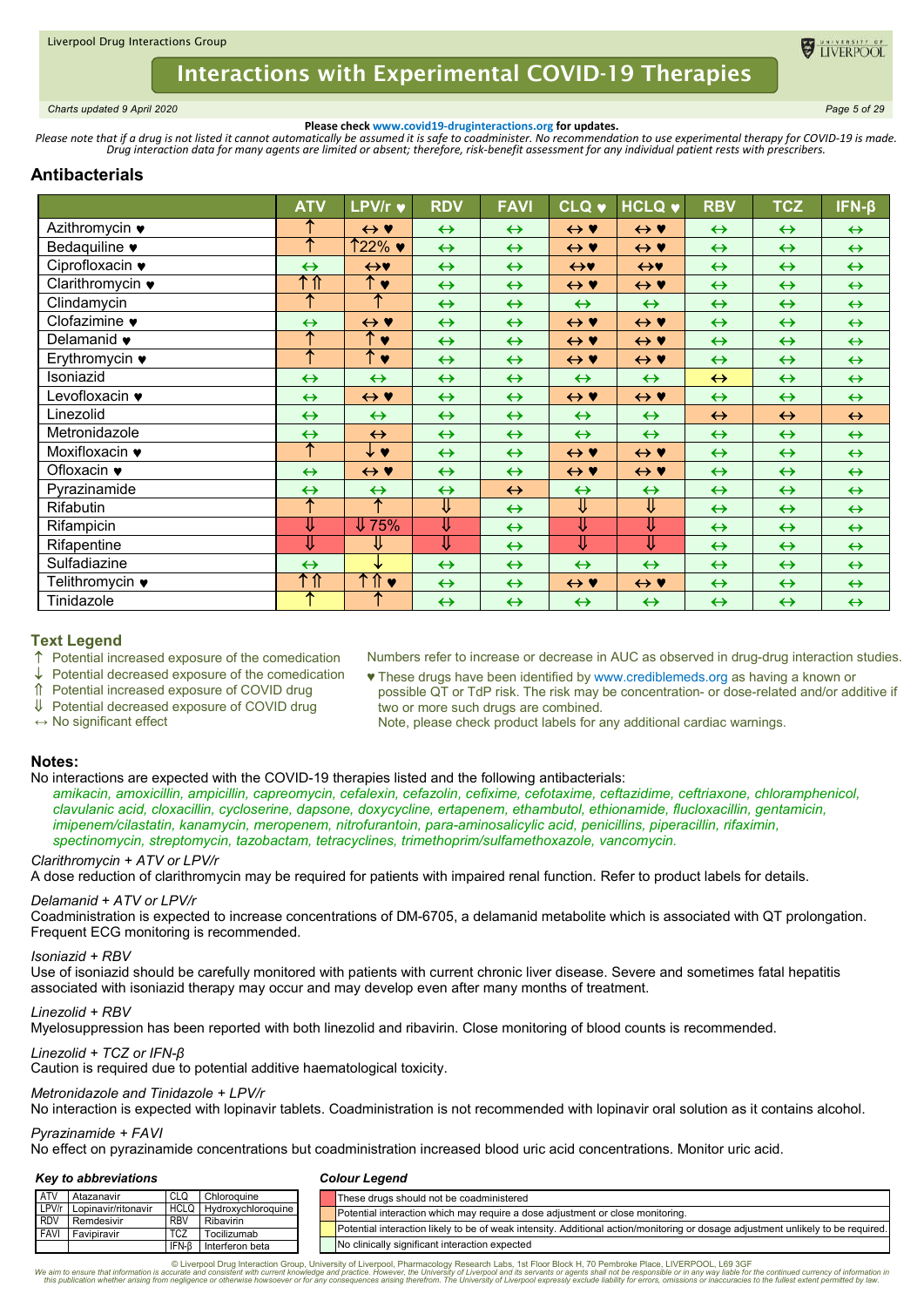<span id="page-5-0"></span>*Charts updated 9 April 2020 Page 6 of 29*

**ELIVERPOC** 

**Please check www.covid19-druginteractions.org for updates.**<br>.Please note that if a drug is not listed it cannot automatically be assumed it is safe to coadminister. No recommendation to use experimental therapy for COVID-

# **Anti-coagulant, Anti-platelet and Fibrinolytic**

|                         | <b>ATV</b>        | LPV/r $\blacktriangledown$        | <b>RDV</b>        | <b>FAVI</b>       | <b>CLQ v</b>          | <b>HCLQ v</b>         | <b>RBV</b>        | <b>TCZ</b>        | $IFN-\beta$       |
|-------------------------|-------------------|-----------------------------------|-------------------|-------------------|-----------------------|-----------------------|-------------------|-------------------|-------------------|
| Acenocoumarol           | $\leftrightarrow$ | ↓                                 | $\leftrightarrow$ | $\leftrightarrow$ | $\leftrightarrow$     | $\leftrightarrow$     | $\leftrightarrow$ | ↓                 | $\leftrightarrow$ |
| Apixaban                | ↑                 | ↑                                 | $\leftrightarrow$ | $\leftrightarrow$ | $\uparrow$            | $\uparrow$            | $\leftrightarrow$ | ↓                 | $\leftrightarrow$ |
| Argatroban              | $\leftrightarrow$ | $\leftrightarrow$                 | $\leftrightarrow$ | $\leftrightarrow$ | $\leftrightarrow$     | $\leftrightarrow$     | $\leftrightarrow$ | $\leftrightarrow$ | $\leftrightarrow$ |
| Aspirin (anti-platelet) | $\leftrightarrow$ | $\leftrightarrow$                 | $\leftrightarrow$ | $\leftrightarrow$ | $\leftrightarrow$     | $\leftrightarrow$     | $\leftrightarrow$ | $\leftrightarrow$ | $\leftrightarrow$ |
| Betrixaban $\bullet$    | $\uparrow$        | $\overline{\uparrow}$             | $\leftrightarrow$ | $\leftrightarrow$ | $\overline{\uparrow}$ | $\overline{\uparrow}$ | $\leftrightarrow$ | $\leftrightarrow$ | $\leftrightarrow$ |
| Clopidogrel             | ↓                 | ↓                                 | $\leftrightarrow$ | $\leftrightarrow$ | $\leftrightarrow$     | $\leftrightarrow$     | $\leftrightarrow$ | ↓                 | $\leftrightarrow$ |
| Dabigatran              | ↑                 | $\leftrightarrow$ or $\downarrow$ | $\leftrightarrow$ | $\leftrightarrow$ | $\uparrow$            | ↑                     | $\leftrightarrow$ | $\leftrightarrow$ | $\leftrightarrow$ |
| Dalteparin              | $\leftrightarrow$ | $\leftrightarrow$                 | $\leftrightarrow$ | $\leftrightarrow$ | $\leftrightarrow$     | $\leftrightarrow$     | $\leftrightarrow$ | $\leftrightarrow$ | $\leftrightarrow$ |
| Dipyridamole            | $\uparrow$        | ↓                                 | $\leftrightarrow$ | $\leftrightarrow$ | $\leftrightarrow$     | $\leftrightarrow$     | $\leftrightarrow$ | $\leftrightarrow$ | $\leftrightarrow$ |
| Edoxaban                | ↑                 | ↑                                 | $\leftrightarrow$ | $\leftrightarrow$ | $\uparrow$            | $\uparrow$            | $\leftrightarrow$ | $\leftrightarrow$ | $\leftrightarrow$ |
| Eltrombopag             | $\leftrightarrow$ | $\downarrow$ 17%                  | $\leftrightarrow$ | $\leftrightarrow$ | $\leftrightarrow$     | $\leftrightarrow$     | $\leftrightarrow$ | $\leftrightarrow$ | $\leftrightarrow$ |
| Enoxaparin              | $\leftrightarrow$ | $\leftrightarrow$                 | $\leftrightarrow$ | $\leftrightarrow$ | $\leftrightarrow$     | $\leftrightarrow$     | $\leftrightarrow$ | $\leftrightarrow$ | $\leftrightarrow$ |
| Fondaparinux            | $\leftrightarrow$ | $\leftrightarrow$                 | $\leftrightarrow$ | $\leftrightarrow$ | $\leftrightarrow$     | $\leftrightarrow$     | $\leftrightarrow$ | $\leftrightarrow$ | $\leftrightarrow$ |
| Heparin                 | $\leftrightarrow$ | $\leftrightarrow$                 | $\leftrightarrow$ | $\leftrightarrow$ | $\leftrightarrow$     | $\leftrightarrow$     | $\leftrightarrow$ | $\leftrightarrow$ | $\leftrightarrow$ |
| Phenprocoumon           | $\uparrow$        | $\uparrow\downarrow$              | $\leftrightarrow$ | $\leftrightarrow$ | $\leftrightarrow$     | $\leftrightarrow$     | $\leftrightarrow$ | ↓                 | $\leftrightarrow$ |
| Prasugrel               | $\leftrightarrow$ | $\leftrightarrow$                 | $\leftrightarrow$ | $\leftrightarrow$ | $\leftrightarrow$     | $\leftrightarrow$     | $\leftrightarrow$ | ↓                 | $\leftrightarrow$ |
| Rivaroxaban             | ↑                 | $\uparrow$                        | $\leftrightarrow$ | $\leftrightarrow$ | $\uparrow$            | $\uparrow$            | $\leftrightarrow$ | ↓                 | $\leftrightarrow$ |
| Streptokinase           | $\leftrightarrow$ | $\leftrightarrow$                 | $\leftrightarrow$ | $\leftrightarrow$ | $\leftrightarrow$     | $\leftrightarrow$     | $\leftrightarrow$ | $\leftrightarrow$ | $\leftrightarrow$ |
| Ticagrelor              | ↑                 | ↑                                 | $\leftrightarrow$ | $\leftrightarrow$ | $\leftrightarrow$     | $\leftrightarrow$     | $\leftrightarrow$ | ↓                 | $\leftrightarrow$ |
| Warfarin                | $\uparrow$        | ↓                                 | $\leftrightarrow$ | $\leftrightarrow$ | $\leftrightarrow$     | $\leftrightarrow$     | $\downarrow$      | ↓                 | $\leftrightarrow$ |

## **Text Legend**

 $\uparrow$  Potential increased exposure of the comedication

↓ Potential decreased exposure of the comedication

Potential increased exposure of COVID drug

↓ Potential decreased exposure of COVID drug

**↔** No significant effect

Numbers refer to increase or decrease in AUC as observed in drug-drug interaction studies. ♥ These drugs have been identified by www.crediblemeds.org as having a known or possible QT or TdP risk. The risk may be concentration- or dose-related and/or additive if

two or more such drugs are combined. Note, please check product labels for any additional cardiac warnings.

### **Notes:**

*Apixaban + LPV/r*

The US product label for apixaban suggests to use apixaban at a reduced dose (2.5 mg twice daily) if needed.

### *Betrixaban + ATV or LPV/r*

The US product label for betrixaban recommends for patients receiving or starting a strong P-gp inhibitor to reduce betrixaban dose and use an initial dose of 80 mg followed by 40 mg once daily.

## *Clopidogrel + ATV or LPV/r*

Decreased conversion to active metabolite leading to non-responsiveness to clopidogrel. Prasugrel should be preferred to clopidogrel with ATV or LPV/r.

### *Edoxaban + ATV or LPV/r*

The European product label for edoxaban states to consider a dose reduction of edoxaban from 60 mg to 30 mg with strong P-gp inhibitors, however, the US product label recommends no dose modification.

### *Prasugrel + ATV or LPV/r*

Concentrations of active metabolite are reduced but without a significant reduction in prasugrel activity.

### *Vitamin K antagonists + ATV or LPV/r*

Monitor INR with vitamin K antagonists (e.g., acenocoumarol, phenprocoumon, warfarin).

### *Key to abbreviations*

### *Colour Legend*

| <b>ATV</b>   | Atazanavir          | <b>CLQ</b>  | Chloroquine          | These drugs should not be coadministered                                                                                         |
|--------------|---------------------|-------------|----------------------|----------------------------------------------------------------------------------------------------------------------------------|
| $L$ PV/r     | Lopinavir/ritonavir | <b>HCLO</b> | J Hydroxychloroguine | Potential interaction which may require a dose adjustment or close monitoring.                                                   |
| <b>I</b> RDV | Remdesivir          | <b>RBV</b>  | Ribavirin            |                                                                                                                                  |
| I FAVI       | Favipiravir         | <b>TCZ</b>  | Tocilizumab          | Potential interaction likely to be of weak intensity. Additional action/monitoring or dosage adjustment unlikely to be required. |
|              |                     | IFN-B       | Interferon beta      | No clinically significant interaction expected                                                                                   |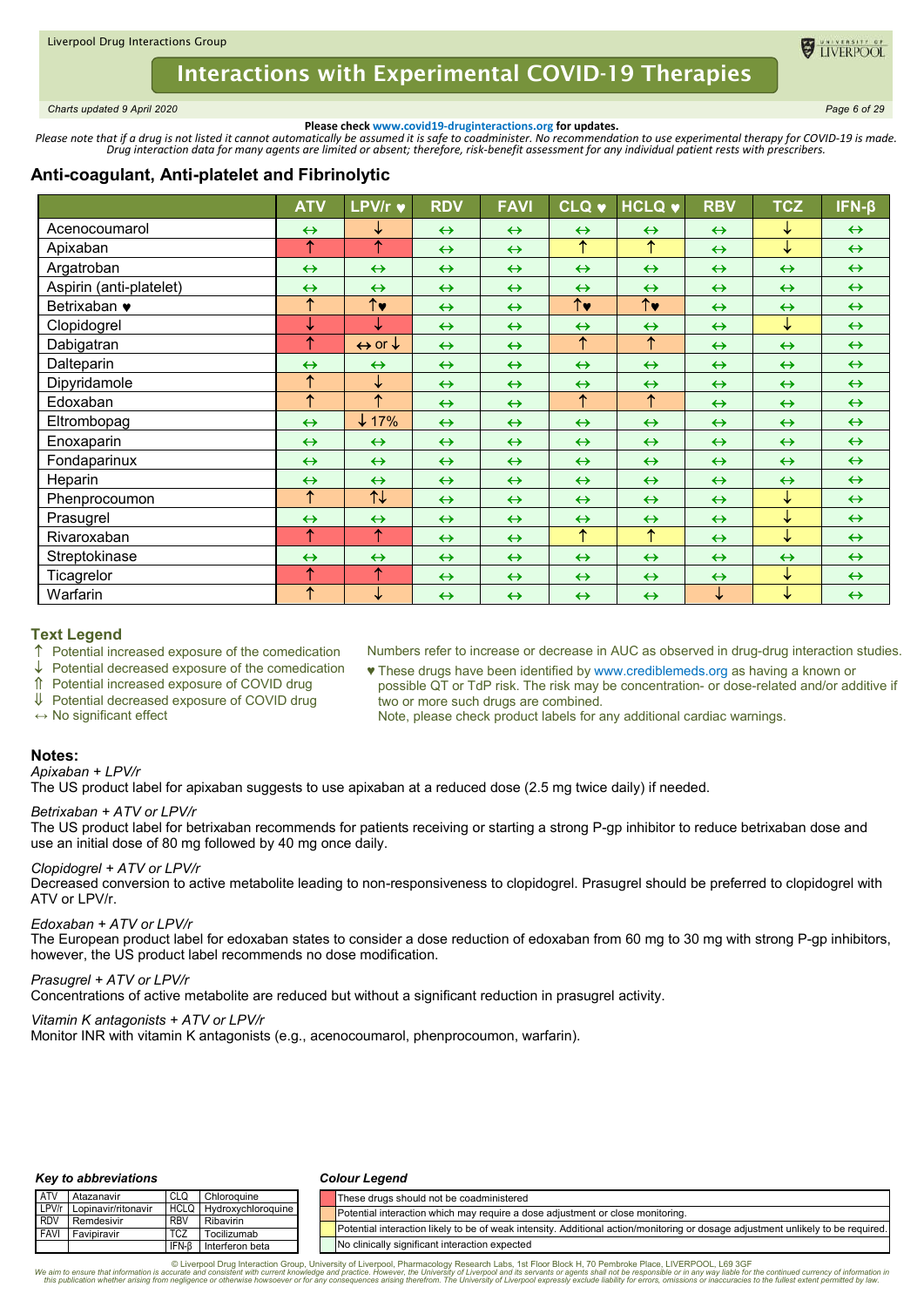

<span id="page-6-0"></span>*Charts updated 9 April 2020 Page 7 of 29*

**Please check www.covid19-druginteractions.org for updates.**<br>.Please note that if a drug is not listed it cannot automatically be assumed it is safe to coadminister. No recommendation to use experimental therapy for COVID-

# **Anticonvulsants**

|                                | <b>ATV</b>            | <b>LPV/r ♥</b>          | <b>RDV</b>              | <b>FAVI</b>       | <b>CLQ v</b>      | <b>HCLQ v</b>     | <b>RBV</b>        | <b>TCZ</b>        | $IFN-\beta$       |
|--------------------------------|-----------------------|-------------------------|-------------------------|-------------------|-------------------|-------------------|-------------------|-------------------|-------------------|
| Carbamazepine                  | 1↓                    | 1↓                      | ⇓                       | $\leftrightarrow$ | ⇓                 | ⇓                 | $\leftrightarrow$ | ↓                 | $\leftrightarrow$ |
| Clonazepam                     | ↑                     | ↑                       | $\leftrightarrow$       | $\leftrightarrow$ | $\leftrightarrow$ | $\leftrightarrow$ | $\leftrightarrow$ | $\leftrightarrow$ | $\leftrightarrow$ |
| Eslicarbazepine                | ⇓                     | ⇓                       | $\overline{\Downarrow}$ | $\leftrightarrow$ | ⇓                 | ⇓                 | $\leftrightarrow$ | $\leftrightarrow$ | $\leftrightarrow$ |
| Ethosuximide                   | ↑                     | ↑                       | $\leftrightarrow$       | $\leftrightarrow$ | $\leftrightarrow$ | $\leftrightarrow$ | $\leftrightarrow$ | $\leftrightarrow$ | $\leftrightarrow$ |
| Gabapentin                     | $\leftrightarrow$     | $\leftrightarrow$       | $\leftrightarrow$       | $\leftrightarrow$ | $\leftrightarrow$ | $\leftrightarrow$ | $\leftrightarrow$ | $\leftrightarrow$ | $\leftrightarrow$ |
| Lacosamide                     | $\leftrightarrow$     | $\leftrightarrow$       | $\leftrightarrow$       | $\leftrightarrow$ | $\leftrightarrow$ | $\leftrightarrow$ | $\leftrightarrow$ | $\leftrightarrow$ | $\leftrightarrow$ |
| Lamotrigine                    | $\leftrightarrow$     | $\downarrow$ 50%        | $\leftrightarrow$       | $\leftrightarrow$ | $\leftrightarrow$ | $\leftrightarrow$ | $\leftrightarrow$ | $\leftrightarrow$ | $\leftrightarrow$ |
| Levetiracetam                  | $\leftrightarrow$     | $\leftrightarrow$       | $\leftrightarrow$       | $\leftrightarrow$ | $\leftrightarrow$ | $\leftrightarrow$ | $\leftrightarrow$ | $\leftrightarrow$ | $\leftrightarrow$ |
| Oxcarbazepine                  | ⇓                     | $\overline{\mathsf{U}}$ | $\overline{\Downarrow}$ | $\leftrightarrow$ | ⇓                 | ⇓                 | $\leftrightarrow$ | $\leftrightarrow$ | $\leftrightarrow$ |
| Perampanel                     | ↑                     | $\uparrow$              | $\leftrightarrow$       | $\leftrightarrow$ | $\leftrightarrow$ | $\leftrightarrow$ | $\leftrightarrow$ | $\leftrightarrow$ | $\leftrightarrow$ |
| Phenobarbital (Phenobarbitone) | ⇓                     | ⇓                       | ⇓                       | $\leftrightarrow$ | ⇓                 | ⇓                 | $\leftrightarrow$ | ↓                 | $\leftrightarrow$ |
| Phenytoin                      | ⇓                     | ⇓                       | $\overline{\mathsf{U}}$ | $\leftrightarrow$ | ⇓                 | ⇓                 | $\leftrightarrow$ | $\downarrow$      | $\leftrightarrow$ |
| Pregabalin                     | $\leftrightarrow$     | $\leftrightarrow$       | $\leftrightarrow$       | $\leftrightarrow$ | $\leftrightarrow$ | $\leftrightarrow$ | $\leftrightarrow$ | $\leftrightarrow$ | $\leftrightarrow$ |
| Primidone                      | ⇓                     | ↓↓                      | ⇓                       | $\leftrightarrow$ | ⇓                 | ⇓                 | $\leftrightarrow$ | ↓                 | $\leftrightarrow$ |
| Retigabine                     | $\leftrightarrow$     | $\leftrightarrow$       | $\leftrightarrow$       | $\leftrightarrow$ | $\leftrightarrow$ | $\leftrightarrow$ | $\leftrightarrow$ | $\leftrightarrow$ | $\leftrightarrow$ |
| Rufinamide                     | ⇓                     | ⇓                       | ⇓                       | $\leftrightarrow$ | ⇓                 | ⇓                 | $\leftrightarrow$ | $\leftrightarrow$ | $\leftrightarrow$ |
| Sultiame                       | ↑                     | $\overline{\uparrow}$   | $\leftrightarrow$       | $\leftrightarrow$ | $\leftrightarrow$ | $\leftrightarrow$ | $\leftrightarrow$ | $\leftrightarrow$ | $\leftrightarrow$ |
| Tiagabine                      | $\overline{\uparrow}$ | $\uparrow$              | $\leftrightarrow$       | $\leftrightarrow$ | $\leftrightarrow$ | $\leftrightarrow$ | $\leftrightarrow$ | $\leftrightarrow$ | $\leftrightarrow$ |
| Topiramate                     | $\leftrightarrow$     | $\leftrightarrow$       | $\leftrightarrow$       | $\leftrightarrow$ | $\leftrightarrow$ | $\leftrightarrow$ | $\leftrightarrow$ | $\leftrightarrow$ | $\leftrightarrow$ |
| Valproate (Divalproex)         | $\leftrightarrow$     | ⇑<br>38%                | $\leftrightarrow$       | $\leftrightarrow$ | $\leftrightarrow$ | $\leftrightarrow$ | $\leftrightarrow$ | $\leftrightarrow$ | $\leftrightarrow$ |
| Vigabatrin                     | $\leftrightarrow$     | $\leftrightarrow$       | $\leftrightarrow$       | $\leftrightarrow$ | $\leftrightarrow$ | $\leftrightarrow$ | $\leftrightarrow$ | $\leftrightarrow$ | $\leftrightarrow$ |
| Zonisamide                     | $\leftrightarrow$     | $\leftrightarrow$       | $\leftrightarrow$       | $\leftrightarrow$ | $\leftrightarrow$ | $\leftrightarrow$ | $\leftrightarrow$ | $\leftrightarrow$ | $\leftrightarrow$ |

# **Text Legend**

 $\uparrow$  Potential increased exposure of the comedication  $\downarrow$  Potential decreased exposure of the comedication

Potential decreased exposure of the comedication

Potential increased exposure of COVID drug

 Potential decreased exposure of COVID drug **↔** No significant effect

two or more such drugs are combined. Note, please check product labels for any additional cardiac warnings.

Numbers refer to increase or decrease in AUC as observed in drug-drug interaction studies. ♥ These drugs have been identified by www.crediblemeds.org as having a known or

possible QT or TdP risk. The risk may be concentration- or dose-related and/or additive if

### **Notes:**

*Valproate + LPV/r*

Case report of a 48% decrease in valproate concentration in previously stable patient who developed exacerbated mania on starting lopinavir/ritonavir; dose increase of valproate was required.

#### *Key to abbreviations*

#### *Colour Legend*

| <b>ATV</b> | Atazanavir                |             | Chloroguine        | These drugs should not be coadministered                                                                                         |
|------------|---------------------------|-------------|--------------------|----------------------------------------------------------------------------------------------------------------------------------|
|            | LPV/r Lopinavir/ritonavir | <b>HCLQ</b> | Hydroxychloroquine | Potential interaction which may require a dose adjustment or close monitoring.                                                   |
| <b>RDV</b> | Remdesivir                | <b>RBV</b>  | Ribavirin          | Potential interaction likely to be of weak intensity. Additional action/monitoring or dosage adjustment unlikely to be required. |
|            | <b>FAVI</b> Favipiravir   | <b>TCZ</b>  | Tocilizumab        |                                                                                                                                  |
|            |                           | IFN-B       | Interferon beta    | No clinically significant interaction expected                                                                                   |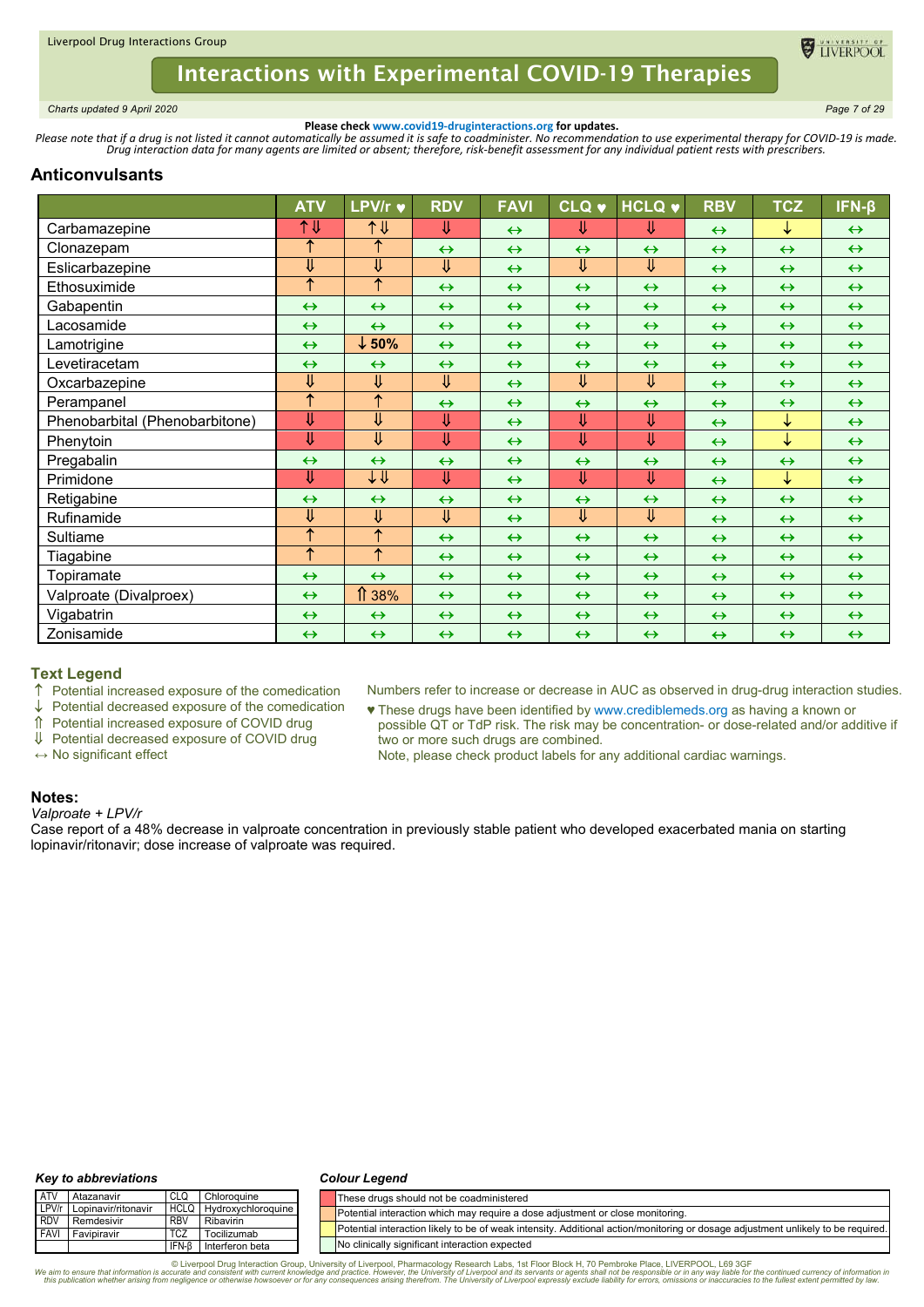

<span id="page-7-0"></span>*Charts updated 9 April 2020 Page 8 of 29*

**Please check www.covid19-druginteractions.org for updates.**<br>.Please note that if a drug is not listed it cannot automatically be assumed it is safe to coadminister. No recommendation to use experimental therapy for COVID-

### **Antidepressants**

|                                | <b>ATV</b>            | LPV/r v                         | <b>RDV</b>              | <b>FAVI</b>       | <b>CLQ v</b>                    | <b>HCLQ v</b>                   | <b>RBV</b>        | <b>TCZ</b>        | $IFN-\beta$       |
|--------------------------------|-----------------------|---------------------------------|-------------------------|-------------------|---------------------------------|---------------------------------|-------------------|-------------------|-------------------|
| Agomelatine                    | $\leftrightarrow$     | ↓                               | $\leftrightarrow$       | $\leftrightarrow$ | $\leftrightarrow$               | $\leftrightarrow$               | $\leftrightarrow$ | $\leftrightarrow$ | $\leftrightarrow$ |
| Amitriptyline                  | $\leftrightarrow$     | $\overline{\uparrow}$           | $\leftrightarrow$       | $\leftrightarrow$ | ↑                               | $\uparrow$                      | $\leftrightarrow$ | $\leftrightarrow$ | $\leftrightarrow$ |
| <b>Bupropion</b>               | $\leftrightarrow$     | $\downarrow$ 57%                | $\leftrightarrow$       | $\leftrightarrow$ | $\leftrightarrow$               | $\leftrightarrow$               | $\leftrightarrow$ | $\leftrightarrow$ | $\leftrightarrow$ |
| Citalopram •                   | $\uparrow$            | $\overline{\uparrow\downarrow}$ | $\leftrightarrow$       | $\leftrightarrow$ | $\leftrightarrow$ Y             | $\leftrightarrow$ Y             | $\leftrightarrow$ | $\leftrightarrow$ | $\leftrightarrow$ |
| Clomipramine                   | $\overline{\uparrow}$ | $\overline{\uparrow}$           | $\leftrightarrow$       | $\leftrightarrow$ | $\leftrightarrow$               | $\leftrightarrow$               | $\leftrightarrow$ | $\leftrightarrow$ | $\leftrightarrow$ |
| Desipramine $\bullet$          | $\leftrightarrow$     | ↑5%♥                            | $\leftrightarrow$       | $\leftrightarrow$ | $\overline{\uparrow}$           | $\overline{\uparrow\downarrow}$ | $\leftrightarrow$ | $\leftrightarrow$ | $\leftrightarrow$ |
| Doxepin                        | $\leftrightarrow$     | ↑                               | $\leftrightarrow$       | $\leftrightarrow$ | $\leftrightarrow$               | $\leftrightarrow$               | $\leftrightarrow$ | $\leftrightarrow$ | $\leftrightarrow$ |
| Duloxetine                     | $\leftrightarrow$     | $\overline{\uparrow\downarrow}$ | $\leftrightarrow$       | $\leftrightarrow$ | $\overline{\uparrow}$           | $\overline{\uparrow}$           | $\leftrightarrow$ | $\leftrightarrow$ | $\leftrightarrow$ |
| Escitalopram $\bullet$         | $\overline{\uparrow}$ | $\overline{\uparrow\downarrow}$ | $\leftrightarrow$       | $\leftrightarrow$ | $\leftrightarrow$ Y             | $\leftrightarrow$ Y             | $\leftrightarrow$ | $\leftrightarrow$ | $\leftrightarrow$ |
| Fluoxetine                     | $\leftrightarrow$     | $\overline{\uparrow}$           | $\leftrightarrow$       | $\leftrightarrow$ | $\uparrow$                      | $\uparrow$                      | $\leftrightarrow$ | $\leftrightarrow$ | $\leftrightarrow$ |
| Fluvoxamine                    | $\leftrightarrow$     | $\overline{\uparrow}$           | $\leftrightarrow$       | $\leftrightarrow$ | ↑                               | $\overline{\uparrow}$           | $\leftrightarrow$ | $\leftrightarrow$ | $\leftrightarrow$ |
| Imipramine •                   | ↑                     | $\uparrow$                      | $\leftrightarrow$       | $\leftrightarrow$ | $\leftrightarrow$ Y             | $\leftrightarrow$ Y             | $\leftrightarrow$ | $\leftrightarrow$ | $\leftrightarrow$ |
| Lithium •                      | $\leftrightarrow$     | $\leftrightarrow$ Y             | $\leftrightarrow$       | $\leftrightarrow$ | $\leftrightarrow$ Y             | $\leftrightarrow$ Y             | $\leftrightarrow$ | $\leftrightarrow$ | $\leftrightarrow$ |
| Maprotiline •                  | $\leftrightarrow$     | $\overline{\uparrow\downarrow}$ | $\leftrightarrow$       | $\leftrightarrow$ | $\overline{\uparrow\downarrow}$ | $\overline{\uparrow\downarrow}$ | $\leftrightarrow$ | $\leftrightarrow$ | $\leftrightarrow$ |
| Mianserin $\blacktriangledown$ | ↑                     | $\overline{\uparrow}$           | $\leftrightarrow$       | $\leftrightarrow$ | $\overline{\uparrow}$           | $\overline{\uparrow\downarrow}$ | $\leftrightarrow$ | $\leftrightarrow$ | $\leftrightarrow$ |
| Milnacipran                    | $\leftrightarrow$     | $\leftrightarrow$               | $\leftrightarrow$       | $\leftrightarrow$ | $\leftrightarrow$               | $\leftrightarrow$               | $\leftrightarrow$ | $\leftrightarrow$ | $\leftrightarrow$ |
| Mirtazapine •                  | ↑                     | $\uparrow\downarrow$            | $\leftrightarrow$       | $\leftrightarrow$ | $\overline{\uparrow}$           | $\overline{\uparrow\downarrow}$ | $\leftrightarrow$ | $\leftrightarrow$ | $\leftrightarrow$ |
| Nefazodone                     | 个介                    | $\overline{\uparrow}$           | $\leftrightarrow$       | $\leftrightarrow$ | $\leftrightarrow$               | $\leftrightarrow$               | $\leftrightarrow$ | $\leftrightarrow$ | $\leftrightarrow$ |
| Nortriptyline •                | $\leftrightarrow$     | $\overline{\uparrow\downarrow}$ | $\leftrightarrow$       | $\leftrightarrow$ | $\overline{\uparrow}$           | $\overline{\uparrow\downarrow}$ | $\leftrightarrow$ | $\leftrightarrow$ | $\leftrightarrow$ |
| Paroxetine                     | TV?                   | 112                             | $\leftrightarrow$       | $\leftrightarrow$ | $\overline{\uparrow}$           | $\overline{\uparrow}$           | $\leftrightarrow$ | $\leftrightarrow$ | $\leftrightarrow$ |
| Phenelzine                     | $\leftrightarrow$     | $\leftrightarrow$               | $\leftrightarrow$       | $\leftrightarrow$ | $\leftrightarrow$               | $\leftrightarrow$               | $\leftrightarrow$ | $\leftrightarrow$ | $\leftrightarrow$ |
| Reboxetine                     | ↑                     | $\overline{\uparrow}$           | $\leftrightarrow$       | $\leftrightarrow$ | $\leftrightarrow$               | $\leftrightarrow$               | $\leftrightarrow$ | $\leftrightarrow$ | $\leftrightarrow$ |
| Sertraline                     | $\overline{\uparrow}$ | ↓                               | $\leftrightarrow$       | $\leftrightarrow$ | $\leftrightarrow$               | $\leftrightarrow$               | $\leftrightarrow$ | $\leftrightarrow$ | $\leftrightarrow$ |
| St John's wort                 | ⇓                     | $\overline{\mathsf{U}}$         | $\overline{\mathsf{U}}$ | $\leftrightarrow$ | $\overline{\mathsf{U}}$         | $\overline{\mathsf{U}}$         | $\leftrightarrow$ | $\leftrightarrow$ | $\leftrightarrow$ |
| Tranylcypromine                | ↑                     | $\hat{\uparrow}$                | $\leftrightarrow$       | $\leftrightarrow$ | $\leftrightarrow$               | $\leftrightarrow$               | $\leftrightarrow$ | $\leftrightarrow$ | $\leftrightarrow$ |
| Trazodone                      | $\overline{\uparrow}$ | $\uparrow$                      | $\leftrightarrow$       | $\leftrightarrow$ | $\leftrightarrow$               | $\leftrightarrow$               | $\leftrightarrow$ | $\leftrightarrow$ | $\leftrightarrow$ |
| Trimipramine •                 | $\leftrightarrow$     | $\uparrow\downarrow$            | $\leftrightarrow$       | $\leftrightarrow$ | $\overline{\uparrow}$           | $\overline{\uparrow}$           | $\leftrightarrow$ | $\leftrightarrow$ | $\leftrightarrow$ |
| Venlafaxine •                  | ↑                     | $\overline{\uparrow\downarrow}$ | $\leftrightarrow$       | $\leftrightarrow$ | $\overline{\uparrow}$           | $\overline{\uparrow\downarrow}$ | $\leftrightarrow$ | $\leftrightarrow$ | $\leftrightarrow$ |
| Vortioxetine                   | $\leftrightarrow$     | $\overline{\uparrow}$           | $\leftrightarrow$       | $\leftrightarrow$ | $\uparrow$                      | $\overline{\uparrow}$           | $\leftrightarrow$ | $\leftrightarrow$ | $\leftrightarrow$ |

## **Text Legend**

- Potential increased exposure of the comedication
- $\downarrow$  Potential decreased exposure of the comedication
- Potential increased exposure of COVID drug

Potential decreased exposure of COVID drug

**↔** No significant effect

Numbers refer to increase or decrease in AUC as observed in drug-drug interaction studies.

♥ These drugs have been identified by www.crediblemeds.org as having a known or possible QT or TdP risk. The risk may be concentration- or dose-related and/or additive if two or more such drugs are combined.

Note, please check product labels for any additional cardiac warnings.

#### *Key to abbreviations*

#### *Colour Legend*

| <b>ATV</b>  | Atazanavir          |             | Chloroquine        | These drugs should not be coadministered                                                                                         |
|-------------|---------------------|-------------|--------------------|----------------------------------------------------------------------------------------------------------------------------------|
| LPV/r       | Lopinavir/ritonavir | <b>HCLQ</b> | Hydroxychloroguine | Potential interaction which may require a dose adjustment or close monitoring.                                                   |
| <b>RDV</b>  | Remdesivir          | <b>RBV</b>  | Ribavirin          |                                                                                                                                  |
| <b>FAVI</b> | Favipiravir         | <b>TCZ</b>  | Tocilizumab        | Potential interaction likely to be of weak intensity. Additional action/monitoring or dosage adjustment unlikely to be required. |
|             |                     | IFN-B       | Interferon beta    | No clinically significant interaction expected                                                                                   |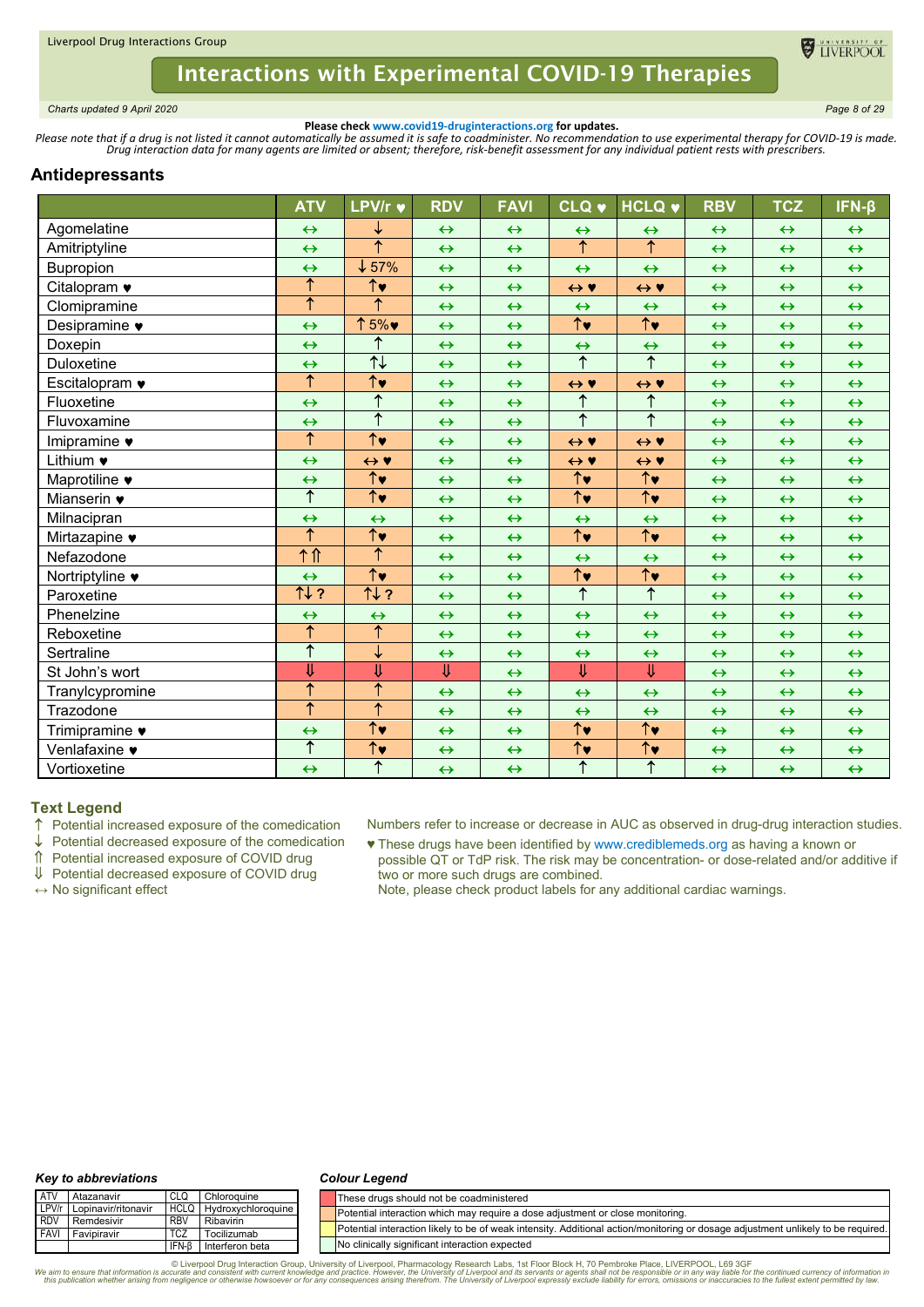

<span id="page-8-0"></span>*Charts updated 9 April 2020 Page 9 of 29*

**Please check www.covid19-druginteractions.org for updates.**<br>.Please note that if a drug is not listed it cannot automatically be assumed it is safe to coadminister. No recommendation to use experimental therapy for COVID-

# **Anti-diabetics**

|                           | <b>ATV</b>              | LPV/r $\blacktriangledown$      | <b>RDV</b>        | <b>FAVI</b>       | <b>CLQ v</b>      | <b>HCLQ v</b>     | <b>RBV</b>        | <b>TCZ</b>        | $IFN-\beta$       |
|---------------------------|-------------------------|---------------------------------|-------------------|-------------------|-------------------|-------------------|-------------------|-------------------|-------------------|
| Acarbose                  | $\leftrightarrow$       | $\leftrightarrow$               | $\leftrightarrow$ | $\leftrightarrow$ | $\leftrightarrow$ | $\leftrightarrow$ | $\leftrightarrow$ | $\leftrightarrow$ | $\leftrightarrow$ |
| Canagliflozin             | $\leftrightarrow$       | ↓                               | $\leftrightarrow$ | $\leftrightarrow$ | $\leftrightarrow$ | $\leftrightarrow$ | $\leftrightarrow$ | $\leftrightarrow$ | $\leftrightarrow$ |
| Dapagliflozin             | $\leftrightarrow$       | $\leftrightarrow$               | $\leftrightarrow$ | $\leftrightarrow$ | $\leftrightarrow$ | $\leftrightarrow$ | $\leftrightarrow$ | $\leftrightarrow$ | $\leftrightarrow$ |
| Dulaglutide               | ⇓                       | $\leftrightarrow$               | $\leftrightarrow$ | $\leftrightarrow$ | $\leftrightarrow$ | $\leftrightarrow$ | $\leftrightarrow$ | $\leftrightarrow$ | $\leftrightarrow$ |
| Empagliflozin             | $\leftrightarrow$       | $\leftrightarrow$               | $\leftrightarrow$ | $\leftrightarrow$ | $\leftrightarrow$ | $\leftrightarrow$ | $\leftrightarrow$ | $\leftrightarrow$ | $\leftrightarrow$ |
| Exanatide                 | $\overline{\mathsf{u}}$ | $\leftrightarrow$               | $\leftrightarrow$ | $\leftrightarrow$ | $\leftrightarrow$ | $\leftrightarrow$ | $\leftrightarrow$ | $\leftrightarrow$ | $\leftrightarrow$ |
| Glibenclamide (Glyburide) | $\uparrow$              | $\overline{\uparrow}$           | $\leftrightarrow$ | $\leftrightarrow$ | $\leftrightarrow$ | $\leftrightarrow$ | $\leftrightarrow$ | $\leftrightarrow$ | $\leftrightarrow$ |
| Gliclazide                | $\leftrightarrow$       | ↓                               | $\leftrightarrow$ | $\leftrightarrow$ | $\leftrightarrow$ | $\leftrightarrow$ | $\leftrightarrow$ | $\leftrightarrow$ | $\leftrightarrow$ |
| Glimepiride               | $\leftrightarrow$       | ↓                               | $\leftrightarrow$ | $\leftrightarrow$ | $\leftrightarrow$ | $\leftrightarrow$ | $\leftrightarrow$ | $\leftrightarrow$ | $\leftrightarrow$ |
| Glipizide                 | $\leftrightarrow$       | ↓                               | $\leftrightarrow$ | $\leftrightarrow$ | $\leftrightarrow$ | $\leftrightarrow$ | $\leftrightarrow$ | $\leftrightarrow$ | $\leftrightarrow$ |
| Insulin                   | $\leftrightarrow$       | $\leftrightarrow$               | $\leftrightarrow$ | $\leftrightarrow$ | $\leftrightarrow$ | $\leftrightarrow$ | $\leftrightarrow$ | $\leftrightarrow$ | $\leftrightarrow$ |
| Linagliptin               | $\leftrightarrow$       | $\uparrow$                      | $\leftrightarrow$ | $\leftrightarrow$ | $\leftrightarrow$ | $\leftrightarrow$ | $\leftrightarrow$ | $\leftrightarrow$ | $\leftrightarrow$ |
| Liraglutide               | $\overline{\mathsf{U}}$ | $\leftrightarrow$               | $\leftrightarrow$ | $\leftrightarrow$ | $\leftrightarrow$ | $\leftrightarrow$ | $\leftrightarrow$ | $\leftrightarrow$ | $\leftrightarrow$ |
| Metformin                 | $\leftrightarrow$       | $\leftrightarrow$               | $\leftrightarrow$ | $\leftrightarrow$ | $\leftrightarrow$ | $\leftrightarrow$ | $\leftrightarrow$ | $\leftrightarrow$ | $\leftrightarrow$ |
| Nateglinide               | $\overline{\uparrow}$   | $\overline{\uparrow\downarrow}$ | $\leftrightarrow$ | $\leftrightarrow$ | $\leftrightarrow$ | $\leftrightarrow$ | $\leftrightarrow$ | $\leftrightarrow$ | $\leftrightarrow$ |
| Pioglitazone              | $\uparrow$              | ↑                               | $\leftrightarrow$ | $\uparrow$        | $\leftrightarrow$ | $\leftrightarrow$ | $\leftrightarrow$ | $\leftrightarrow$ | $\leftrightarrow$ |
| Repaglinide               | $\uparrow$              | $\overline{\uparrow}$           | $\leftrightarrow$ | ↑<br>52%          | $\leftrightarrow$ | $\leftrightarrow$ | $\leftrightarrow$ | $\leftrightarrow$ | $\leftrightarrow$ |
| Rosiglitazone             | $\leftrightarrow$       | ↓                               | $\leftrightarrow$ | ↑                 | $\leftrightarrow$ | $\leftrightarrow$ | $\leftrightarrow$ | $\leftrightarrow$ | $\leftrightarrow$ |
| Saxagliptin               | $\overline{\uparrow}$   | $\overline{\uparrow}$           | $\leftrightarrow$ | $\leftrightarrow$ | $\leftrightarrow$ | $\leftrightarrow$ | $\leftrightarrow$ | $\leftrightarrow$ | $\leftrightarrow$ |
| Sitagliptin               | $\uparrow$              | $\overline{\uparrow}$           | $\leftrightarrow$ | $\leftrightarrow$ | $\leftrightarrow$ | $\leftrightarrow$ | $\leftrightarrow$ | $\leftrightarrow$ | $\leftrightarrow$ |
| Tolbutamide               | $\leftrightarrow$       | ↓                               | $\leftrightarrow$ | $\leftrightarrow$ | $\leftrightarrow$ | $\leftrightarrow$ | $\leftrightarrow$ | $\leftrightarrow$ | $\leftrightarrow$ |
| Vildagliptin              | $\leftrightarrow$       | $\leftrightarrow$               | $\leftrightarrow$ | $\leftrightarrow$ | $\leftrightarrow$ | $\leftrightarrow$ | $\leftrightarrow$ | $\leftrightarrow$ | $\leftrightarrow$ |

# **Text Legend**

Potential increased exposure of the comedication

Numbers refer to increase or decrease in AUC as observed in drug-drug interaction studies.

Potential decreased exposure of the comedication

Potential increased exposure of COVID drug

 Potential decreased exposure of COVID drug **↔** No significant effect

two or more such drugs are combined. Note, please check product labels for any additional cardiac warnings.

♥ These drugs have been identified by www.crediblemeds.org as having a known or possible QT or TdP risk. The risk may be concentration- or dose-related and/or additive if

## **Notes:**

#### *Canagliflozin +LPV/r*

If coadministration is deemed necessary, increasing canagliflozin to 300 mg once daily may be considered if patients are currently tolerating canagliflozin 100 mg once daily, have an eGFR ≥60 mL/min/1.73m2 or CrCl ≥60 mL/min, and require additional glycaemic control. Other glucose-lowering therapies should be considered for patients with an eGFR 45 mL/min/1.73m<sup>2</sup> to <60 mL/min/1.73m<sup>2</sup> or CrCl 45 mL/min to <60 mL/min taking canagliflozin 100 mg who are receiving concurrent therapy with a UGT enzyme inducer and who require additional glycaemic control.

### *Linagliptin + LPV/r*

The increase in linagliptin exposure is not considered clinically significant as it is mainly eliminated unchanged and has a large safety window.

### *Saxagliptin + ATV or LPV/r:*

The US product label for saxagliptin states the recommended dose of saxagliptin to be 2.5 mg once daily when coadministered with strong CYP3A4/5 inhibitors.

### *Sitagliptin + ATV or LPV/r*

The increase in sitagliptin exposure is not considered clinically significant as it is mainly eliminated unchanged and has a large safety window.

#### *Key to abbreviations*

#### *Colour Legend*

| <b>LATV</b>  | Atazanavir          | CLQ         | Chloroquine            | These drugs should not be coadministered                                                                                         |
|--------------|---------------------|-------------|------------------------|----------------------------------------------------------------------------------------------------------------------------------|
| $L$ PV/r     | Lopinavir/ritonavir | <b>HCLO</b> | J   Hvdroxvchloroguine | Potential interaction which may require a dose adjustment or close monitoring.                                                   |
| <b>I RDV</b> | Remdesivir          | <b>RBV</b>  | Ribavirin              |                                                                                                                                  |
| I FAVI       | Favipiravir         | <b>TCZ</b>  | Tocilizumab            | Potential interaction likely to be of weak intensity. Additional action/monitoring or dosage adjustment unlikely to be required. |
|              |                     | IFN-B       | Interferon beta        | No clinically significant interaction expected                                                                                   |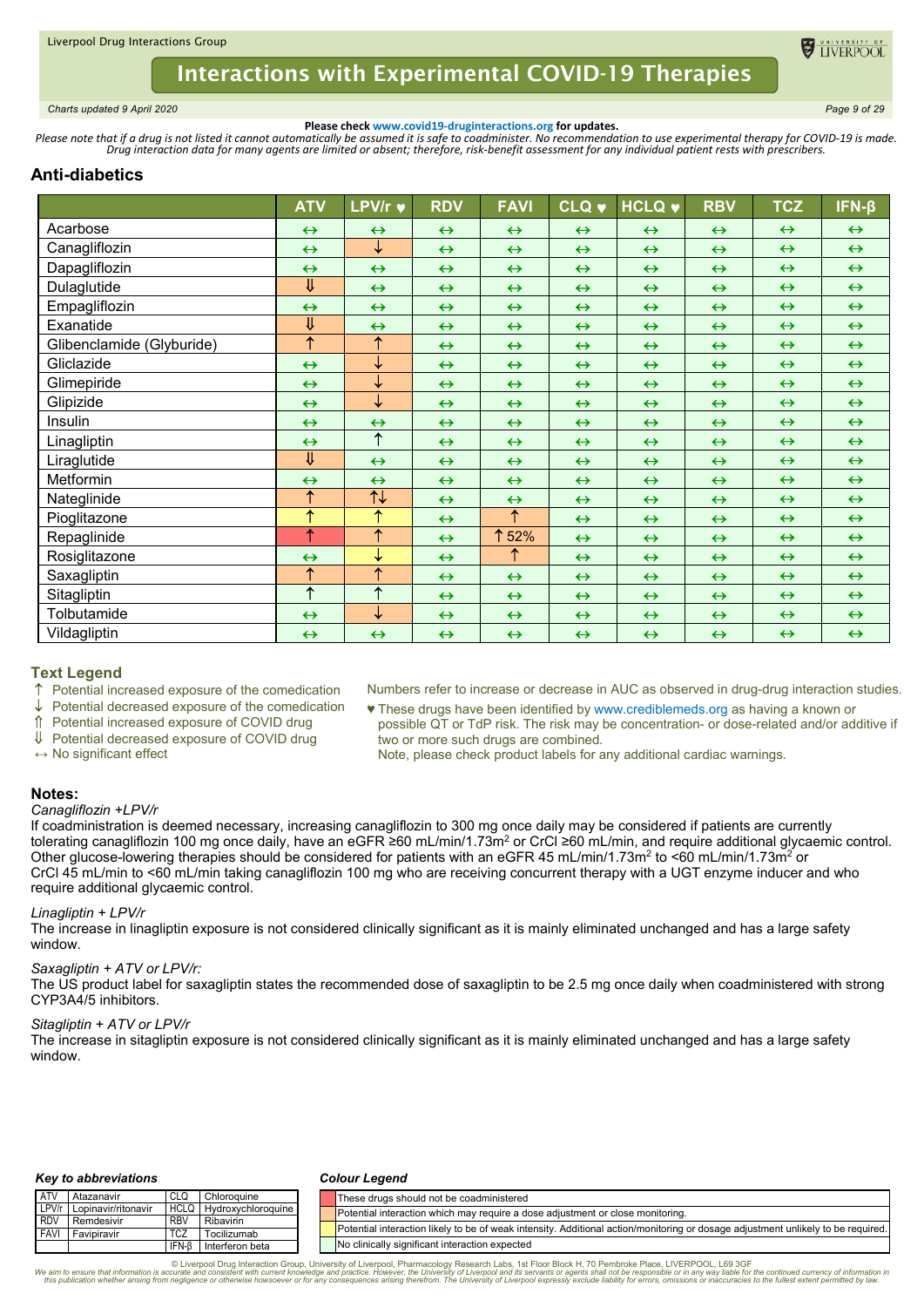

<span id="page-9-0"></span>*Charts updated 9 April 2020 Page 10 of 29*

**Please check www.covid19-druginteractions.org for updates.**<br>.Please note that if a drug is not listed it cannot automatically be assumed it is safe to coadminister. No recommendation to use experimental therapy for COVID-

# **Antifungals**

|                | <b>ATV</b>              | LPV/r v           | <b>RDV</b>        | <b>FAVI</b>       | <b>CLQ v</b>      | <b>HCLQ +</b>     | <b>RBV</b>        | <b>TCZ</b>        | $IFN-\beta$       |
|----------------|-------------------------|-------------------|-------------------|-------------------|-------------------|-------------------|-------------------|-------------------|-------------------|
| Amphotericin B | $\leftrightarrow$       | $\leftrightarrow$ | $\leftrightarrow$ | $\leftrightarrow$ | $\leftrightarrow$ | $\leftrightarrow$ | $\leftrightarrow$ | $\leftrightarrow$ | $\leftrightarrow$ |
| Anidulafungin  | $\leftrightarrow$       | $\leftrightarrow$ | $\leftrightarrow$ | $\leftrightarrow$ | $\leftrightarrow$ | $\leftrightarrow$ | $\leftrightarrow$ | $\leftrightarrow$ | $\leftrightarrow$ |
| Caspofungin    | ᠰ                       | $\leftrightarrow$ | $\leftrightarrow$ | $\leftrightarrow$ | $\leftrightarrow$ | $\leftrightarrow$ | $\leftrightarrow$ | $\leftrightarrow$ | $\leftrightarrow$ |
| Fluconazole •  | $\leftrightarrow$       | $\leftrightarrow$ | $\leftrightarrow$ | $\leftrightarrow$ | ∩∙                | ∩∙                | $\leftrightarrow$ | $\leftrightarrow$ | $\leftrightarrow$ |
| Flucytosine    | $\leftrightarrow$       | $\leftrightarrow$ | $\leftrightarrow$ | $\leftrightarrow$ | $\leftrightarrow$ | $\leftrightarrow$ | $\leftrightarrow$ | $\leftrightarrow$ | $\leftrightarrow$ |
| Griseofulvin   | J.                      | ⇓                 | $\leftrightarrow$ | $\leftrightarrow$ | ⇓                 | ⇓                 | $\leftrightarrow$ | $\leftrightarrow$ | $\leftrightarrow$ |
| Isavuconazole  | ᠰ                       | 196%              | $\leftrightarrow$ | $\leftrightarrow$ | ⇑                 | ⇑                 | $\leftrightarrow$ | $\leftrightarrow$ | $\leftrightarrow$ |
| Itraconazole   | ᠰ                       | ᠰ                 | $\leftrightarrow$ | $\leftrightarrow$ | ⇑                 | ⇑                 | $\leftrightarrow$ | $\leftrightarrow$ | $\leftrightarrow$ |
| Ketoconazole   | ᠰ                       | ↑                 | $\leftrightarrow$ | $\leftrightarrow$ | ⇑                 | ⇑                 | $\leftrightarrow$ | $\leftrightarrow$ | $\leftrightarrow$ |
| Micafungin     | $\leftrightarrow$       | $\leftrightarrow$ | $\leftrightarrow$ | $\leftrightarrow$ | $\leftrightarrow$ | $\leftrightarrow$ | $\leftrightarrow$ | $\leftrightarrow$ | $\leftrightarrow$ |
| Miconazole     | $\leftrightarrow$       | $\leftrightarrow$ | $\leftrightarrow$ | $\leftrightarrow$ | $\leftrightarrow$ | $\leftrightarrow$ | $\leftrightarrow$ | $\leftrightarrow$ | $\leftrightarrow$ |
| Nystatin       | $\leftrightarrow$       | $\leftrightarrow$ | $\leftrightarrow$ | $\leftrightarrow$ | $\leftrightarrow$ | $\leftrightarrow$ | $\leftrightarrow$ | $\leftrightarrow$ | $\leftrightarrow$ |
| Posaconazole   | $\hat{\text{1270\%}}$   | ⇑                 | $\leftrightarrow$ | $\leftrightarrow$ | ⇑                 | ⇑                 | $\leftrightarrow$ | $\leftrightarrow$ | $\leftrightarrow$ |
| Terbinafine    |                         | ᠰ                 | $\leftrightarrow$ | $\leftrightarrow$ | $\leftrightarrow$ | $\leftrightarrow$ | $\leftrightarrow$ | $\leftrightarrow$ | $\leftrightarrow$ |
| Voriconazole   | $\downarrow \Downarrow$ | 14 T              | $\leftrightarrow$ | $\leftrightarrow$ | ⇑                 | ⇑                 | $\leftrightarrow$ | $\leftrightarrow$ | $\leftrightarrow$ |

### **Text Legend**

- ↑ Potential increased exposure of the comedication
- Potential decreased exposure of the comedication
- Potential increased exposure of COVID drug
- Potential decreased exposure of COVID drug
- **↔** No significant effect
- Numbers refer to increase or decrease in AUC as observed in drug-drug interaction studies.
- ♥ These drugs have been identified by www.crediblemeds.org as having a known or possible QT or TdP risk. The risk may be concentration- or dose-related and/or additive if two or more such drugs are combined.
	- Note, please check product labels for any additional cardiac warnings..

## **Notes:**

#### *Griseofulvin + LPV/r*

LPV/r oral solution contains alcohol. Consumption of alcohol in association with griseofulvin can result in a 'disulfram-like' type reaction. No such interaction is expected with LPV/r tablets.

*Itraconazole or Ketoconazole + ATV or LPV/r*

The daily dose of itraconazole or ketoconazole should not exceed 200 mg.

#### *Voriconazole + ATV*

The effect of atazanavir on voriconazole exposure is dependent on CYP2C19 metaboliser status. In the majority of patients decreases in both voriconazole and atazanavir exposures may be expected, leading to loss of therapeutic effect and possible development of resistance. The European SmPC for atazanavir recommends a patient's CYP2C19 genotype should be performed if feasible. In patients without a functional CYP2C19 allele, increased voriconazole exposures are expected.

### *Voriconazole + LPV/r*

Coadministration may result in bidirectional interactions leading to increased concentrations of lopinavir/ritonavir and an increase or decrease in voriconazole. Administration of voriconazole with ritonavir (100 mg twice daily) decreased voriconazole AUC by 39%.

#### *Key to abbreviations*

#### *Colour Legend*

| <b>ATV</b> | Atazanavir                                       |                          | Chloroguine                    | These drugs should not be coadministered                                                                                         |
|------------|--------------------------------------------------|--------------------------|--------------------------------|----------------------------------------------------------------------------------------------------------------------------------|
|            | LPV/r Lopinavir/ritonavir                        |                          | <b>HCLQ Hydroxychloroquine</b> | Potential interaction which may require a dose adiustment or close monitoring.                                                   |
|            | <b>RDV</b> Remdesivir<br><b>FAVI</b> Favipiravir | <b>RBV</b><br><b>TCZ</b> | Ribavirin<br>Tocilizumab       | Potential interaction likely to be of weak intensity. Additional action/monitoring or dosage adjustment unlikely to be required. |
|            |                                                  | IFN-B                    | Interferon beta                | No clinically significant interaction expected                                                                                   |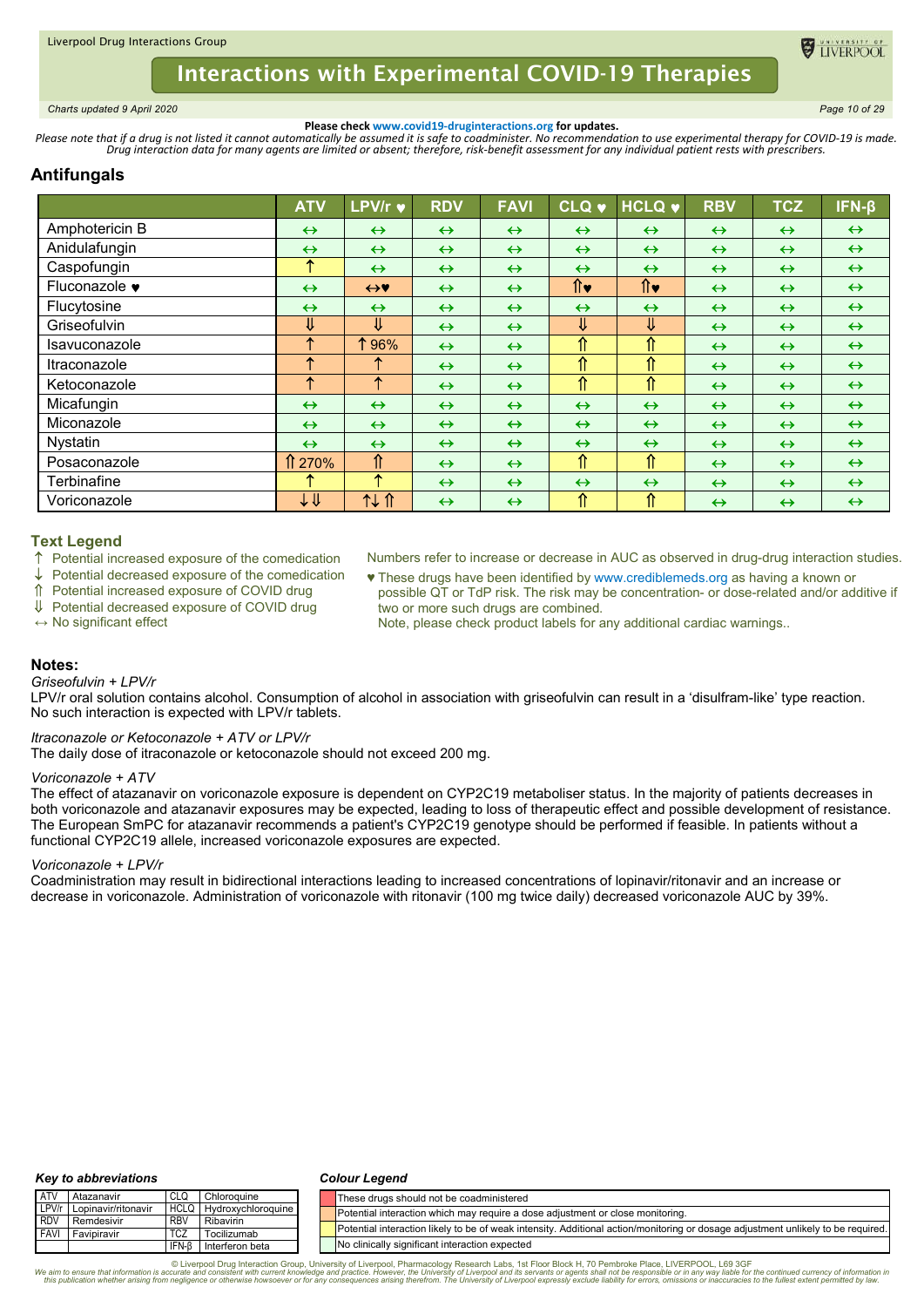<span id="page-10-0"></span>*Charts updated 9 April 2020 Page 11 of 29*

**DE TIVERPOO** 

**Please check www.covid19-druginteractions.org for updates.**<br>.Please note that if a drug is not listed it cannot automatically be assumed it is safe to coadminister. No recommendation to use experimental therapy for COVID-

# **Anti-hypertensives – ACE inhibitors**

|              | <b>ATV</b>        | LPV/r v           | <b>RDV</b>        | <b>FAVI</b>       | <u>lcLQ ♥ </u>    | HCLQ              | <b>RBV</b>        | <b>TCZ</b>        | $IFN-\beta$       |
|--------------|-------------------|-------------------|-------------------|-------------------|-------------------|-------------------|-------------------|-------------------|-------------------|
| Benazepril   |                   | $\leftrightarrow$ | $\leftrightarrow$ | $\leftrightarrow$ | $\leftrightarrow$ | $\leftrightarrow$ | $\leftrightarrow$ | $\leftrightarrow$ | $\leftrightarrow$ |
| Captopril    | $\leftrightarrow$ | $\leftrightarrow$ | $\leftrightarrow$ | $\leftrightarrow$ | $\leftrightarrow$ | $\leftrightarrow$ | $\leftrightarrow$ | $\leftrightarrow$ | $\leftrightarrow$ |
| Cilazapril   | $\leftrightarrow$ | $\leftrightarrow$ | $\leftrightarrow$ | $\leftrightarrow$ | $\leftrightarrow$ | $\leftrightarrow$ | $\leftrightarrow$ | $\leftrightarrow$ | $\leftrightarrow$ |
| Enalapril    | $\leftrightarrow$ | $\leftrightarrow$ | $\leftrightarrow$ | $\leftrightarrow$ | $\leftrightarrow$ | $\leftrightarrow$ | $\leftrightarrow$ | $\leftrightarrow$ | $\leftrightarrow$ |
| Fosinopril   | $\leftrightarrow$ | ≁                 | $\leftrightarrow$ | $\leftrightarrow$ | $\leftrightarrow$ | $\leftrightarrow$ | $\leftrightarrow$ | $\leftrightarrow$ | $\leftrightarrow$ |
| Lisinopril   | $\leftrightarrow$ | $\leftrightarrow$ | $\leftrightarrow$ | $\leftrightarrow$ | $\leftrightarrow$ | $\leftrightarrow$ | $\leftrightarrow$ | $\leftrightarrow$ | $\leftrightarrow$ |
| Perindopril  | $\leftrightarrow$ | $\leftrightarrow$ | $\leftrightarrow$ | $\leftrightarrow$ | $\leftrightarrow$ | $\leftrightarrow$ | $\leftrightarrow$ | $\leftrightarrow$ | $\leftrightarrow$ |
| Quinapril    | $\leftrightarrow$ | $\leftrightarrow$ | $\leftrightarrow$ | $\leftrightarrow$ | $\leftrightarrow$ | $\leftrightarrow$ | $\leftrightarrow$ | $\leftrightarrow$ | $\leftrightarrow$ |
| Ramipril     | $\leftrightarrow$ | $\leftrightarrow$ | $\leftrightarrow$ | $\leftrightarrow$ | $\leftrightarrow$ | $\leftrightarrow$ | $\leftrightarrow$ | $\leftrightarrow$ | $\leftrightarrow$ |
| Trandolapril | $\leftrightarrow$ | $\leftrightarrow$ | $\leftrightarrow$ | $\leftrightarrow$ | $\leftrightarrow$ | $\leftrightarrow$ | $\leftrightarrow$ | $\leftrightarrow$ | $\leftrightarrow$ |

# **Anti-hypertensives – Angiotensin antagonists**

|             | <b>ATV</b>        | LPV/r v           | <b>RDV</b>        | <b>FAVI</b>       | <b>CLQ v</b>      | $HCLQ$ $\blacktriangledown$ | <b>RBV</b>        | <b>TCZ</b>        | $IFN-\beta$       |
|-------------|-------------------|-------------------|-------------------|-------------------|-------------------|-----------------------------|-------------------|-------------------|-------------------|
| Candesartan | $\leftrightarrow$ | $\leftrightarrow$ | $\leftrightarrow$ | $\leftrightarrow$ | $\leftrightarrow$ | $\leftrightarrow$           | $\leftrightarrow$ | $\leftrightarrow$ | $\leftrightarrow$ |
| Eprosartan  | $\leftrightarrow$ | $\leftrightarrow$ | $\leftrightarrow$ | $\leftrightarrow$ | $\leftrightarrow$ | $\leftrightarrow$           | $\leftrightarrow$ | $\leftrightarrow$ | $\leftrightarrow$ |
| Irbesartan  | $\leftrightarrow$ | w                 | $\leftrightarrow$ | $\leftrightarrow$ | $\leftrightarrow$ | $\leftrightarrow$           | $\leftrightarrow$ | $\leftrightarrow$ | $\leftrightarrow$ |
| Losartan    | $\leftrightarrow$ | w                 | $\leftrightarrow$ | $\leftrightarrow$ | $\leftrightarrow$ | $\leftrightarrow$           | $\leftrightarrow$ | $\leftrightarrow$ | $\leftrightarrow$ |
| Olmesartan  | $\leftrightarrow$ | $\leftrightarrow$ | $\leftrightarrow$ | $\leftrightarrow$ | $\leftrightarrow$ | $\leftrightarrow$           | $\leftrightarrow$ | $\leftrightarrow$ | $\leftrightarrow$ |
| Telmisartan | $\leftrightarrow$ | $\leftrightarrow$ | $\leftrightarrow$ | $\leftrightarrow$ | $\leftrightarrow$ | $\leftrightarrow$           | $\leftrightarrow$ | $\leftrightarrow$ | $\leftrightarrow$ |
| Valsartan   |                   |                   | $\leftrightarrow$ | $\leftrightarrow$ | $\leftrightarrow$ | $\leftrightarrow$           | $\leftrightarrow$ | $\leftrightarrow$ | $\leftrightarrow$ |

# **Anti-hypertensives – Diuretics**

|                     | <b>ATV</b>        | LPV/r v           | <b>RDV</b>        | <b>FAVI</b>       |                   | CLQ v HCLQ v      | <b>RBV</b>        | <b>TCZ</b>        | IFN-β             |
|---------------------|-------------------|-------------------|-------------------|-------------------|-------------------|-------------------|-------------------|-------------------|-------------------|
| Amiloride           | $\leftrightarrow$ | $\leftrightarrow$ | $\leftrightarrow$ | $\leftrightarrow$ | $\leftrightarrow$ | $\leftrightarrow$ | $\leftrightarrow$ | $\leftrightarrow$ | $\leftrightarrow$ |
| Bendroflumethiazide | $\leftrightarrow$ | $\leftrightarrow$ | $\leftrightarrow$ | $\leftrightarrow$ | $\leftrightarrow$ | $\leftrightarrow$ | $\leftrightarrow$ | $\leftrightarrow$ | $\leftrightarrow$ |
| Chlortalidone       | $\leftrightarrow$ | $\leftrightarrow$ | $\leftrightarrow$ | $\leftrightarrow$ | $\leftrightarrow$ | $\leftrightarrow$ | $\leftrightarrow$ | $\leftrightarrow$ | $\leftrightarrow$ |
| Furosemide          | $\leftrightarrow$ | $\leftrightarrow$ | $\leftrightarrow$ | $\leftrightarrow$ | $\leftrightarrow$ | $\leftrightarrow$ | $\leftrightarrow$ | $\leftrightarrow$ | $\leftrightarrow$ |
| Hydrochlorothiazide | $\leftrightarrow$ | $\leftrightarrow$ | $\leftrightarrow$ | $\leftrightarrow$ | $\leftrightarrow$ | $\leftrightarrow$ | $\leftrightarrow$ | $\leftrightarrow$ | $\leftrightarrow$ |
| Indapamide          |                   | ́                 | $\leftrightarrow$ | $\leftrightarrow$ | $\leftrightarrow$ | $\leftrightarrow$ | $\leftrightarrow$ | $\leftrightarrow$ | $\leftrightarrow$ |
| Metolazone          | $\leftrightarrow$ | $\leftrightarrow$ | $\leftrightarrow$ | $\leftrightarrow$ | $\leftrightarrow$ | $\leftrightarrow$ | $\leftrightarrow$ | $\leftrightarrow$ | $\leftrightarrow$ |
| Torasemide          | $\leftrightarrow$ | ₩                 | $\leftrightarrow$ | $\leftrightarrow$ | $\leftrightarrow$ | $\leftrightarrow$ | $\leftrightarrow$ | $\leftrightarrow$ | $\leftrightarrow$ |
| Xipamide            | $\leftrightarrow$ | $\leftrightarrow$ | $\leftrightarrow$ | $\leftrightarrow$ | $\leftrightarrow$ | $\leftrightarrow$ | $\leftrightarrow$ | $\leftrightarrow$ | $\leftrightarrow$ |

## **Text Legend**

 $\uparrow$  Potential increased exposure of the comedication  $\downarrow$  Potential decreased exposure of the comedication

Potential decreased exposure of the comedication

Potential increased exposure of COVID drug

↓ Potential decreased exposure of COVID drug

**↔** No significant effect

Numbers refer to increase or decrease in AUC as observed in drug-drug interaction studies.

♥ These drugs have been identified by www.crediblemeds.org as having a known or possible QT or TdP risk. The risk may be concentration- or dose-related and/or additive if two or more such drugs are combined.

Note, please check product labels for any additional cardiac warnings.

#### *Key to abbreviations*

#### *Colour Legend*

| ATV   | Atazanavir                |                 | Chloroquine                    | These drugs should not be coadministered                                                                                         |
|-------|---------------------------|-----------------|--------------------------------|----------------------------------------------------------------------------------------------------------------------------------|
|       | LPV/r Lopinavir/ritonavir |                 | <b>HCLQ</b> Hydroxychloroquine | Potential interaction which may require a dose adjustment or close monitoring.                                                   |
| I RDV | Remdesivir                | RB <sub>V</sub> | Ribavirin                      |                                                                                                                                  |
|       | <b>FAVI Favipiravir</b>   | <b>TCZ</b>      | Tocilizumab                    | Potential interaction likely to be of weak intensity. Additional action/monitoring or dosage adjustment unlikely to be required. |
|       |                           | IFN-B           | Interferon beta                | No clinically significant interaction expected                                                                                   |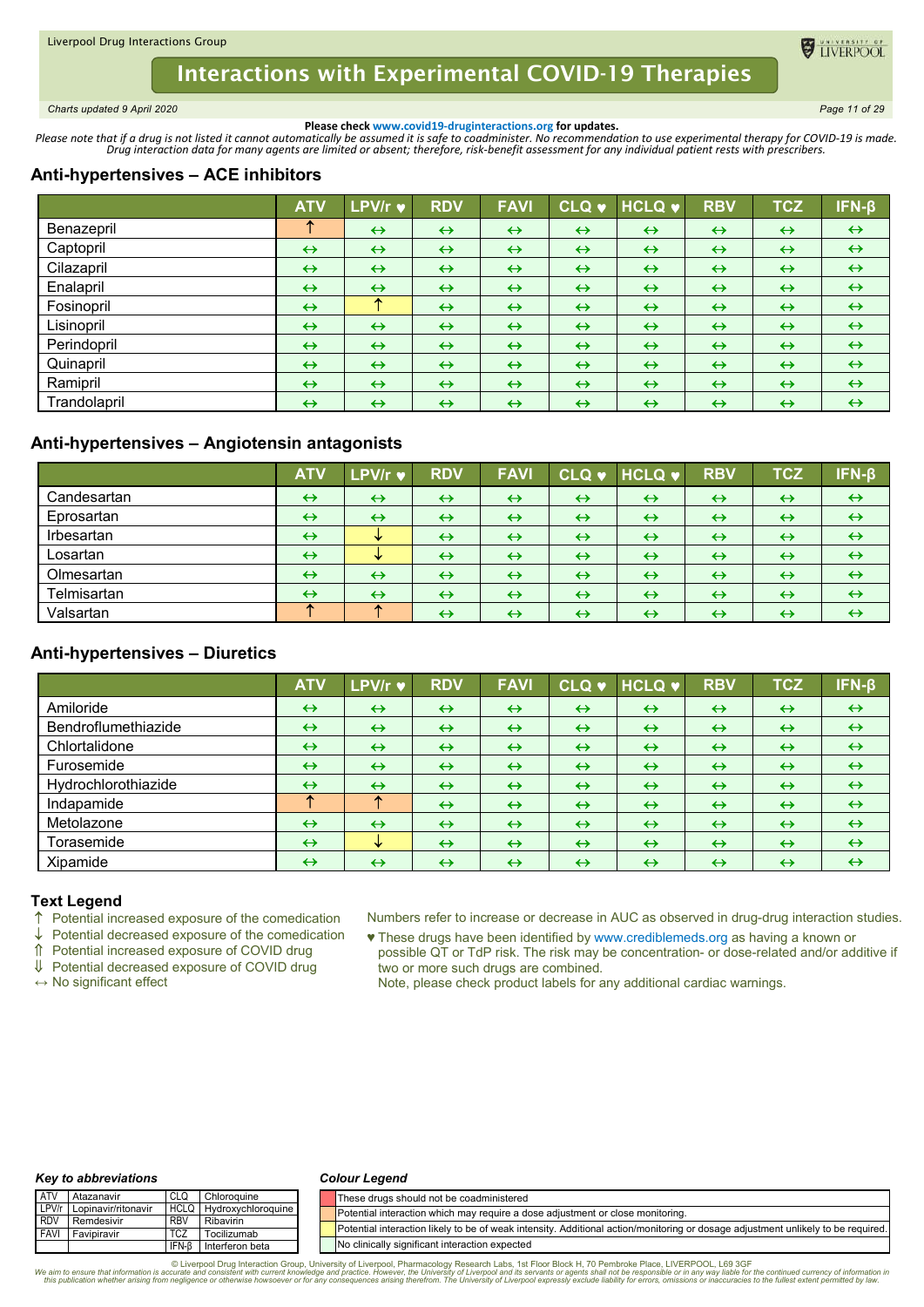<span id="page-11-0"></span>*Charts updated 9 April 2020 Page 12 of 29*

TIVERPOO

**Please check www.covid19-druginteractions.org for updates.**<br>.Please note that if a drug is not listed it cannot automatically be assumed it is safe to coadminister. No recommendation to use experimental therapy for COVID-

## **Anti-hypertensives – Other agents**

|                      | <b>ATV</b>        | LPV/r v               | <b>RDV</b>        | <b>FAVI</b>       | <b>CLQ v</b>      | <b>HCLQ v</b>     | <b>RBV</b>        | <b>TCZ</b>        | $IFN-\beta$       |
|----------------------|-------------------|-----------------------|-------------------|-------------------|-------------------|-------------------|-------------------|-------------------|-------------------|
| Aliskiren            | ↑                 | 1                     | $\leftrightarrow$ | $\leftrightarrow$ | $\leftrightarrow$ | $\leftrightarrow$ | $\leftrightarrow$ | $\leftrightarrow$ | $\leftrightarrow$ |
| Clonidine            | $\leftrightarrow$ | $\leftrightarrow$     | $\leftrightarrow$ | $\leftrightarrow$ | $\leftrightarrow$ | $\leftrightarrow$ | $\leftrightarrow$ | $\leftrightarrow$ | $\leftrightarrow$ |
| Digoxin              | ↑                 | $\uparrow$            | $\leftrightarrow$ | $\leftrightarrow$ | $\uparrow$        | $\uparrow$        | $\leftrightarrow$ | $\leftrightarrow$ | $\leftrightarrow$ |
| Dopamine             | $\leftrightarrow$ | $\leftrightarrow$     | $\leftrightarrow$ | $\leftrightarrow$ | $\leftrightarrow$ | $\leftrightarrow$ | $\leftrightarrow$ | $\leftrightarrow$ | $\leftrightarrow$ |
| Doxazosin            | ↑                 | $\uparrow$            | $\leftrightarrow$ | $\leftrightarrow$ | $\leftrightarrow$ | $\leftrightarrow$ | $\leftrightarrow$ | $\leftrightarrow$ | $\leftrightarrow$ |
| Eplerenone           | $\uparrow$        | $\uparrow$            | $\leftrightarrow$ | $\leftrightarrow$ | $\leftrightarrow$ | $\leftrightarrow$ | $\leftrightarrow$ | $\leftrightarrow$ | $\leftrightarrow$ |
| Hydralazine          | $\leftrightarrow$ | $\leftrightarrow$     | $\leftrightarrow$ | $\leftrightarrow$ | $\leftrightarrow$ | $\leftrightarrow$ | $\leftrightarrow$ | $\leftrightarrow$ | $\leftrightarrow$ |
| Isosorbide dinitrate | ↑                 | ↑                     | $\leftrightarrow$ | $\leftrightarrow$ | $\leftrightarrow$ | $\leftrightarrow$ | $\leftrightarrow$ | $\leftrightarrow$ | $\leftrightarrow$ |
| Ivabradine           | ↑                 | ↑                     | $\leftrightarrow$ | $\leftrightarrow$ | $\leftrightarrow$ | $\leftrightarrow$ | $\leftrightarrow$ | $\leftrightarrow$ | $\leftrightarrow$ |
| Labetalol            | ↑                 | ↓                     | $\leftrightarrow$ | $\leftrightarrow$ | $\leftrightarrow$ | $\leftrightarrow$ | $\leftrightarrow$ | $\leftrightarrow$ | $\leftrightarrow$ |
| Lacidipine ♥         | ↑                 | $\uparrow \bullet$    | $\leftrightarrow$ | $\leftrightarrow$ | $\leftrightarrow$ | $\leftrightarrow$ | $\leftrightarrow$ | $\leftrightarrow$ | $\leftrightarrow$ |
| Lercanidipine        | ↑                 | ↑                     | $\leftrightarrow$ | $\leftrightarrow$ | $\leftrightarrow$ | $\leftrightarrow$ | $\leftrightarrow$ | $\leftrightarrow$ | $\leftrightarrow$ |
| Methyldopa           | $\leftrightarrow$ | $\leftrightarrow$     | $\leftrightarrow$ | $\leftrightarrow$ | $\leftrightarrow$ | $\leftrightarrow$ | $\leftrightarrow$ | $\leftrightarrow$ | $\leftrightarrow$ |
| Moxonidine           | $\leftrightarrow$ | $\leftrightarrow$     | $\leftrightarrow$ | $\leftrightarrow$ | $\leftrightarrow$ | $\leftrightarrow$ | $\leftrightarrow$ | $\leftrightarrow$ | $\leftrightarrow$ |
| Prazosin             | ↑                 | $\uparrow$            | $\leftrightarrow$ | $\leftrightarrow$ | $\leftrightarrow$ | $\leftrightarrow$ | $\leftrightarrow$ | $\leftrightarrow$ | $\leftrightarrow$ |
| Ranolazine           | ↑                 | $\overline{\uparrow}$ | $\leftrightarrow$ | $\leftrightarrow$ | $\leftrightarrow$ | $\leftrightarrow$ | $\leftrightarrow$ | $\leftrightarrow$ | $\leftrightarrow$ |
| Sacubitril           | ↑                 | $\uparrow$            | $\leftrightarrow$ | $\leftrightarrow$ | $\leftrightarrow$ | $\leftrightarrow$ | $\leftrightarrow$ | $\leftrightarrow$ | $\leftrightarrow$ |
| Sodium nitroprusside | $\leftrightarrow$ | $\leftrightarrow$     | $\leftrightarrow$ | $\leftrightarrow$ | $\leftrightarrow$ | $\leftrightarrow$ | $\leftrightarrow$ | $\leftrightarrow$ | $\leftrightarrow$ |
| Spironolactone       | $\leftrightarrow$ | $\leftrightarrow$     | $\leftrightarrow$ | $\leftrightarrow$ | $\leftrightarrow$ | $\leftrightarrow$ | $\leftrightarrow$ | $\leftrightarrow$ | $\leftrightarrow$ |
| Terazosin            | ↑                 | $\uparrow$            | $\leftrightarrow$ | $\leftrightarrow$ | $\leftrightarrow$ | $\leftrightarrow$ | $\leftrightarrow$ | $\leftrightarrow$ | $\leftrightarrow$ |

## **Text Legend**

- $\uparrow$  Potential increased exposure of the comedication
- Potential decreased exposure of the comedication
- Potential increased exposure of COVID drug
- ↓ Potential decreased exposure of COVID drug
- **↔** No significant effect

Numbers refer to increase or decrease in AUC as observed in drug-drug interaction studies. ♥ These drugs have been identified by www.crediblemeds.org as having a known or

possible QT or TdP risk. The risk may be concentration- or dose-related and/or additive if two or more such drugs are combined.

Note, please check product labels for any additional cardiac warnings.

#### **Notes:**

*Doxazosin + ATV or LPV/r*

For patients already taking doxazosin, monitor blood pressure and reduce doxazosin dose as needed if hypotension occurs on starting ATV or LPV/r.

*Isosorbide nitrate + ATV or LPV/r* Decreased active metabolite.

*Sacubitril + ATV or LPV/r* Increased active metabolite.

*Terazosin + ATV or LPV/r*

For patients already taking terazosin, monitor blood pressure and reduce terazosin dose as needed if hypotension occurs on starting ATV or LPV/r.

#### *Key to abbreviations*

#### *Colour Legend*

| <b>ATV</b> | Atazanavir                | CLQ         | Chloroquine               | These drugs should not be coadministered                                                                                         |
|------------|---------------------------|-------------|---------------------------|----------------------------------------------------------------------------------------------------------------------------------|
|            | LPV/r Lopinavir/ritonavir | <b>HCLQ</b> | <b>Hydroxychloroguine</b> | Potential interaction which may require a dose adjustment or close monitoring.                                                   |
|            | RDV Remdesivir            | <b>RBV</b>  | Ribavirin                 | Potential interaction likely to be of weak intensity. Additional action/monitoring or dosage adjustment unlikely to be required. |
|            | <b>FAVI</b> Favipiravir   | <b>TCZ</b>  | Tocilizumab               |                                                                                                                                  |
|            |                           | IFN-B       | Interferon beta           | No clinically significant interaction expected                                                                                   |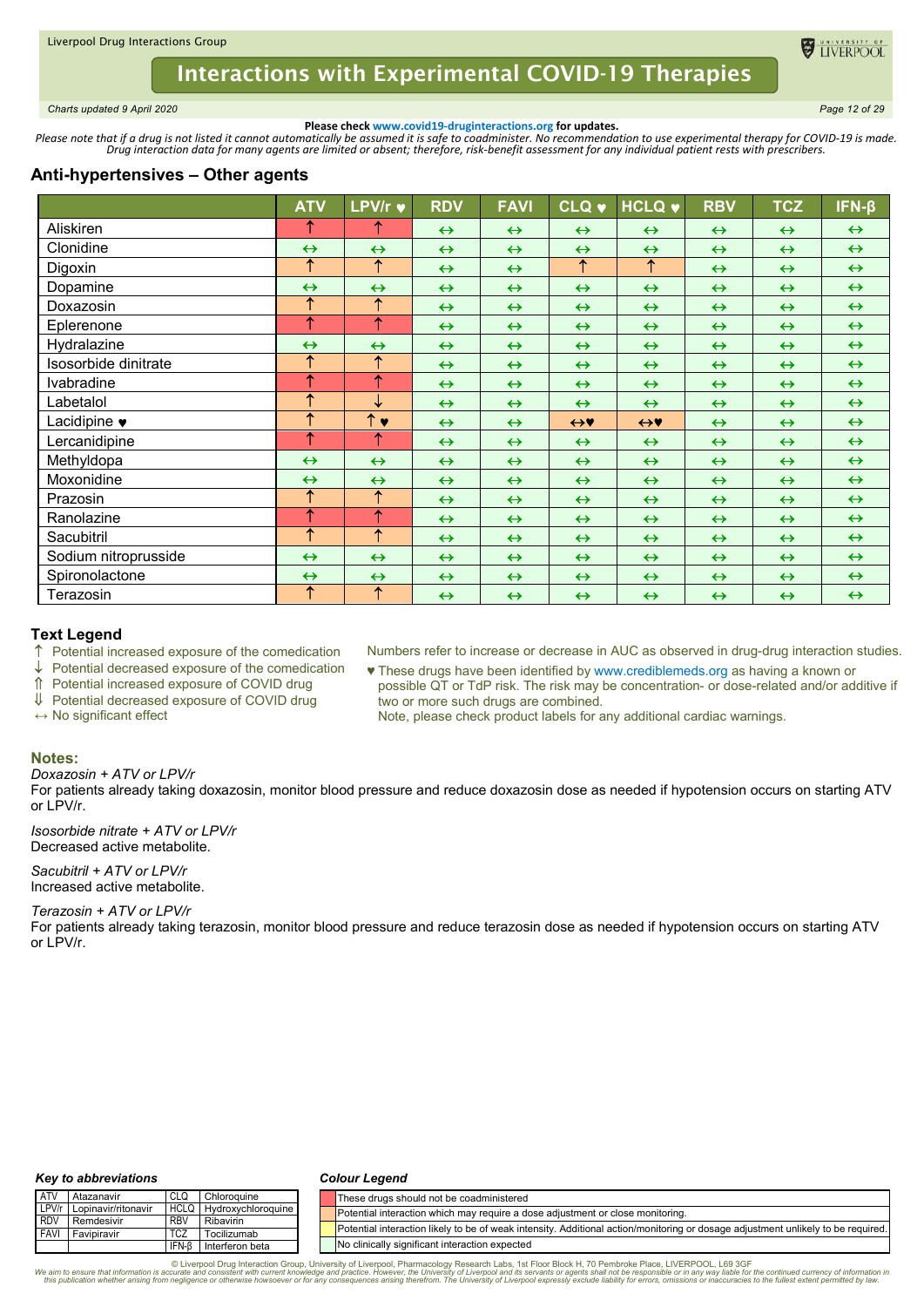<span id="page-12-0"></span>*Charts updated 9 April 2020 Page 13 of 29*

TIVERPOC

**Please check www.covid19-druginteractions.org for updates.**<br>.Please note that if a drug is not listed it cannot automatically be assumed it is safe to coadminister. No recommendation to use experimental therapy for COVID-

# **Anti-hypertensives – Pulmonary hypertension**

|                 | <b>ATV</b>        | <b>LPV/r ♥</b>    | <b>RDV</b>         | <b>FAVI</b>       | <b>CLQ v</b>      | <b>HCLQ v</b>     | <b>RBV</b>        | <b>TCZ</b>        | $IFN-\beta$       |
|-----------------|-------------------|-------------------|--------------------|-------------------|-------------------|-------------------|-------------------|-------------------|-------------------|
| Ambrisentan     |                   |                   | $\leftrightarrow$  | $\leftrightarrow$ | $\leftrightarrow$ | $\leftrightarrow$ | $\leftrightarrow$ | $\leftrightarrow$ | $\leftrightarrow$ |
| <b>Bosentan</b> | Υ<br>V            | æ                 | $\pmb{\Downarrow}$ | $\leftrightarrow$ | $\leftrightarrow$ | $\leftrightarrow$ | $\leftrightarrow$ | $\leftrightarrow$ | $\leftrightarrow$ |
| Epoprostenol    | $\leftrightarrow$ | $\leftrightarrow$ | $\leftrightarrow$  | $\leftrightarrow$ | $\leftrightarrow$ | $\leftrightarrow$ | $\leftrightarrow$ | $\leftrightarrow$ | $\leftrightarrow$ |
| <b>Iloprost</b> | $\leftrightarrow$ | $\leftrightarrow$ | $\leftrightarrow$  | $\leftrightarrow$ | $\leftrightarrow$ | $\leftrightarrow$ | $\leftrightarrow$ | $\leftrightarrow$ | $\leftrightarrow$ |
| Macitentan      | ́                 | ́                 | $\leftrightarrow$  | $\leftrightarrow$ | $\leftrightarrow$ | $\leftrightarrow$ | $\leftrightarrow$ | $\leftrightarrow$ | $\leftrightarrow$ |
| Riociguat       | ́                 | 全                 | $\leftrightarrow$  | $\leftrightarrow$ | $\leftrightarrow$ | $\leftrightarrow$ | $\leftrightarrow$ | $\leftrightarrow$ | $\leftrightarrow$ |
| Selexipag       | $\leftrightarrow$ | $\leftrightarrow$ | $\leftrightarrow$  | $\leftrightarrow$ | $\leftrightarrow$ | $\leftrightarrow$ | $\leftrightarrow$ | $\leftrightarrow$ | $\leftrightarrow$ |
| Sildenafil      |                   | ́∩                | $\leftrightarrow$  | $\leftrightarrow$ | $\leftrightarrow$ | $\leftrightarrow$ | $\leftrightarrow$ | $\leftrightarrow$ | $\leftrightarrow$ |
| Tadalafil       |                   | 不                 | $\leftrightarrow$  | $\leftrightarrow$ | $\leftrightarrow$ | $\leftrightarrow$ | $\leftrightarrow$ | $\leftrightarrow$ | $\leftrightarrow$ |
| Treprostinil    | $\leftrightarrow$ | $\leftrightarrow$ | $\leftrightarrow$  | ᠰ                 | $\leftrightarrow$ | $\leftrightarrow$ | $\leftrightarrow$ | $\leftrightarrow$ | $\leftrightarrow$ |

## **Text Legend**

 $\uparrow$  Potential increased exposure of the comedication

Potential decreased exposure of the comedication

Potential increased exposure of COVID drug

Potential decreased exposure of COVID drug

**↔** No significant effect

Numbers refer to increase or decrease in AUC as observed in drug-drug interaction studies. ♥ These drugs have been identified by www.crediblemeds.org as having a known or

possible QT or TdP risk. The risk may be concentration- or dose-related and/or additive if two or more such drugs are combined.

Note, please check product labels for any additional cardiac warnings.

## **Notes:**

## *Ambrisentan + ATV or LPV/r*

Start ambrisentan at 5 mg and closely monitor the patient for tolerability.

### *Bosentan + LPV/r*

When coadministered patients should be closely observed for bosentan toxicity, especially during the first week of co-administration. For patients on bosentan, the US product label for LPV/r suggests to discontinue bosentan at least 36 hours prior to initiation of LPV/r and after at least 10 days of LPV/r, to resume bosentan at 62.5 mg once daily or every other day based upon individual tolerability.

### *Riociguat + ATV or LPV/r*

The European product label for riociguat does not recommend its use in presence of strong inhibitors of CYPs, P-gp and BCRP; the US product label recommends to start riociguat at a dose of 0.5 mg three times daily and to monitor for signs and symptoms of hypotension.

### *Tadalafil + ATV*

The US product label for ATV suggests for patients receiving atazanavir for at least one week, to start tadalafil at 20 mg once daily and increase to 40 mg once daily based on individual tolerability. For patients on tadalafil, avoid the use of tadalafil when starting atazanavir. Stop tadalafil at least 24 hours before starting atazanavir. At least one week after starting atazanavir, resume tadalafil at 20 mg once daily and increase to 40 mg once daily based on individual tolerability.

#### *Tadalafil + LPV/r*

The European product label for LPV/r does not recommend tadalafil for the treatment of pulmonary arterial hypertension, but the US product label suggests for patients on tadalafil, to avoid use of tadalafil during the initiation of LPV/r and to stop tadalafil at least 24 hours prior to starting LPV/r. After at least one week following the initiation of LPV/r, resume tadalafil at 20 mg once daily. Increase to 40 mg once daily based upon individual tolerability.

#### *Key to abbreviations*

#### *Colour Legend*

| <b>ATV</b> | Atazanavir                | CLQ        | Chloroguine        | These drugs should not be coadministered                                                                                         |
|------------|---------------------------|------------|--------------------|----------------------------------------------------------------------------------------------------------------------------------|
|            | LPV/r Lopinavir/ritonavir | HCLQ       | Hydroxychloroquine | Potential interaction which may require a dose adjustment or close monitoring.                                                   |
| <b>RDV</b> | Remdesivir                | <b>RBV</b> | Ribavirin          |                                                                                                                                  |
|            | <b>FAVI</b> Favipiravir   | <b>TCZ</b> | Tocilizumab        | Potential interaction likely to be of weak intensity. Additional action/monitoring or dosage adjustment unlikely to be required. |
|            |                           | IFN-B      | Interferon beta    | No clinically significant interaction expected                                                                                   |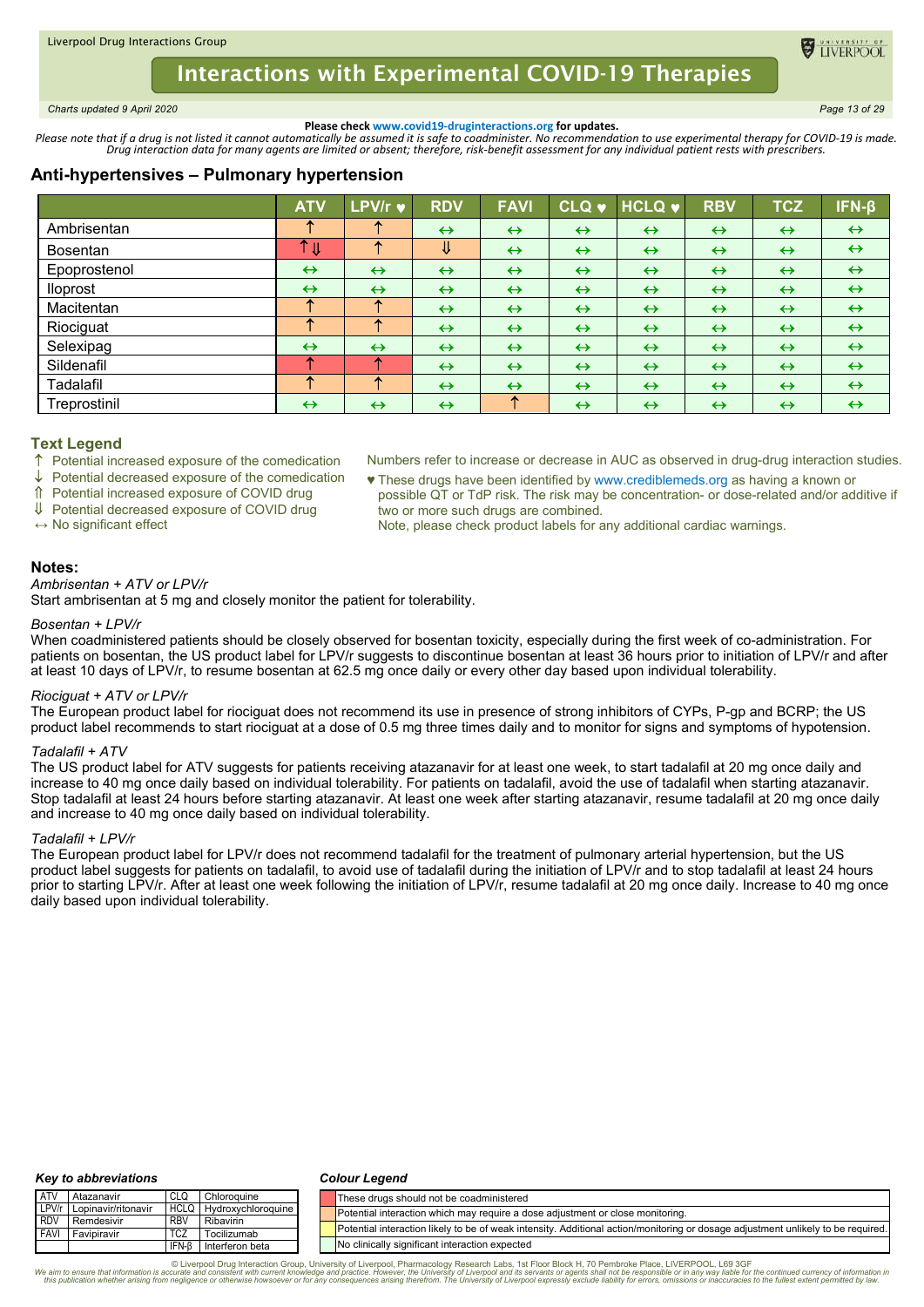

<span id="page-13-0"></span>*Charts updated 9 April 2020 Page 14 of 29*

**Please check www.covid19-druginteractions.org for updates.**<br>.Please note that if a drug is not listed it cannot automatically be assumed it is safe to coadminister. No recommendation to use experimental therapy for COVID-

# **Antipsychotics/Neuroleptics**

|                                   | <b>ATV</b>            | <b>LPV/r ♥</b>                  | <b>RDV</b>        | <b>FAVI</b>       | <b>CLQ v</b>                    | <b>HCLQ v</b>         | <b>RBV</b>        | <b>TCZ</b>        | $IFN-\beta$       |
|-----------------------------------|-----------------------|---------------------------------|-------------------|-------------------|---------------------------------|-----------------------|-------------------|-------------------|-------------------|
| Amisulpride                       | $\leftrightarrow$     | $\leftrightarrow$               | $\leftrightarrow$ | $\leftrightarrow$ | $\leftrightarrow$               | $\leftrightarrow$     | $\leftrightarrow$ | $\leftrightarrow$ | $\leftrightarrow$ |
| Aripiprazole •                    | ↑                     | $\overline{\uparrow}$           | $\leftrightarrow$ | $\leftrightarrow$ | $\leftrightarrow$               | $\leftrightarrow$     | $\leftrightarrow$ | $\leftrightarrow$ | $\leftrightarrow$ |
| Asenapine                         | $\overline{\uparrow}$ | ↓                               | $\leftrightarrow$ | $\leftrightarrow$ | $\leftrightarrow$               | $\leftrightarrow$     | $\leftrightarrow$ | $\leftrightarrow$ | $\leftrightarrow$ |
| Chlorpromazine •                  | $\leftrightarrow$     | $\overline{\uparrow\downarrow}$ | $\leftrightarrow$ | $\leftrightarrow$ | $\overline{\uparrow\downarrow}$ | $\overline{\uparrow}$ | $\leftrightarrow$ | $\leftrightarrow$ | $\leftrightarrow$ |
| Clozapine $\blacktriangledown$    | $\overline{\uparrow}$ | $\overline{\uparrow\downarrow}$ | $\leftrightarrow$ | $\leftrightarrow$ | $\leftrightarrow$ Y             | $\leftrightarrow$ Y   | $\leftrightarrow$ | $\leftrightarrow$ | $\leftrightarrow$ |
| Fluphenazine                      | $\leftrightarrow$     | $\overline{\uparrow}$           | $\leftrightarrow$ | $\leftrightarrow$ | $\overline{\uparrow}$           | $\overline{\uparrow}$ | $\leftrightarrow$ | $\leftrightarrow$ | $\leftrightarrow$ |
| Haloperidol •                     | $\overline{\uparrow}$ | $\uparrow\downarrow$            | $\leftrightarrow$ | $\leftrightarrow$ | $\leftrightarrow$ Y             | $\leftrightarrow$ Y   | $\leftrightarrow$ | $\leftrightarrow$ | $\leftrightarrow$ |
| Iloperidone ♥                     | $\overline{\uparrow}$ | $\uparrow\downarrow$            | $\leftrightarrow$ | $\leftrightarrow$ | $\leftrightarrow$ Y             | $\leftrightarrow$ Y   | $\leftrightarrow$ | $\leftrightarrow$ | $\leftrightarrow$ |
| Levomepromazine •                 | $\leftrightarrow$     | $\uparrow\downarrow$            | $\leftrightarrow$ | $\leftrightarrow$ | $\uparrow\downarrow$            | $\uparrow\downarrow$  | $\leftrightarrow$ | $\leftrightarrow$ | $\leftrightarrow$ |
| Olanzapine                        | $\leftrightarrow$     | ↓                               | $\leftrightarrow$ | $\leftrightarrow$ | $\leftrightarrow$               | $\leftrightarrow$     | $\leftrightarrow$ | $\leftrightarrow$ | $\leftrightarrow$ |
| Paliperidone •                    | ↑                     | ↑                               | $\leftrightarrow$ | $\leftrightarrow$ | $\leftrightarrow$               | $\leftrightarrow$     | $\leftrightarrow$ | $\leftrightarrow$ | $\leftrightarrow$ |
| Perazine                          | $\overline{\uparrow}$ | ↑                               | $\leftrightarrow$ | $\leftrightarrow$ | $\leftrightarrow$               | $\leftrightarrow$     | $\leftrightarrow$ | $\leftrightarrow$ | $\leftrightarrow$ |
| Periciazine                       | $\overline{\uparrow}$ | ↑                               | $\leftrightarrow$ | $\leftrightarrow$ | $\leftrightarrow$               | $\leftrightarrow$     | $\leftrightarrow$ | $\leftrightarrow$ | $\leftrightarrow$ |
| Perphenazine •                    | $\overline{\uparrow}$ | $\uparrow\downarrow$            | $\leftrightarrow$ | $\leftrightarrow$ | $\uparrow\downarrow$            | $\uparrow\downarrow$  | $\leftrightarrow$ | $\leftrightarrow$ | $\leftrightarrow$ |
| Pimozide •                        | ↑                     | $\uparrow\downarrow$            | $\leftrightarrow$ | $\leftrightarrow$ | $\leftrightarrow$ Y             | $\leftrightarrow$ Y   | $\leftrightarrow$ | $\leftrightarrow$ | $\leftrightarrow$ |
| Pipotiazine                       | $\leftrightarrow$     | ↑                               | $\leftrightarrow$ | $\leftrightarrow$ | $\leftrightarrow$               | $\leftrightarrow$     | $\leftrightarrow$ | $\leftrightarrow$ | $\leftrightarrow$ |
| Quetiapine                        | $\overline{\uparrow}$ | ↑                               | $\leftrightarrow$ | $\leftrightarrow$ | $\leftrightarrow$               | $\leftrightarrow$     | $\leftrightarrow$ | $\leftrightarrow$ | $\leftrightarrow$ |
| Risperidone                       | $\overline{\uparrow}$ | ↑                               | $\leftrightarrow$ | $\leftrightarrow$ | $\uparrow$                      | $\uparrow$            | $\leftrightarrow$ | $\leftrightarrow$ | $\leftrightarrow$ |
| Sulpiride $\bullet$               | $\leftrightarrow$     | $\leftrightarrow$ Y             | $\leftrightarrow$ | $\leftrightarrow$ | $\leftrightarrow$ Y             | $\leftrightarrow$ Y   | $\leftrightarrow$ | $\leftrightarrow$ | $\leftrightarrow$ |
| Thioridazine $\blacktriangledown$ | $\uparrow$            | $\uparrow\downarrow$            | $\leftrightarrow$ | $\leftrightarrow$ | $\uparrow\downarrow$            | $\uparrow\downarrow$  | $\leftrightarrow$ | $\leftrightarrow$ | $\leftrightarrow$ |
| Tiapride $\bullet$                | $\leftrightarrow$     | $\leftrightarrow$ Y             | $\leftrightarrow$ | $\leftrightarrow$ | $\leftrightarrow$ Y             | $\leftrightarrow$ Y   | $\leftrightarrow$ | $\leftrightarrow$ | $\leftrightarrow$ |
| Ziprasidone                       | ↑                     | ↑                               | $\leftrightarrow$ | $\leftrightarrow$ | $\leftrightarrow$               | $\leftrightarrow$     | $\leftrightarrow$ | $\leftrightarrow$ | $\leftrightarrow$ |
| Zotepine $\bullet$                | $\overline{\uparrow}$ | $\uparrow$                      | $\leftrightarrow$ | $\leftrightarrow$ | $\leftrightarrow$ Y             | $\leftrightarrow$ Y   | $\leftrightarrow$ | $\leftrightarrow$ | $\leftrightarrow$ |
| Zuclopenthixol ♥                  | $\uparrow$            | $\overline{\uparrow\downarrow}$ | $\leftrightarrow$ | $\leftrightarrow$ | $\uparrow\downarrow$            | $\uparrow\downarrow$  | $\leftrightarrow$ | $\leftrightarrow$ | $\leftrightarrow$ |

### **Text Legend**

 $\uparrow$  Potential increased exposure of the comedication  $\downarrow$  Potential decreased exposure of the comedication

Potential decreased exposure of the comedication

Potential increased exposure of COVID drug

Potential decreased exposure of COVID drug

**↔** No significant effect

Numbers refer to increase or decrease in AUC as observed in drug-drug interaction studies.

- ♥ These drugs have been identified by www.crediblemeds.org as having a known or possible QT or TdP risk. The risk may be concentration- or dose-related and/or additive if two or more such drugs are combined.
	- Note, please check product labels for any additional cardiac warnings.

### **Notes:**

### *Clozapine + RBV, CLQ or HCLQ*

The risk of haematological toxicity may be potentially increased as clozapine, ribavirin, chloroquine and hydroxychloroquine can cause myelosuppression. Closely monitor haematological parameters.

### *Clozapine + TCZ or IFN-β*

Caution is required due to potential additive haematological toxicity.

#### *Quetiapine + ATV or LPV/r*

Coadministration contraindicated in the European product label for quetiapine, however, US product label recommends quetiapine should be reduced to one sixth of the original dose if coadministered with a potent CYP3A4 inhibitor.

### *Key to abbreviations*

#### *Colour Legend*

| <b>ATV</b>   | Atazanavir          | CLQ         | Chloroauine        | These drugs should not be coadministered                                                                                         |
|--------------|---------------------|-------------|--------------------|----------------------------------------------------------------------------------------------------------------------------------|
| LPV/r        | Lopinavir/ritonavir | <b>HCLQ</b> | Hydroxychloroquine | Potential interaction which may require a dose adjustment or close monitoring.                                                   |
| <b>I RDV</b> | Remdesivir          | <b>RBV</b>  | Ribavirin          |                                                                                                                                  |
| <b>FAVI</b>  | Favipiravir         | <b>TCZ</b>  | Tocilizumab        | Potential interaction likely to be of weak intensity. Additional action/monitoring or dosage adjustment unlikely to be required. |
|              |                     | IFN-B       | Interferon beta    | No clinically significant interaction expected                                                                                   |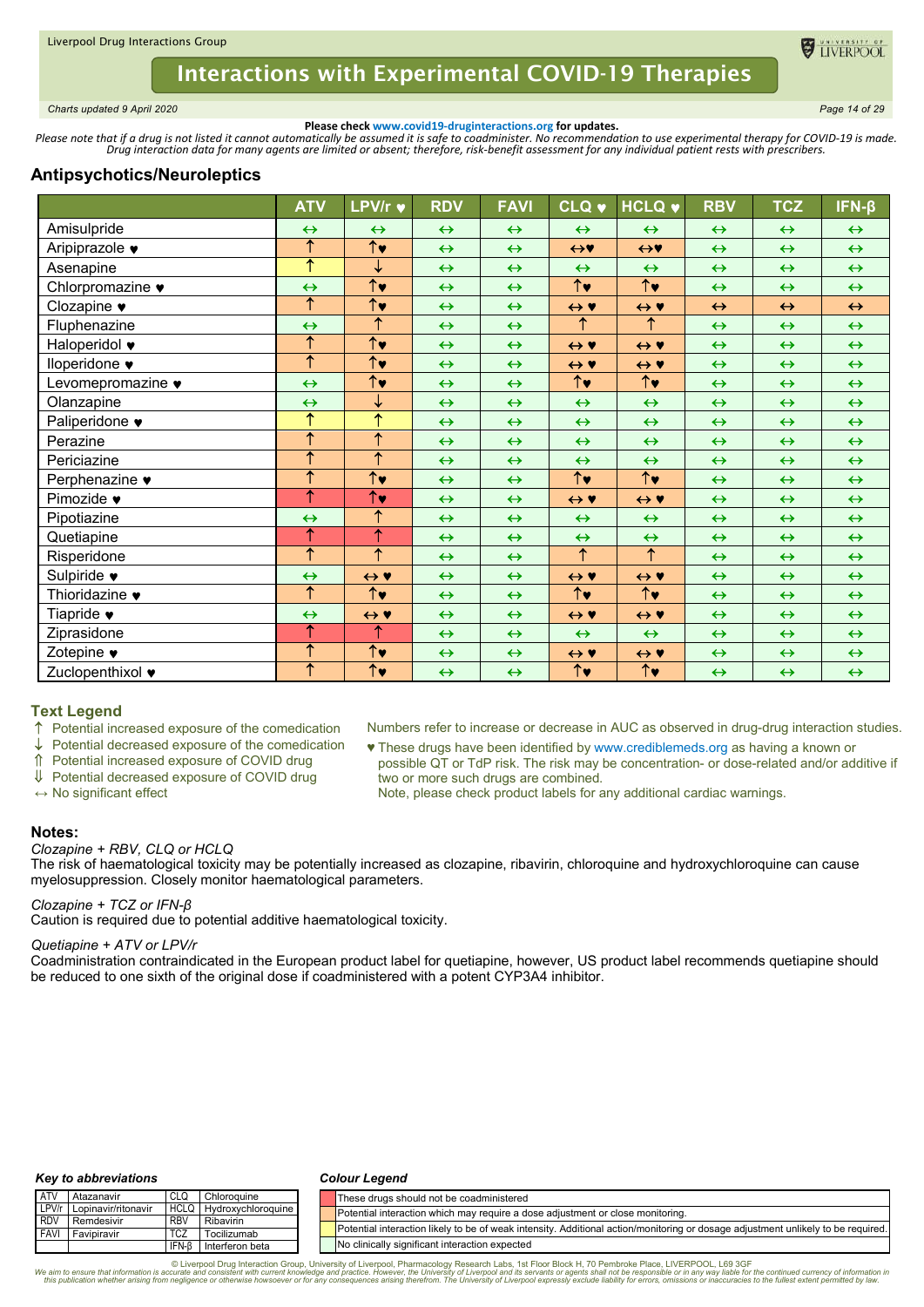<span id="page-14-0"></span>*Charts updated 9 April 2020 Page 15 of 29*

**ELIVERPOC** 

**Please check www.covid19-druginteractions.org for updates.**<br>.Please note that if a drug is not listed it cannot automatically be assumed it is safe to coadminister. No recommendation to use experimental therapy for COVID-

# **Antivirals – Covid-19 therapies**

|                       | <b>ATV</b>        | <b>LPV/r <math>\vee</math></b> | <b>RDV</b>        | <b>FAVI</b>       |                           | CLQ v HCLQ v              | <b>RBV</b>        | <b>TCZ</b>        | $IFN-\beta$       |
|-----------------------|-------------------|--------------------------------|-------------------|-------------------|---------------------------|---------------------------|-------------------|-------------------|-------------------|
| Atazanavir            |                   | $\boldsymbol{\mathsf{x}}$      | $\leftrightarrow$ | $\leftrightarrow$ | ⇑                         | ⇑                         | $\leftrightarrow$ | $\leftrightarrow$ | $\leftrightarrow$ |
| Lopinavir/ritonavir ♥ | X                 |                                | $\leftrightarrow$ | $\leftrightarrow$ | 1ो ♥                      | 1ो ♥                      | $\leftrightarrow$ | $\leftrightarrow$ | $\leftrightarrow$ |
| Remdesivir            | $\leftrightarrow$ | $\leftrightarrow$              |                   | $\leftrightarrow$ | $\leftrightarrow$         | $\leftrightarrow$         | $\leftrightarrow$ | $\leftrightarrow$ | $\leftrightarrow$ |
| Favipiravir           | $\leftrightarrow$ | $\leftrightarrow$              | $\leftrightarrow$ |                   | $\leftrightarrow$         | $\leftrightarrow$         | $\leftrightarrow$ | $\leftrightarrow$ | $\leftrightarrow$ |
| Chloroquine •         |                   | ́<br>$\bullet$                 | $\leftrightarrow$ | $\leftrightarrow$ |                           | $\boldsymbol{\mathsf{x}}$ | $\leftrightarrow$ | $\leftrightarrow$ | $\leftrightarrow$ |
| Hydroxychloroquine ♥  |                   | ́<br>$\bullet$                 | $\leftrightarrow$ | $\leftrightarrow$ | $\boldsymbol{\mathsf{x}}$ |                           | $\leftrightarrow$ | $\leftrightarrow$ | $\leftrightarrow$ |
| Ribavirin             | $\leftrightarrow$ | $\leftrightarrow$              | $\leftrightarrow$ | $\leftrightarrow$ | $\leftrightarrow$         | $\leftrightarrow$         |                   | $\leftrightarrow$ | $\leftrightarrow$ |
| Tocilizumab           | $\leftrightarrow$ | $\leftrightarrow$              | $\leftrightarrow$ | $\leftrightarrow$ | $\leftrightarrow$         | $\leftrightarrow$         | $\leftrightarrow$ |                   | $\leftrightarrow$ |
| Interferon beta-1a    | $\leftrightarrow$ | $\leftrightarrow$              | $\leftrightarrow$ | $\leftrightarrow$ | $\leftrightarrow$         | $\leftrightarrow$         | $\leftrightarrow$ | $\leftrightarrow$ |                   |

## **Text Legend**

 $\uparrow$  Potential increased exposure of the comedication

Potential decreased exposure of the comedication

Potential increased exposure of COVID drug

↓ Potential decreased exposure of COVID drug

**↔** No significant effect

Numbers refer to increase or decrease in AUC as observed in drug-drug interaction studies. ♥ These drugs have been identified by www.crediblemeds.org as having a known or

possible QT or TdP risk. The risk may be concentration- or dose-related and/or additive if two or more such drugs are combined.

Note, please check product labels for any additional cardiac warnings.

# **Notes:**

*ATV + LPV/r*

These drugs are not intended to be combined for the treatment of COVID-19.

*CLQ + HCLQ*

Chloroquine and hydroxychloroquine should not be coadministered.

### *CLQ or HCLQ + LPV/r*

LPV/r may increase concentrations of chloroquine or hydroxychloroquine, but to a moderate extent. Since LPV/r and chloroquine or hydroxychloroquine can cause QT prolongation, ECG monitoring is recommended when coadministering these agents.

### *CLQ or HCLQ + RBV, TCZ or IFN-β*

Use with caution due to potential additive toxicity.

### *RBV + TCZ*

The risk of haematological toxicity may be potentially increased as ribavirin and tocilizumab can cause myelosuppression. Closely monitor haematological parameters.

#### *TCZ + IFN-β*

Use with caution due to increased risk of haematological toxicity.

#### *Key to abbreviations*

#### *Colour Legend*

| <b>ATV</b> | Atazanavir                | CLQ        | Chloroguine        | These drugs should not be coadministered                                                                                         |
|------------|---------------------------|------------|--------------------|----------------------------------------------------------------------------------------------------------------------------------|
|            | LPV/r Lopinavir/ritonavir | HCLQ       | Hydroxychloroquine | Potential interaction which may require a dose adjustment or close monitoring.                                                   |
| <b>RDV</b> | Remdesivir                | <b>RBV</b> | Ribavirin          |                                                                                                                                  |
|            | <b>FAVI</b> Favipiravir   | <b>TCZ</b> | Tocilizumab        | Potential interaction likely to be of weak intensity. Additional action/monitoring or dosage adjustment unlikely to be required. |
|            |                           | IFN-B      | Interferon beta    | No clinically significant interaction expected                                                                                   |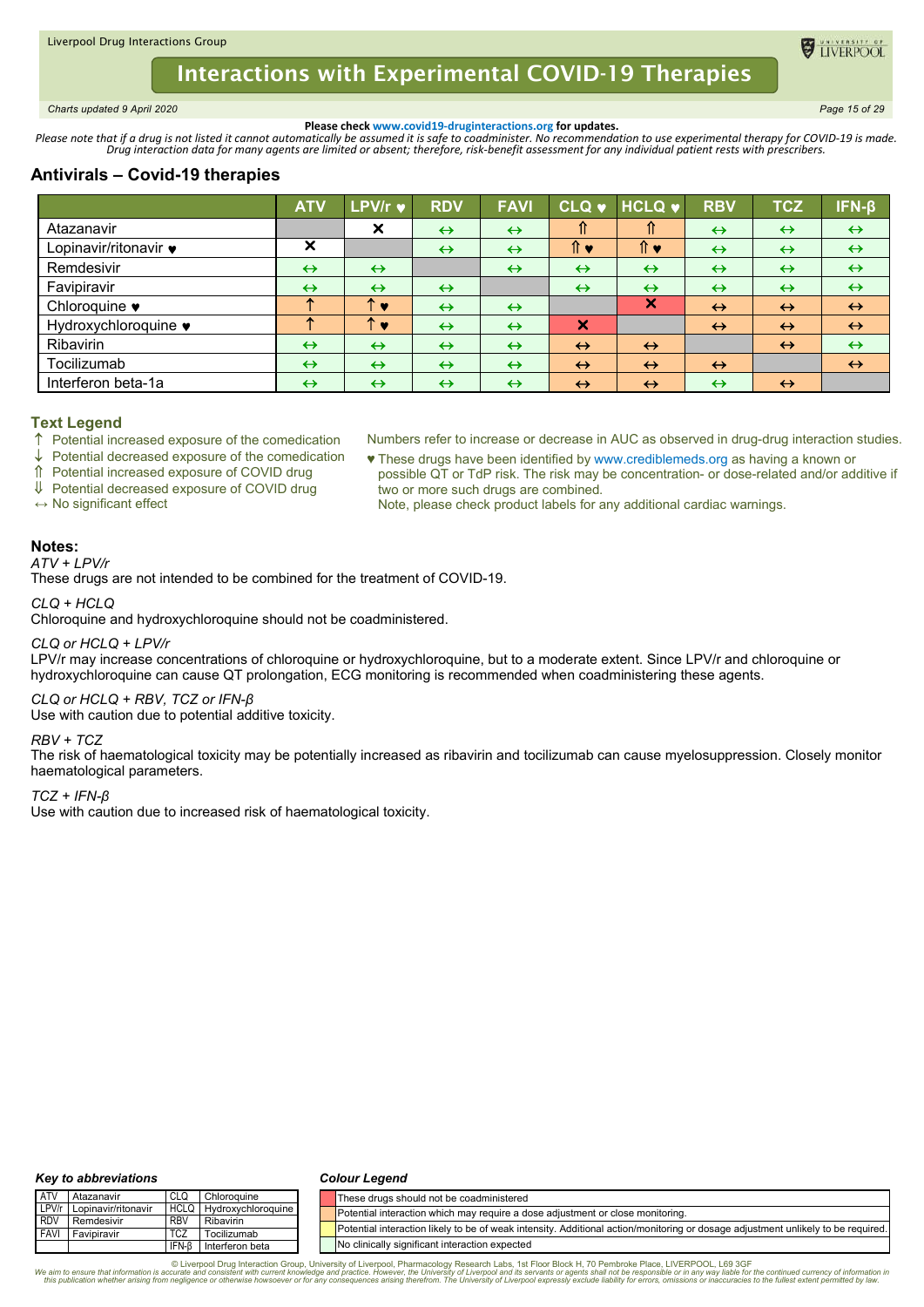<span id="page-15-0"></span>*Charts updated 9 April 2020 Page 16 of 29*

**ELIVERPOOL** 

**Please check www.covid19-druginteractions.org for updates.**<br>.Please note that if a drug is not listed it cannot automatically be assumed it is safe to coadminister. No recommendation to use experimental therapy for COVID-

# **Antivirals – HCV DDAs**

|                                       | <b>ATV</b>        | <b>LPV/r <math>\vee</math></b> | <b>RDV</b>        | <b>FAVI</b>       | CLQ v             | $HCLQ$ $\blacktriangleright$ | <b>RBV</b>        | <b>TCZ</b>        | ΊFN-β             |
|---------------------------------------|-------------------|--------------------------------|-------------------|-------------------|-------------------|------------------------------|-------------------|-------------------|-------------------|
| Elbasvir/Grazoprevir                  |                   | ↑*                             | $\leftrightarrow$ | $\leftrightarrow$ | $\leftrightarrow$ | $\leftrightarrow$            | $\leftrightarrow$ | $\leftrightarrow$ | $\leftrightarrow$ |
| Glecaprevir/Pibrentasvir              | m                 | $+$                            | $\leftrightarrow$ | $\leftrightarrow$ | $\leftrightarrow$ | $\leftrightarrow$            | $\leftrightarrow$ | $\leftrightarrow$ | $\leftrightarrow$ |
| Ledipasvir/Sofosbuvir                 | $\leftrightarrow$ | $\leftrightarrow$              | $\leftrightarrow$ | $\leftrightarrow$ | $\leftrightarrow$ | $\leftrightarrow$            | $\leftrightarrow$ | $\leftrightarrow$ | $\leftrightarrow$ |
| Ombitasvir/Paritaprevir/r             |                   | $+$                            | $\leftrightarrow$ | $\leftrightarrow$ |                   |                              | $\leftrightarrow$ | $\leftrightarrow$ | $\leftrightarrow$ |
| Ombitasvir/Paritaprevir/r + Dasabuvir |                   | $+$                            | $\leftrightarrow$ |                   |                   |                              | $\leftrightarrow$ | $\leftrightarrow$ | $\leftrightarrow$ |
| Sofosbuvir                            | $\leftrightarrow$ | $\leftrightarrow$              | $\leftrightarrow$ | $\leftrightarrow$ | $\leftrightarrow$ | $\leftrightarrow$            | $\leftrightarrow$ | $\leftrightarrow$ | $\leftrightarrow$ |
| Sofosbuvir/Velpatasvir                | $\leftrightarrow$ | $\leftrightarrow$              | $\leftrightarrow$ |                   | $\leftrightarrow$ | $\leftrightarrow$            | $\leftrightarrow$ | $\leftrightarrow$ | $\leftrightarrow$ |
| Sofosbuvir/Velpatasvir/Voxilaprevir   | ↑∗                | ↑∗                             | $\leftrightarrow$ |                   | $\leftrightarrow$ | $\leftrightarrow$            | $\leftrightarrow$ | $\leftrightarrow$ | $\leftrightarrow$ |

## **Text Legend**

- $\uparrow$  Potential increased exposure of the comedication
- Potential decreased exposure of the comedication
- Potential increased exposure of COVID drug
- ↓ Potential decreased exposure of COVID drug
- ♥ These drugs have been identified by www.crediblemeds.org as having a known or possible QT or TdP risk. The risk may be concentration- or dose-related and/or additive if

Numbers refer to increase or decrease in AUC as observed in drug-drug interaction studies.

- 
- **↔** No significant effect

# two or more such drugs are combined. Note, please check product labels for any additional cardiac warnings.

### **Notes:**

Increased risk of ALT elevations due to an expected or observed significant increase in DAA concentrations.

### *All DAAs + CLQ and HCLQ*

The product labels for chloroquine and hydroxychloroquine recommend caution in impaired hepatic function.

### *Ledipasvir/sofosbuvir + LPV/r*

Case reports of possible interaction between ledipasvir and LPV with patients having drug-induced liver injury manifesting as significant bilirubin rise within two weeks of starting ledipasvir/sofosbuvir while on LPV-containing HIV regimens.

### *Ombitasvir/Paritaprevir/r + ATV*

Paritaprevir AUC increased by 187%. Exposures of paritaprevir greater than this have been evaluated in phase 2 studies and were not expected to have a clinically meaningful impact on safety.

### *Ombitasvir/Paritaprevir/r + Dasabuvir + ATV*

Paritaprevir AUC increased by 94%. Exposures of paritaprevir greater than this have been evaluated in phase 2 studies and were not expected to have a clinically meaningful impact on safety. However, the combination carries an increased risk for hyperbilirubinaemia (including ocular icterus), particularly when ribavirin is also prescribed.

### *Ombitasvir/Paritaprevir/r + Dasabuvir + FAVI*

Coadministration may increase dasabuvir concentrations. However, due to dasabuvir's large therapeutic index, a clinically relevant effect is not anticipated.

### *Ombitasvir/Paritaprevir/r ± Dasabuvir + CLQ*

Inhibition of CYP3A4 by ritonavir may decrease exposure to chloroquine active metabolites, but this may not affect overall activity. No a priori dose alteration for chloroquine is recommended.

### *Ombitasvir/Paritaprevir/r ± Dasabuvir + HCLQ*

Inhibition of CYP3A4 by ritonavir may decrease exposure to hydroxychloroquine, although to a moderate extent due to the multiple elimination pathways. No dose alteration is required.

### *Sofosbuvir/Velpatasvir + FAVI*

Coadministration may increase velpatasvir concentrations. However, due to velpatasvir's large therapeutic index, a clinically relevant effect is not anticipated.

### *Sofosbuvir/Velpatasvir/Voxilaprevir + FAVI*

Coadministration may increase velpatasvir concentrations. However, due to velpatasvir's large therapeutic index, a clinically relevant effect is not anticipated.

#### *Key to abbreviations*

#### *Colour Legend*

| <b>ATV</b>  | Atazanavir          | CLC        | Chloroquine                    | These drugs should not be coadministered                                                                                         |
|-------------|---------------------|------------|--------------------------------|----------------------------------------------------------------------------------------------------------------------------------|
| LPV/r       | Lopinavir/ritonavir |            | <b>HCLQ Hydroxychloroquine</b> | Potential interaction which may require a dose adjustment or close monitoring.                                                   |
| <b>RDV</b>  | Remdesivir          | <b>RBV</b> | Ribavirin                      |                                                                                                                                  |
| <b>FAVI</b> | Favipiravir         |            | Tocilizumab                    | Potential interaction likely to be of weak intensity. Additional action/monitoring or dosage adjustment unlikely to be required. |
|             |                     | IFN-B      | Interferon beta                | No clinically significant interaction expected                                                                                   |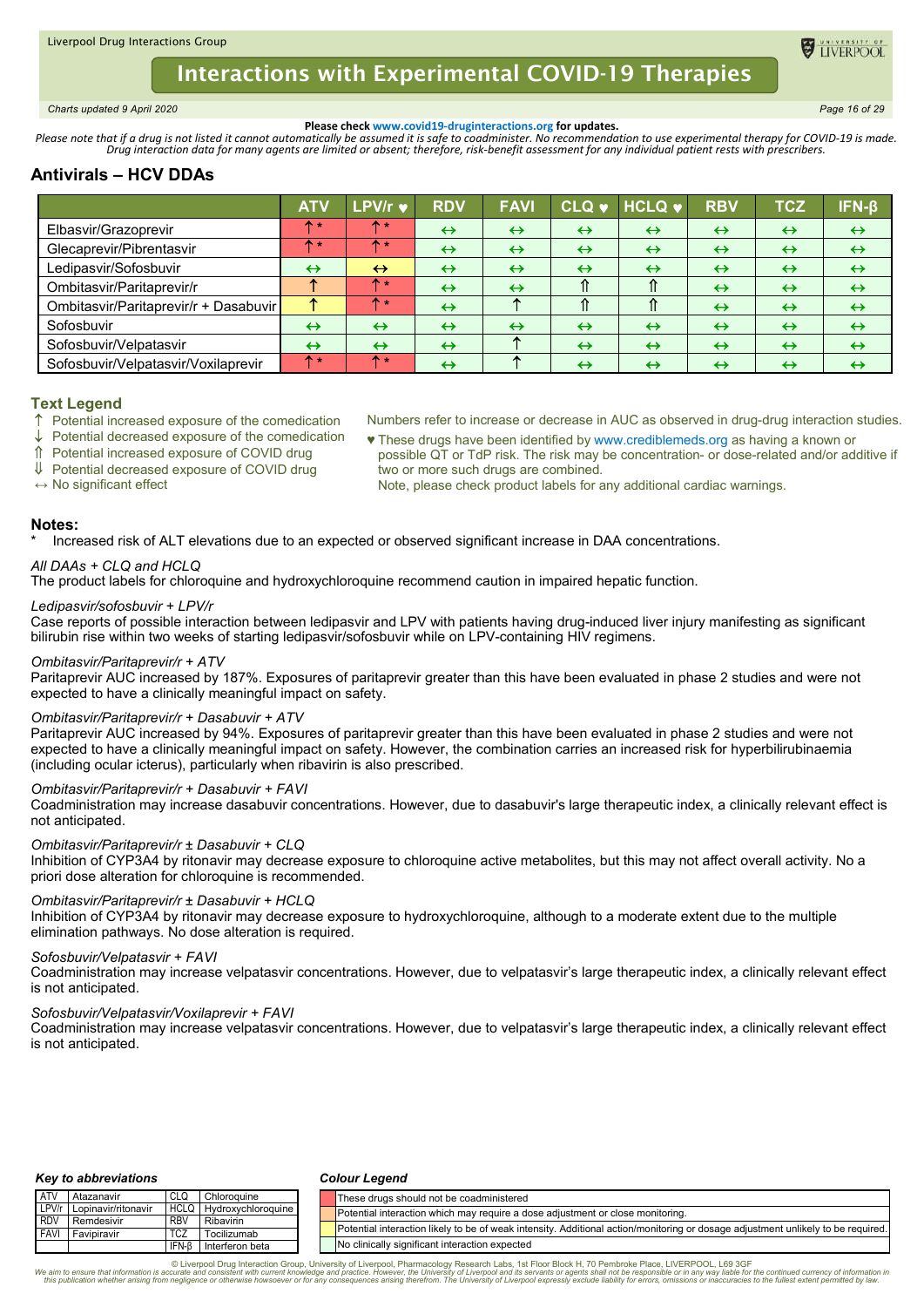<span id="page-16-0"></span>*Charts updated 9 April 2020 Page 17 of 29*

**DE TIVERPOOL** 

**Please check www.covid19-druginteractions.org for updates.**<br>.Please note that if a drug is not listed it cannot automatically be assumed it is safe to coadminister. No recommendation to use experimental therapy for COVID-

# **Antivirals – Others**

|             | 20 M 20 20<br>AII | <b>PVIrv</b> | RDV | <b>FAVI</b> | <b>CLQ V</b> | <b>HCLQ</b><br>, , | <b>RBV</b> | -^- | EEN A<br>' o |
|-------------|-------------------|--------------|-----|-------------|--------------|--------------------|------------|-----|--------------|
| Oseltamivir |                   |              |     | 14%         |              |                    |            |     |              |

# **Text Legend**

- Potential increased exposure of the comedication
- $\downarrow$  Potential decreased exposure of the comedication

Potential increased exposure of COVID drug

- Numbers refer to increase or decrease in AUC as observed in drug-drug interaction studies.
	- ♥ These drugs have been identified by www.crediblemeds.org as having a known or possible QT or TdP risk. The risk may be concentration- or dose-related and/or additive if two or more such drugs are combined.
	- Note, please check product labels for any additional cardiac warnings.
- Potential decreased exposure of COVID drug
- **↔** No significant effect

#### *Key to abbreviations*

#### *Colour Legend*

| <b>ATV</b>  | Atazanavir          | CLQ         | Chloroquine        | lThese druas should not be coadministered                                                                                        |
|-------------|---------------------|-------------|--------------------|----------------------------------------------------------------------------------------------------------------------------------|
| LPV/r       | Lopinavir/ritonavir | <b>HCLQ</b> | Hydroxychloroquine | Potential interaction which may require a dose adjustment or close monitoring.                                                   |
| <b>RDV</b>  | Remdesivir          | <b>RBV</b>  | Ribavirin          |                                                                                                                                  |
| <b>FAVI</b> | Favipiravir         |             | Tocilizumab        | Potential interaction likely to be of weak intensity. Additional action/monitoring or dosage adjustment unlikely to be required. |
|             |                     | IFN-f       | Interferon beta    | No clinically significant interaction expected                                                                                   |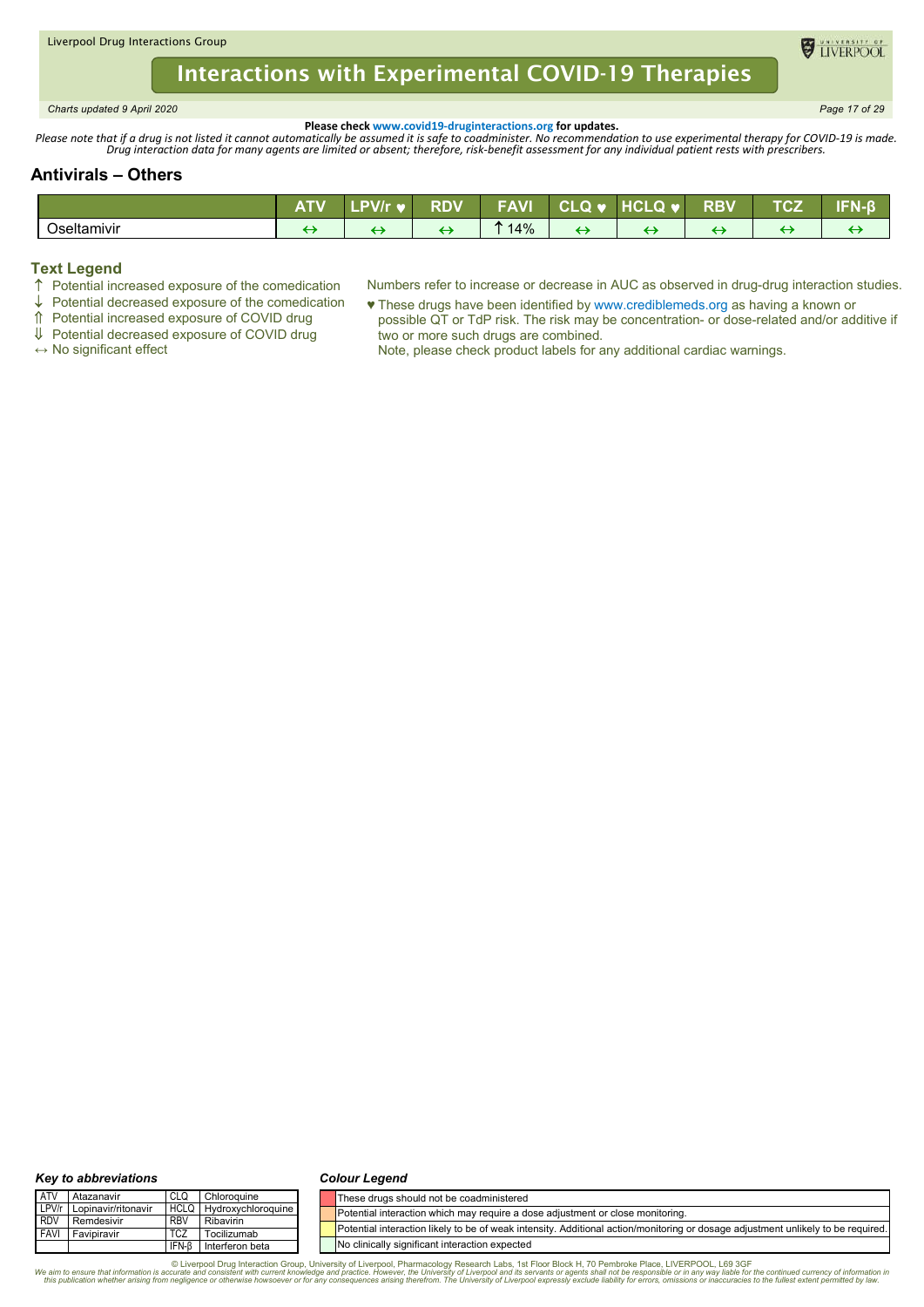

<span id="page-17-0"></span>*Charts updated 9 April 2020 Page 18 of 29*

**Please check www.covid19-druginteractions.org for updates.**<br>.Please note that if a drug is not listed it cannot automatically be assumed it is safe to coadminister. No recommendation to use experimental therapy for COVID-

# **Anxiolytics/Hypnotics/Sedatives**

|                        | <b>ATV</b>            | LPV/r $\blacktriangledown$ | <b>RDV</b>        | <b>FAVI</b>       | <b>CLQ v</b>      | <b>HCLQ v</b>     | <b>RBV</b>        | <b>TCZ</b>        | $IFN-\beta$       |
|------------------------|-----------------------|----------------------------|-------------------|-------------------|-------------------|-------------------|-------------------|-------------------|-------------------|
| Alprazolam             | ↑                     | ↑                          | $\leftrightarrow$ | $\leftrightarrow$ | $\leftrightarrow$ | $\leftrightarrow$ | $\leftrightarrow$ | $\leftrightarrow$ | $\leftrightarrow$ |
| Bromazepam             | ᠰ                     | $\uparrow$                 | $\leftrightarrow$ | $\leftrightarrow$ | $\leftrightarrow$ | $\leftrightarrow$ | $\leftrightarrow$ | $\leftrightarrow$ | $\leftrightarrow$ |
| <b>Buspirone</b>       | ↑                     | $\uparrow$                 | $\leftrightarrow$ | $\leftrightarrow$ | $\leftrightarrow$ | $\leftrightarrow$ | $\leftrightarrow$ | $\leftrightarrow$ | $\leftrightarrow$ |
| Chlordiazepoxide       | 个                     | $\uparrow$                 | $\leftrightarrow$ | $\leftrightarrow$ | $\leftrightarrow$ | $\leftrightarrow$ | $\leftrightarrow$ | $\leftrightarrow$ | $\leftrightarrow$ |
| Clobazam               | ↑                     | $\uparrow$                 | $\leftrightarrow$ | $\leftrightarrow$ | $\leftrightarrow$ | $\leftrightarrow$ | $\leftrightarrow$ | $\leftrightarrow$ | $\leftrightarrow$ |
| Clorazepate            | 个                     | $\uparrow$                 | $\leftrightarrow$ | $\leftrightarrow$ | $\leftrightarrow$ | $\leftrightarrow$ | $\leftrightarrow$ | $\leftrightarrow$ | $\leftrightarrow$ |
| Diazepam               | 个                     | ↑                          | $\leftrightarrow$ | $\leftrightarrow$ | $\leftrightarrow$ | $\leftrightarrow$ | $\leftrightarrow$ | $\leftrightarrow$ | $\leftrightarrow$ |
| Estazolam              | ↑                     | $\uparrow$                 | $\leftrightarrow$ | $\leftrightarrow$ | $\leftrightarrow$ | $\leftrightarrow$ | $\leftrightarrow$ | $\leftrightarrow$ | $\leftrightarrow$ |
| Flunitrazepam          | $\uparrow$            | $\uparrow$                 | $\leftrightarrow$ | $\leftrightarrow$ | $\leftrightarrow$ | $\leftrightarrow$ | $\leftrightarrow$ | $\leftrightarrow$ | $\leftrightarrow$ |
| Flurazepam             | ↑                     | $\uparrow$                 | $\leftrightarrow$ | $\leftrightarrow$ | $\leftrightarrow$ | $\leftrightarrow$ | $\leftrightarrow$ | $\leftrightarrow$ | $\leftrightarrow$ |
| Hydroxyzine            | 个                     | $\uparrow$                 | $\leftrightarrow$ | $\leftrightarrow$ | $\leftrightarrow$ | $\leftrightarrow$ | $\leftrightarrow$ | $\leftrightarrow$ | $\leftrightarrow$ |
| Lorazepam              | $\leftrightarrow$     | $\leftrightarrow$          | $\leftrightarrow$ | $\leftrightarrow$ | $\leftrightarrow$ | $\leftrightarrow$ | $\leftrightarrow$ | $\leftrightarrow$ | $\leftrightarrow$ |
| Lormetazepam           | $\leftrightarrow$     | $\leftrightarrow$          | $\leftrightarrow$ | $\leftrightarrow$ | $\leftrightarrow$ | $\leftrightarrow$ | $\leftrightarrow$ | $\leftrightarrow$ | $\leftrightarrow$ |
| Midazolam (oral)       | ↑                     | ↑                          | $\leftrightarrow$ | $\leftrightarrow$ | $\leftrightarrow$ | $\leftrightarrow$ | $\leftrightarrow$ | $\leftrightarrow$ | $\leftrightarrow$ |
| Midazolam (parenteral) | $\uparrow$            | $\uparrow$                 | $\leftrightarrow$ | $\leftrightarrow$ | $\leftrightarrow$ | $\leftrightarrow$ | $\leftrightarrow$ | $\leftrightarrow$ | $\leftrightarrow$ |
| Oxazepam               | $\leftrightarrow$     | $\leftrightarrow$          | $\leftrightarrow$ | $\leftrightarrow$ | $\leftrightarrow$ | $\leftrightarrow$ | $\leftrightarrow$ | $\leftrightarrow$ | $\leftrightarrow$ |
| Temazepam              | $\leftrightarrow$     | $\leftrightarrow$          | $\leftrightarrow$ | $\leftrightarrow$ | $\leftrightarrow$ | $\leftrightarrow$ | $\leftrightarrow$ | $\leftrightarrow$ | $\leftrightarrow$ |
| Triazolam              | ↑                     | $\uparrow$                 | $\leftrightarrow$ | $\leftrightarrow$ | $\leftrightarrow$ | $\leftrightarrow$ | $\leftrightarrow$ | $\leftrightarrow$ | $\leftrightarrow$ |
| Zaleplon               | 个                     | ↑                          | $\leftrightarrow$ | $\leftrightarrow$ | $\leftrightarrow$ | $\leftrightarrow$ | $\leftrightarrow$ | $\leftrightarrow$ | $\leftrightarrow$ |
| Zolpidem               | $\overline{\uparrow}$ | $\overline{\uparrow}$      | $\leftrightarrow$ | $\leftrightarrow$ | $\leftrightarrow$ | $\leftrightarrow$ | $\leftrightarrow$ | $\leftrightarrow$ | $\leftrightarrow$ |
| Zopiclone              | ↑                     | $\uparrow$                 | $\leftrightarrow$ | $\leftrightarrow$ | $\leftrightarrow$ | $\leftrightarrow$ | $\leftrightarrow$ | $\leftrightarrow$ | $\leftrightarrow$ |

### **Text Legend**

 $\uparrow$  Potential increased exposure of the comedication  $\downarrow$  Potential decreased exposure of the comedication

 Potential decreased exposure of the comedication Potential increased exposure of COVID drug

Numbers refer to increase or decrease in AUC as observed in drug-drug interaction studies.

♥ These drugs have been identified by www.crediblemeds.org as having a known or possible QT or TdP risk. The risk may be concentration- or dose-related and/or additive if two or more such drugs are combined.

Note, please check product labels for any additional cardiac warnings.

Potential decreased exposure of COVID drug

**↔** No significant effect

#### *Key to abbreviations*

#### *Colour Legend*

| ATV   | Atazanavir                |              | Chloroquine             | These drugs should not be coadministered                                                                                         |
|-------|---------------------------|--------------|-------------------------|----------------------------------------------------------------------------------------------------------------------------------|
|       | LPV/r Lopinavir/ritonavir |              | HCLQ Hydroxychloroquine | Potential interaction which may require a dose adiustment or close monitoring.                                                   |
| I RDV | Remdesivir                | RBV          | Ribavirin               |                                                                                                                                  |
|       | <b>FAVI</b> Favipiravir   | TCZ          | Tocilizumab             | Potential interaction likely to be of weak intensity. Additional action/monitoring or dosage adjustment unlikely to be required. |
|       |                           | <b>IFN-B</b> | Interferon beta         | No clinically significant interaction expected                                                                                   |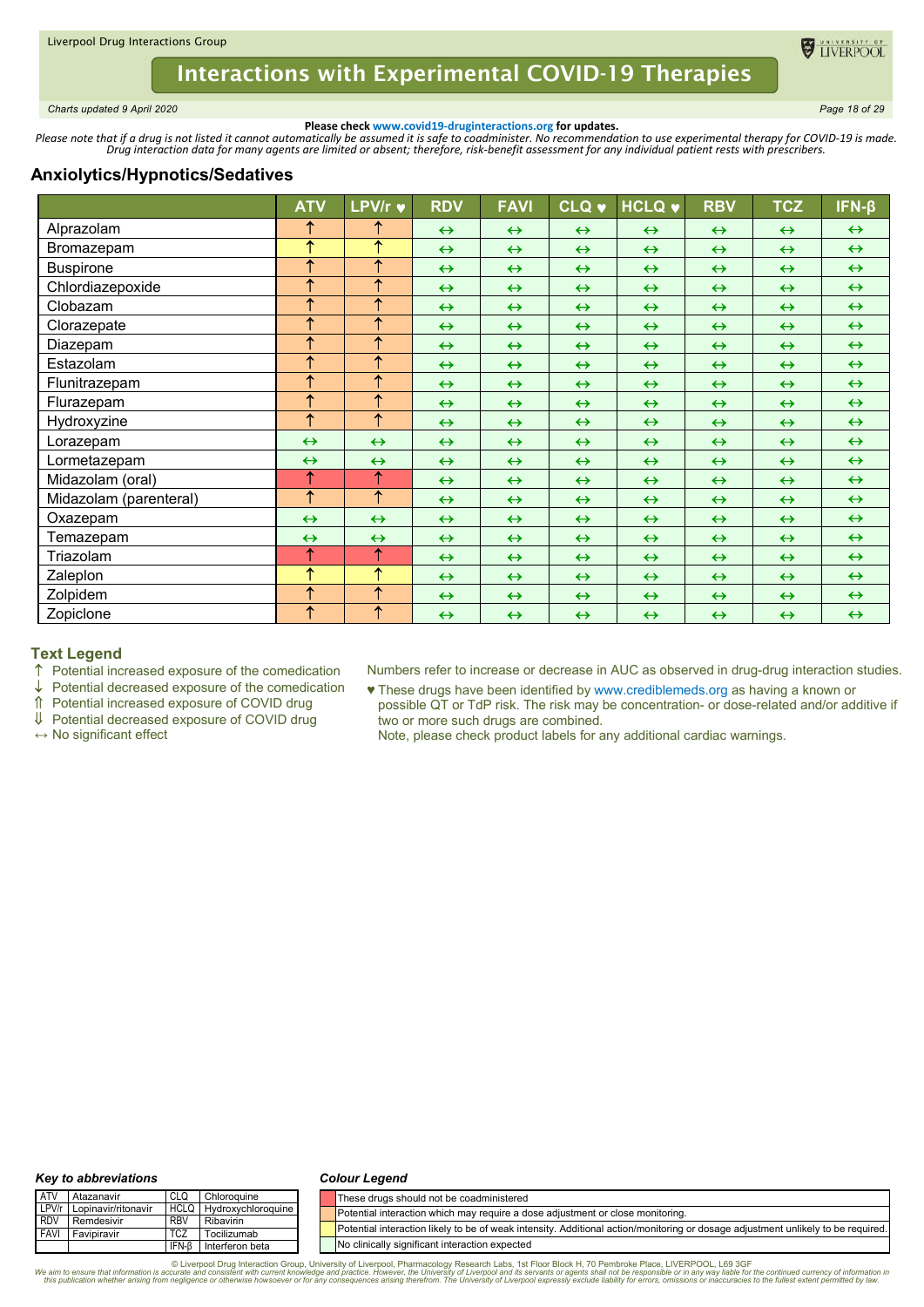<span id="page-18-0"></span>*Charts updated 9 April 2020 Page 19 of 29*

**DE TIVERPOO** 

**Please check www.covid19-druginteractions.org for updates.**<br>.Please note that if a drug is not listed it cannot automatically be assumed it is safe to coadminister. No recommendation to use experimental therapy for COVID-

# **Beta Blockers**

|             | <b>ATV</b>        | LPV/r v           | <b>RDV</b>        | <b>FAVI</b>       |                   | CLQ v HCLQ v      | <b>RBV</b>        | <b>TCZ</b>        | IFN-β             |
|-------------|-------------------|-------------------|-------------------|-------------------|-------------------|-------------------|-------------------|-------------------|-------------------|
| Atenolol    | $\leftrightarrow$ | $\leftrightarrow$ | $\leftrightarrow$ | $\leftrightarrow$ | $\leftrightarrow$ | $\leftrightarrow$ | $\leftrightarrow$ | $\leftrightarrow$ | $\leftrightarrow$ |
| Bisoprolol  | 灬                 | 不                 | $\leftrightarrow$ | $\leftrightarrow$ | $\leftrightarrow$ | $\leftrightarrow$ | $\leftrightarrow$ | $\leftrightarrow$ | $\leftrightarrow$ |
| Carvedilol  |                   | $T+$              | $\leftrightarrow$ | $\leftrightarrow$ | $\leftrightarrow$ | $\leftrightarrow$ | $\leftrightarrow$ | $\leftrightarrow$ | $\leftrightarrow$ |
| Metoprolol  | $\leftrightarrow$ | 灬                 | $\leftrightarrow$ | $\leftrightarrow$ | $\leftrightarrow$ | $\leftrightarrow$ | $\leftrightarrow$ | $\leftrightarrow$ | $\leftrightarrow$ |
| Nebivolol   | $\leftrightarrow$ | $\sim$            | $\leftrightarrow$ | $\leftrightarrow$ | $\leftrightarrow$ | $\leftrightarrow$ | $\leftrightarrow$ | $\leftrightarrow$ | $\leftrightarrow$ |
| Oxprenolol  | 灬                 | v                 | $\leftrightarrow$ | $\leftrightarrow$ | $\leftrightarrow$ | $\leftrightarrow$ | $\leftrightarrow$ | $\leftrightarrow$ | $\leftrightarrow$ |
| Pindolol    | $\leftrightarrow$ | 灬                 | $\leftrightarrow$ | $\leftrightarrow$ | $\leftrightarrow$ | $\leftrightarrow$ | $\leftrightarrow$ | $\leftrightarrow$ | $\leftrightarrow$ |
| Propranolol | $\leftrightarrow$ |                   | $\leftrightarrow$ | $\leftrightarrow$ | $\leftrightarrow$ | $\leftrightarrow$ | $\leftrightarrow$ | $\leftrightarrow$ | $\leftrightarrow$ |
| Timolol     | $\leftrightarrow$ |                   | $\leftrightarrow$ | $\leftrightarrow$ | $\leftrightarrow$ | $\leftrightarrow$ | $\leftrightarrow$ | $\leftrightarrow$ | $\leftrightarrow$ |

## **Text Legend**

 $\uparrow$  Potential increased exposure of the comedication

 $\downarrow$  Potential decreased exposure of the comedication

Potential increased exposure of COVID drug

Potential decreased exposure of COVID drug

**↔** No significant effect

Numbers refer to increase or decrease in AUC as observed in drug-drug interaction studies.

♥ These drugs have been identified by www.crediblemeds.org as having a known or possible QT or TdP risk. The risk may be concentration- or dose-related and/or additive if two or more such drugs are combined.

Note, please check product labels for any additional cardiac warnings.

#### *Key to abbreviations*

#### *Colour Legend*

| <b>ATV</b>  | Atazanavir                | CLQ         | Chloroquine        | These drugs should not be coadministered                                                                                         |
|-------------|---------------------------|-------------|--------------------|----------------------------------------------------------------------------------------------------------------------------------|
|             | LPV/r Lopinavir/ritonavir | <b>HCLQ</b> | Hydroxychloroquine | Potential interaction which may require a dose adjustment or close monitoring.                                                   |
| <b>RDV</b>  | Remdesivir                | <b>RBV</b>  | Ribavirin          |                                                                                                                                  |
| <b>FAVI</b> | Favipiravir               | <b>TCZ</b>  | Tocilizumab        | Potential interaction likely to be of weak intensity. Additional action/monitoring or dosage adjustment unlikely to be required. |
|             |                           | IFN-B       | Interferon beta    | No clinically significant interaction expected                                                                                   |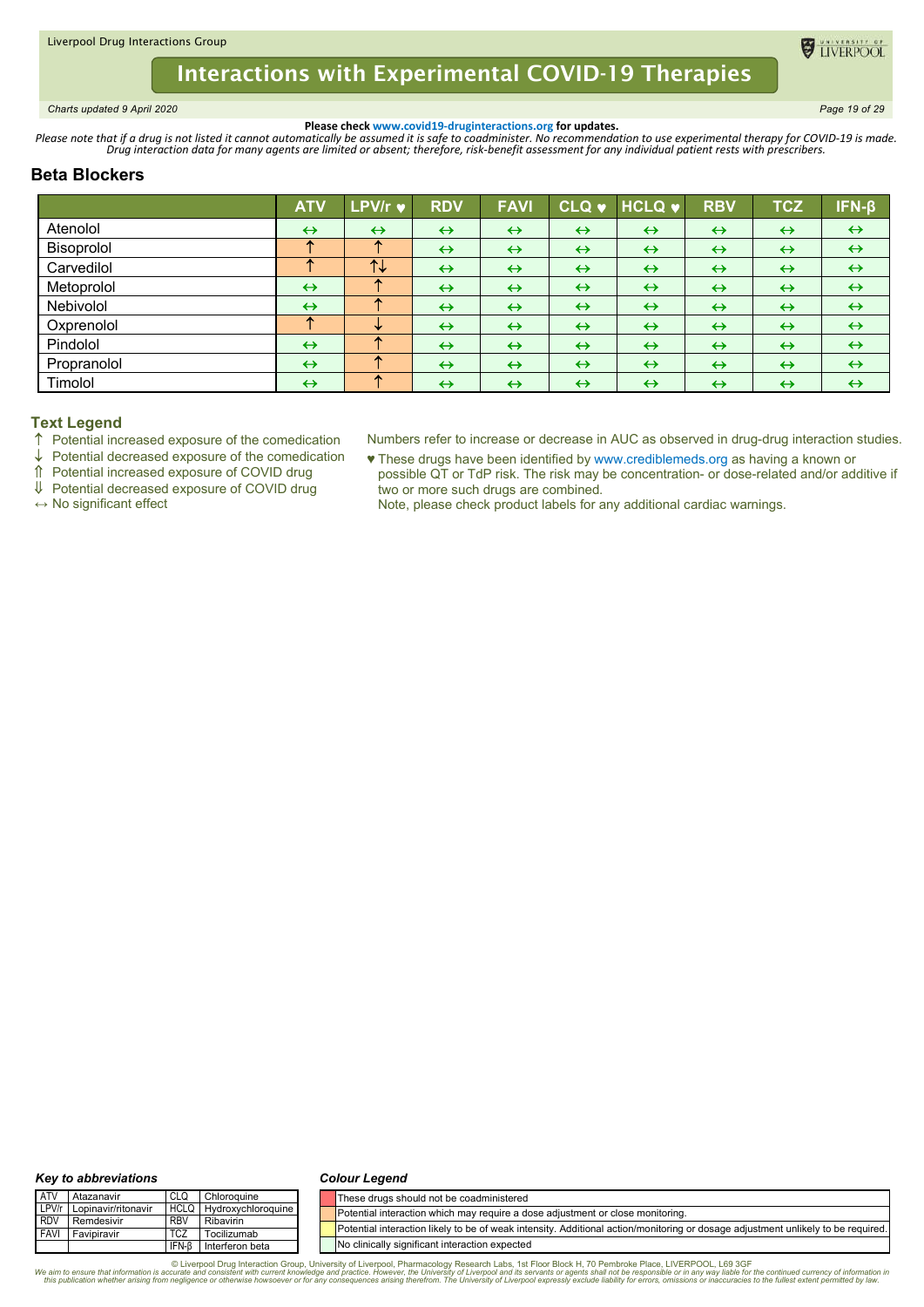

<span id="page-19-0"></span>*Charts updated 9 April 2020 Page 20 of 29*

**ELIVERPOO** 

**Please check www.covid19-druginteractions.org for updates.**<br>.Please note that if a drug is not listed it cannot automatically be assumed it is safe to coadminister. No recommendation to use experimental therapy for COVID-

# **Bronchodilators**

|                        | <b>ATV</b>        | LPV/r v           | <b>RDV</b>        | <b>FAVI</b>       | <b>CLQ v</b>      | <b>HCLQ</b>       | <b>RBV</b>        | <b>TCZ</b>        | $IFN-\beta$       |
|------------------------|-------------------|-------------------|-------------------|-------------------|-------------------|-------------------|-------------------|-------------------|-------------------|
| Aclidinium bromide     | $\leftrightarrow$ | $\leftrightarrow$ | $\leftrightarrow$ | $\leftrightarrow$ | $\leftrightarrow$ | $\leftrightarrow$ | $\leftrightarrow$ | $\leftrightarrow$ | $\leftrightarrow$ |
| Aminophylline          | $\leftrightarrow$ | ↓                 | $\leftrightarrow$ | ⇑                 | $\leftrightarrow$ | $\leftrightarrow$ | $\leftrightarrow$ | ↓                 | ↑                 |
| Formoterol             | $\leftrightarrow$ | $\leftrightarrow$ | $\leftrightarrow$ | $\leftrightarrow$ | $\leftrightarrow$ | $\leftrightarrow$ | $\leftrightarrow$ | $\leftrightarrow$ | $\leftrightarrow$ |
| Glycopyrronium bromide | $\leftrightarrow$ | $\leftrightarrow$ | $\leftrightarrow$ | $\leftrightarrow$ | $\leftrightarrow$ | $\leftrightarrow$ | $\leftrightarrow$ | $\leftrightarrow$ | $\leftrightarrow$ |
| Indacaterol            | ᠰ                 | ↑                 | $\leftrightarrow$ | $\leftrightarrow$ | $\leftrightarrow$ | $\leftrightarrow$ | $\leftrightarrow$ | $\leftrightarrow$ | $\leftrightarrow$ |
| Ipratropium bromide    | $\leftrightarrow$ | $\leftrightarrow$ | $\leftrightarrow$ | $\leftrightarrow$ | $\leftrightarrow$ | $\leftrightarrow$ | $\leftrightarrow$ | $\leftrightarrow$ | $\leftrightarrow$ |
| Montelukast            | ́                 | ↑                 | $\leftrightarrow$ | ↑                 | $\leftrightarrow$ | $\leftrightarrow$ | $\leftrightarrow$ | $\leftrightarrow$ | $\leftrightarrow$ |
| Olodaterol             | ́                 | ↑                 | $\leftrightarrow$ | $\leftrightarrow$ | $\leftrightarrow$ | $\leftrightarrow$ | $\leftrightarrow$ | $\leftrightarrow$ | $\leftrightarrow$ |
| Roflumilast            | ᠰ                 | ↑                 | $\leftrightarrow$ | $\leftrightarrow$ | $\leftrightarrow$ | $\leftrightarrow$ | $\leftrightarrow$ | $\leftrightarrow$ | $\leftrightarrow$ |
| Salbutamol             | $\leftrightarrow$ | $\leftrightarrow$ | $\leftrightarrow$ | $\leftrightarrow$ | $\leftrightarrow$ | $\leftrightarrow$ | $\leftrightarrow$ | $\leftrightarrow$ | $\leftrightarrow$ |
| Salmeterol             | ᠰ                 | ↑                 | $\leftrightarrow$ | $\leftrightarrow$ | $\leftrightarrow$ | $\leftrightarrow$ | $\leftrightarrow$ | $\leftrightarrow$ | $\leftrightarrow$ |
| Theophylline           | $\leftrightarrow$ | ↓                 | $\leftrightarrow$ | $$17-27\%$        | $\leftrightarrow$ | $\leftrightarrow$ | $\leftrightarrow$ | ↓                 | ↑                 |
| Tiotropium bromide     | $\leftrightarrow$ | $\leftrightarrow$ | $\leftrightarrow$ | $\leftrightarrow$ | $\leftrightarrow$ | $\leftrightarrow$ | $\leftrightarrow$ | $\leftrightarrow$ | $\leftrightarrow$ |
| Umeclidinium bromide   | ᠰ                 | ↑                 | $\leftrightarrow$ | $\leftrightarrow$ | ᠰ                 | ↑                 | $\leftrightarrow$ | $\leftrightarrow$ | $\leftrightarrow$ |
| Vilanterol             | ́                 | 个                 | $\leftrightarrow$ | $\leftrightarrow$ | $\leftrightarrow$ | $\leftrightarrow$ | $\leftrightarrow$ | $\leftrightarrow$ | $\leftrightarrow$ |

## **Text Legend**

- $\uparrow$  Potential increased exposure of the comedication  $\downarrow$  Potential decreased exposure of the comedication
- Potential decreased exposure of the comedication
- Potential increased exposure of COVID drug

Numbers refer to increase or decrease in AUC as observed in drug-drug interaction studies.

- ♥ These drugs have been identified by www.crediblemeds.org as having a known or
- Potential decreased exposure of COVID drug
- **↔** No significant effect
- possible QT or TdP risk. The risk may be concentration- or dose-related and/or additive if two or more such drugs are combined.
- Note, please check product labels for any additional cardiac warnings.

## **Notes:**

### *Aminophylline + TCZ*

Aminophylline is a complex of theophylline and ethylenediamine and is given for its theophylline activity. Coadministration may decrease theophylline concentrations.

#### *Aminophylline or theophylline + IFN-β*

Coadministration may increase theophylline concentrations but this is unlikely to be clinically significant. (Aminophylline is a complex of theophylline and ethylenediamine and is given for its theophylline activity.)

### *Indacaterol + ATV or LPV/r*

Exposure can be increased by up to 2-fold with ritonavir (and may be similar with atazanavir), however, this increase does not raise any concerns based on indacaterol's safety data.

#### *Key to abbreviations*

#### *Colour Legend*

| <b>ATV</b>  | Atazanavir                | CLQ         | Chloroguine        | These drugs should not be coadministered                                                                                         |
|-------------|---------------------------|-------------|--------------------|----------------------------------------------------------------------------------------------------------------------------------|
|             | LPV/r Lopinavir/ritonavir | <b>HCLQ</b> | Hydroxychloroquine | Potential interaction which may require a dose adjustment or close monitoring.                                                   |
| <b>RDV</b>  | Remdesivir                | <b>RBV</b>  | Ribavirin          | Potential interaction likely to be of weak intensity. Additional action/monitoring or dosage adjustment unlikely to be required. |
| <b>FAVI</b> | Favipiravir               | <b>TCZ</b>  | Tocilizumab        |                                                                                                                                  |
|             |                           | IFN-B       | Interferon beta    | No clinically significant interaction expected                                                                                   |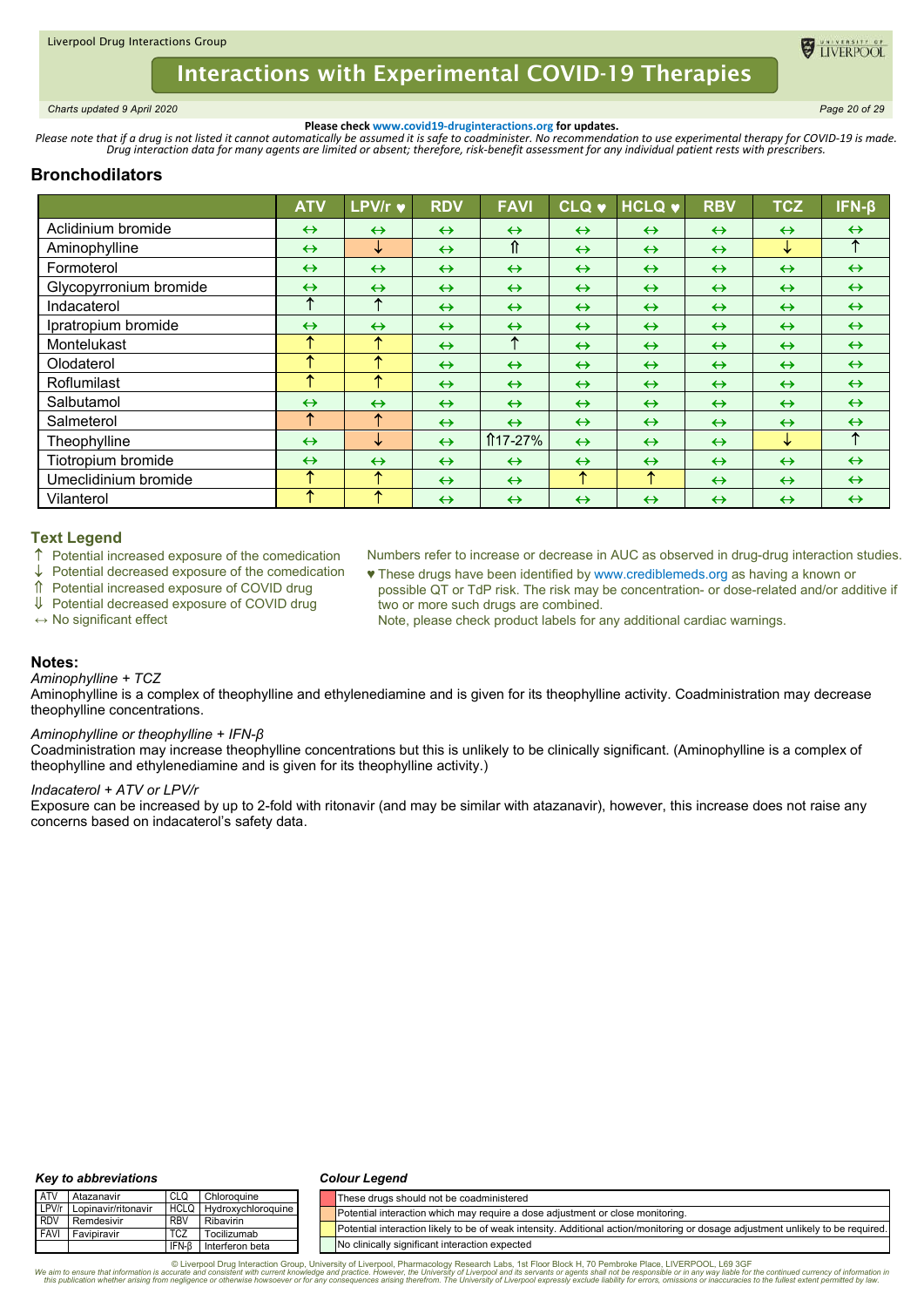<span id="page-20-0"></span>*Charts updated 9 April 2020 Page 21 of 29*

**ELIVERPOO** 

**Please check www.covid19-druginteractions.org for updates.**<br>.Please note that if a drug is not listed it cannot automatically be assumed it is safe to coadminister. No recommendation to use experimental therapy for COVID-

# **Calcium Channel Blockers**

|                       | <b>ATV</b>   | <b>LPV/r <math>\vee</math></b> | <b>RDV</b>        | <b>FAVI</b>       |                   | CLQ v HCLQ v        | <b>RBV</b>        | TCZ               | IFN-β             |
|-----------------------|--------------|--------------------------------|-------------------|-------------------|-------------------|---------------------|-------------------|-------------------|-------------------|
| Amlodipine            |              |                                | $\leftrightarrow$ | $\leftrightarrow$ | $\leftrightarrow$ | $\leftrightarrow$   | $\leftrightarrow$ | $\leftrightarrow$ | $\leftrightarrow$ |
| Diltiazem             | <b>1125%</b> |                                | $\leftrightarrow$ | $\leftrightarrow$ | $\leftrightarrow$ | $\leftrightarrow$   | $\leftrightarrow$ | $\leftrightarrow$ | $\leftrightarrow$ |
| Felodipine            |              |                                | $\leftrightarrow$ | $\leftrightarrow$ | $\leftrightarrow$ | $\leftrightarrow$   | $\leftrightarrow$ | $\leftrightarrow$ | $\leftrightarrow$ |
| Nicardipine $\bullet$ |              | ↑♥                             | $\leftrightarrow$ | $\leftrightarrow$ | $\leftrightarrow$ | $\leftrightarrow$ v | $\leftrightarrow$ | $\leftrightarrow$ | $\leftrightarrow$ |
| Nifedipine            |              |                                | $\leftrightarrow$ | $\leftrightarrow$ | $\leftrightarrow$ | $\leftrightarrow$   | $\leftrightarrow$ | $\leftrightarrow$ | $\leftrightarrow$ |
| Nisoldipine           |              |                                | $\leftrightarrow$ | $\leftrightarrow$ | $\leftrightarrow$ | $\leftrightarrow$   | $\leftrightarrow$ | $\leftrightarrow$ | $\leftrightarrow$ |
| Nitrendipine          |              |                                | $\leftrightarrow$ | $\leftrightarrow$ | $\leftrightarrow$ | $\leftrightarrow$   | $\leftrightarrow$ | $\leftrightarrow$ | $\leftrightarrow$ |
| Verapamil             |              |                                | $\leftrightarrow$ | $\leftrightarrow$ | ⇑                 | ⇑                   | $\leftrightarrow$ | $\leftrightarrow$ | $\leftrightarrow$ |

## **Text Legend**

 $\uparrow$  Potential increased exposure of the comedication

 $\downarrow$  Potential decreased exposure of the comedication

Potential increased exposure of COVID drug

Potential decreased exposure of COVID drug

**↔** No significant effect

- Numbers refer to increase or decrease in AUC as observed in drug-drug interaction studies. ♥ These drugs have been identified by www.crediblemeds.org as having a known or possible QT or TdP risk. The risk may be concentration- or dose-related and/or additive if
	- two or more such drugs are combined. Note, please check product labels for any additional cardiac warnings.

### **Notes:**

*Amlodipine + LPV/r* If coadministration is indicated, consider a dose reduction for amlodipine of 50%.

#### *Diltiazem + ATV*

If coadministration is indicated, an initial dose reduction of diltiazem by 50% is recommended, with subsequent titration as needed and ECG monitoring.

#### *Key to abbreviations*

#### *Colour Legend*

| <b>ATV</b>  | Atazanavir              | CLQ                   | Chloroquine            | lThese druas should not be coadministered                                                                                        |
|-------------|-------------------------|-----------------------|------------------------|----------------------------------------------------------------------------------------------------------------------------------|
| LPV/r       | r I Lopinavir/ritonavir | <b>HCLQ</b>           | l Hydroxychloroguine l | Potential interaction which may require a dose adjustment or close monitoring.                                                   |
| <b>RDV</b>  | Remdesivir              | <b>RBV</b>            | Ribavirin              |                                                                                                                                  |
| <b>FAVI</b> | Favipiravir             | <b>TC<sub>2</sub></b> | Tocilizumab            | Potential interaction likely to be of weak intensity. Additional action/monitoring or dosage adjustment unlikely to be required. |
|             |                         | IFN-B                 | Interferon beta        | No clinically significant interaction expected                                                                                   |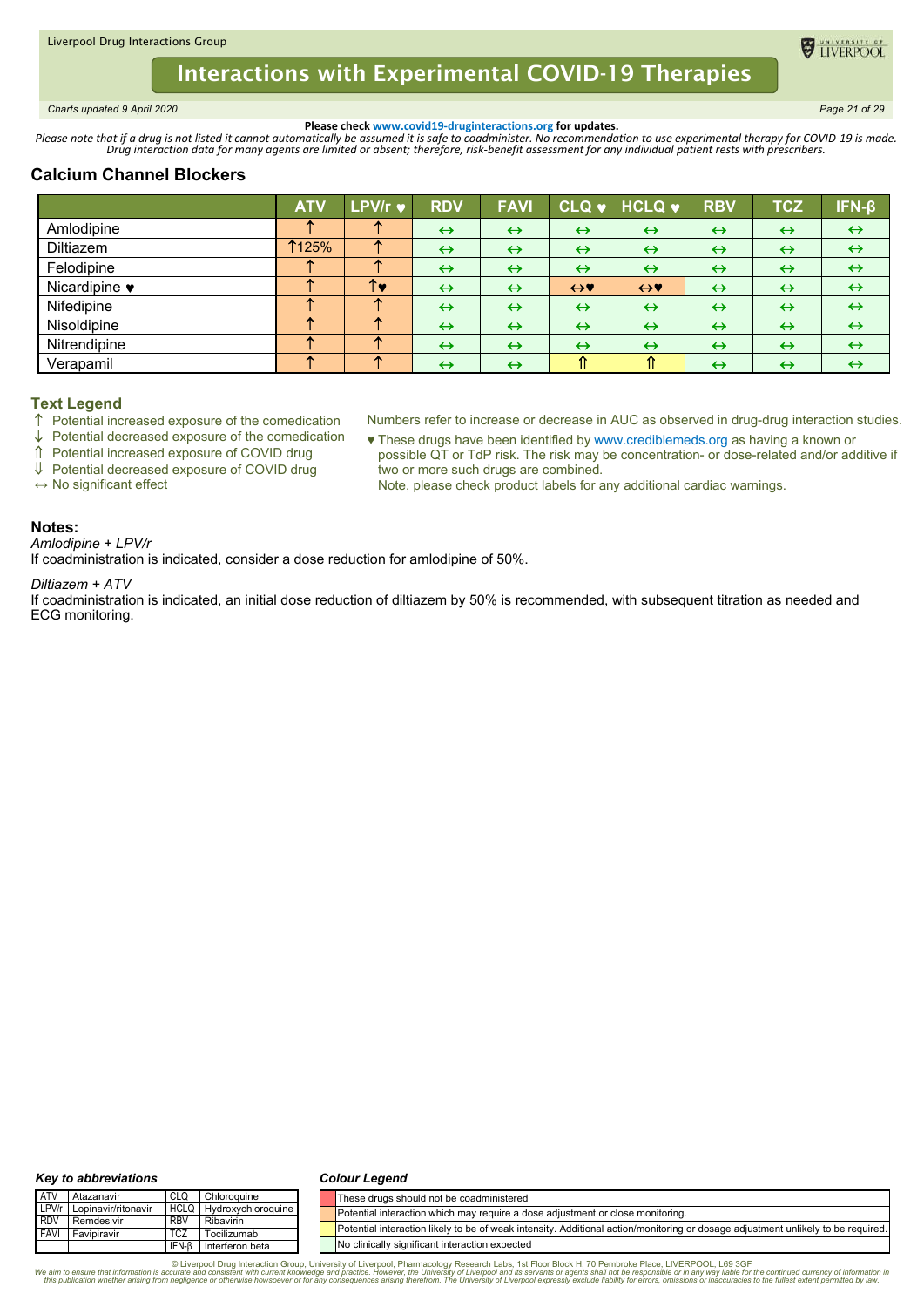

<span id="page-21-0"></span>*Charts updated 9 April 2020 Page 22 of 29*

**Please check www.covid19-druginteractions.org for updates.**<br>.Please note that if a drug is not listed it cannot automatically be assumed it is safe to coadminister. No recommendation to use experimental therapy for COVID-

# **Contraceptives**

|                                 | <b>ATV</b>        | LPV/r v           | <b>RDV</b>        | <b>FAVI</b>       | <b>CLQ v</b>      | <b>HCLQ v</b>     | <b>RBV</b>        | <b>TCZ</b>        | $IFN-\beta$       |
|---------------------------------|-------------------|-------------------|-------------------|-------------------|-------------------|-------------------|-------------------|-------------------|-------------------|
| Desogestrel (COC)               | ᠰ                 | ↑                 | $\leftrightarrow$ | ↑                 | $\leftrightarrow$ | $\leftrightarrow$ | $\leftrightarrow$ | $\leftrightarrow$ | $\leftrightarrow$ |
| Desogestrel (POP)               | ́                 | ↑                 | $\leftrightarrow$ | ↑                 | $\leftrightarrow$ | $\leftrightarrow$ | $\leftrightarrow$ | $\leftrightarrow$ | $\leftrightarrow$ |
| Drospirenone (COC)              | ∧                 | ↑                 | $\leftrightarrow$ | ↑                 | $\leftrightarrow$ | $\leftrightarrow$ | $\leftrightarrow$ | $\leftrightarrow$ | $\leftrightarrow$ |
| Ethinylestradiol                | 48%               | $\downarrow$ 42%  | $\leftrightarrow$ | 1 43%             | $\leftrightarrow$ | $\leftrightarrow$ | $\leftrightarrow$ | $\leftrightarrow$ | $\leftrightarrow$ |
| Etonogestrel (implant)          |                   | ↑ 52%             | $\leftrightarrow$ | ↑                 | $\leftrightarrow$ | $\leftrightarrow$ | $\leftrightarrow$ | $\leftrightarrow$ | $\leftrightarrow$ |
| Etonogestrel (vaginal ring)     | ́                 | ↑                 | $\leftrightarrow$ | ↑                 | $\leftrightarrow$ | $\leftrightarrow$ | $\leftrightarrow$ | $\leftrightarrow$ | $\leftrightarrow$ |
| Gestodene (COC)                 | ₳                 | ↑                 | $\leftrightarrow$ | ↑                 | $\leftrightarrow$ | $\leftrightarrow$ | $\leftrightarrow$ | $\leftrightarrow$ | $\leftrightarrow$ |
| Levonorgestrel (COC)            | ᠰ                 | ↑                 | $\leftrightarrow$ | ↑                 | $\leftrightarrow$ | $\leftrightarrow$ | $\leftrightarrow$ | $\leftrightarrow$ | $\leftrightarrow$ |
| Levonorgestrel (emergency con.) | ↑                 | ↑                 | $\leftrightarrow$ | ↑                 | $\leftrightarrow$ | $\leftrightarrow$ | $\leftrightarrow$ | $\leftrightarrow$ | $\leftrightarrow$ |
| Levonorgestrel (implant)        | 木                 | ↑                 | $\leftrightarrow$ | ↑                 | $\leftrightarrow$ | $\leftrightarrow$ | $\leftrightarrow$ | $\leftrightarrow$ | $\leftrightarrow$ |
| Levonorgestrel (IUD)            | $\leftrightarrow$ | $\leftrightarrow$ | $\leftrightarrow$ | $\leftrightarrow$ | $\leftrightarrow$ | $\leftrightarrow$ | $\leftrightarrow$ | $\leftrightarrow$ | $\leftrightarrow$ |
| Levonorgestrel (POP)            | ↑                 | ↑                 | $\leftrightarrow$ | ↑                 | $\leftrightarrow$ | $\leftrightarrow$ | $\leftrightarrow$ | $\leftrightarrow$ | $\leftrightarrow$ |
| Medroxyprogesterone (depot inj) | $\leftrightarrow$ | <b>170%</b>       | $\leftrightarrow$ | $\leftrightarrow$ | $\leftrightarrow$ | $\leftrightarrow$ | $\leftrightarrow$ | $\leftrightarrow$ | $\leftrightarrow$ |
| Norelgestromin (patch)          | ᠰ                 | ↑83%              | $\leftrightarrow$ | ↑                 | $\leftrightarrow$ | $\leftrightarrow$ | $\leftrightarrow$ | $\leftrightarrow$ | $\leftrightarrow$ |
| Norethisterone (COC)            | ↑ 110%            | $\downarrow$ 17%  | $\leftrightarrow$ | <b>147%</b>       | $\leftrightarrow$ | $\leftrightarrow$ | $\leftrightarrow$ | $\leftrightarrow$ | $\leftrightarrow$ |
| Norethisterone (IM depot)       | $\leftrightarrow$ | $\leftrightarrow$ | $\leftrightarrow$ | ↑                 | $\leftrightarrow$ | $\leftrightarrow$ | $\leftrightarrow$ | $\leftrightarrow$ | $\leftrightarrow$ |
| Norethisterone(POP)             | ́                 | ↑                 | $\leftrightarrow$ | ↑                 | $\leftrightarrow$ | $\leftrightarrow$ | $\leftrightarrow$ | $\leftrightarrow$ | $\leftrightarrow$ |
| Norgestimate (COC)              | ᠰ                 | ↑                 | $\leftrightarrow$ | ↑                 | $\leftrightarrow$ | $\leftrightarrow$ | $\leftrightarrow$ | $\leftrightarrow$ | $\leftrightarrow$ |
| Norgestrel (COC)                | ₳                 | ↑                 | $\leftrightarrow$ | ↑                 | $\leftrightarrow$ | $\leftrightarrow$ | $\leftrightarrow$ | $\leftrightarrow$ | $\leftrightarrow$ |
| Ulipristal                      | ↑                 | $\uparrow$        | $\leftrightarrow$ | ↑                 | $\leftrightarrow$ | $\leftrightarrow$ | $\leftrightarrow$ | $\leftrightarrow$ | $\leftrightarrow$ |

### **Text Legend**

- $\uparrow$  Potential increased exposure of the comedication
- $\downarrow$  Potential decreased exposure of the comedication
- Potential increased exposure of COVID drug
- ↓ Potential decreased exposure of COVID drug
- **↔** No significant effect

Numbers refer to increase or decrease in AUC as observed in drug-drug interaction studies.

♥ These drugs have been identified by www.crediblemeds.org as having a known or possible QT or TdP risk. The risk may be concentration- or dose-related and/or additive if two or more such drugs are combined.

Note, please check product labels for any additional cardiac warnings.

### **Notes:**

*COC – Combined oral contraceptive; POP – Progestogen only pill; IUD – Intra-uterine device*

### *Contraceptives + RBV*

Extreme care must be taken to avoid pregnancy in female patients and in female partners of male patients taking ribavirin. The European product labels for ribavirin state that effective contraception must be used during ribavirin treatment and for 4 months after treatment has been concluded in female patients and for 7 months in female partners of male patients. The US product labels for ribavirin state that effective contraception must be used during ribavirin treatment and for 6 months after treatment has been concluded in female patients and female partners of male patients.

## *Ethinylestradiol and/or progestins + ATV, LPV/r, FAVI*

Concentrations of ethinylestradiol and progestins may be affected but no action is needed due to the short treatment duration of the COVID-19 therapy.

*Levonorgestrel (emergency contraception) and Ulipristal + ATV or LPV/r* Any increase in exposure of levonorgestrel or ulipristal is unlikely to be clinically significant when used as a single dose.

#### *Key to abbreviations*

#### *Colour Legend*

| <b>ATV</b>                  | Atazanavir                | CLQ                      | Chloroquine                    |  | These drugs should not be coadministered                                                                                         |
|-----------------------------|---------------------------|--------------------------|--------------------------------|--|----------------------------------------------------------------------------------------------------------------------------------|
|                             | LPV/r Lopinavir/ritonavir |                          | <b>HCLQ</b> Hydroxychloroquine |  | Potential interaction which may require a dose adjustment or close monitoring.                                                   |
| <b>I</b> RDV<br><b>FAVI</b> | Remdesivir<br>Favipiravir | <b>RBV</b><br><b>TCZ</b> | Ribavirin<br>Tocilizumab       |  | Potential interaction likely to be of weak intensity. Additional action/monitoring or dosage adjustment unlikely to be required. |
|                             |                           |                          |                                |  |                                                                                                                                  |
|                             |                           | IFN-B                    | Interferon beta                |  | No clinically significant interaction expected                                                                                   |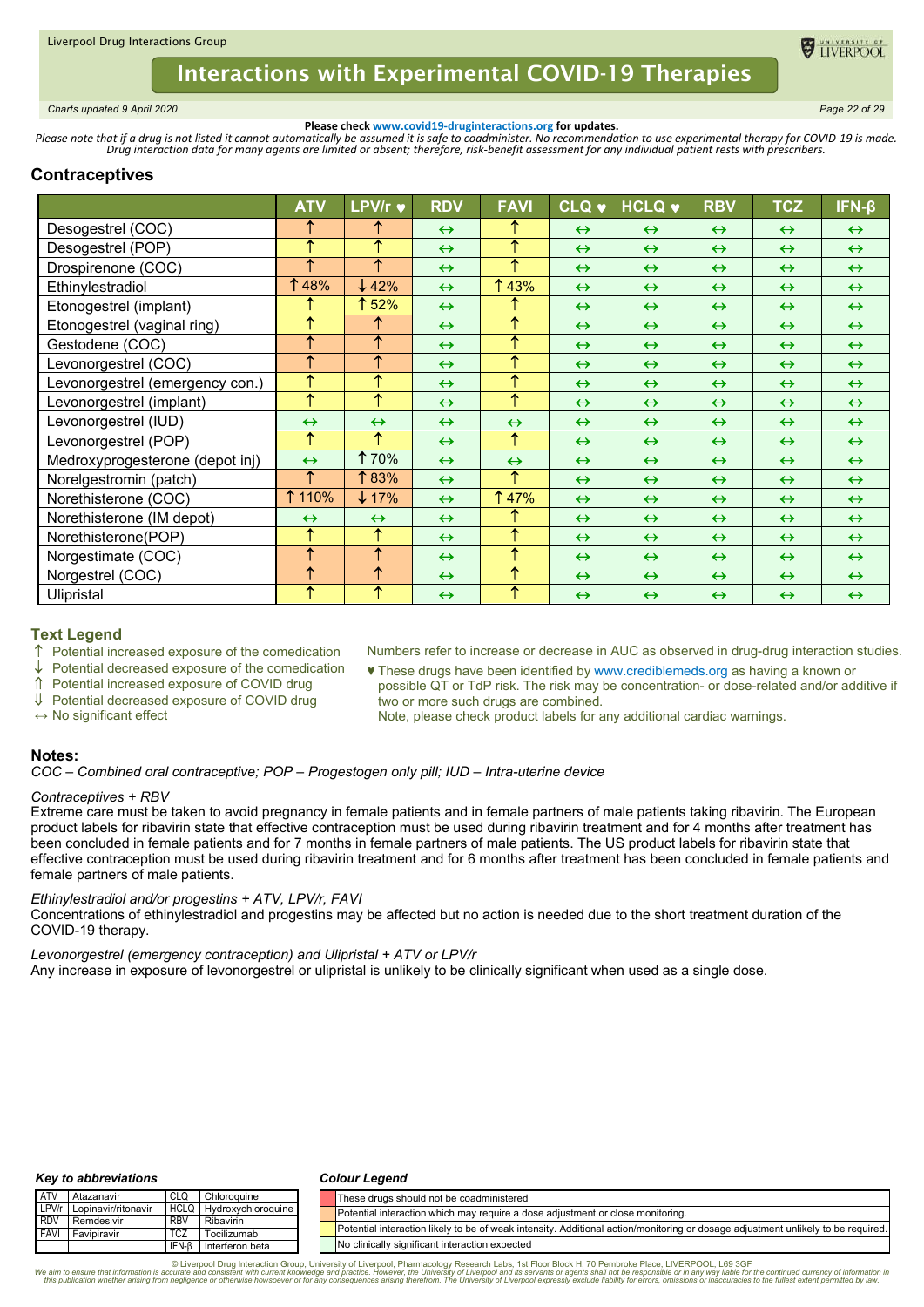

<span id="page-22-0"></span>*Charts updated 9 April 2020 Page 23 of 29*

**Please check www.covid19-druginteractions.org for updates.**<br>.Please note that if a drug is not listed it cannot automatically be assumed it is safe to coadminister. No recommendation to use experimental therapy for COVID-

# **Gastrointestinal Agents**

|                     | <b>ATV</b>            | LPV/r v            | <b>RDV</b>        | <b>FAVI</b>       | <b>CLQ v</b>            | <b>HCLQ v</b>           | <b>RBV</b>        | <b>TCZ</b>        | $IFN-\beta$       |
|---------------------|-----------------------|--------------------|-------------------|-------------------|-------------------------|-------------------------|-------------------|-------------------|-------------------|
| Alosetron           | $\leftrightarrow$     | ┶                  | $\leftrightarrow$ | $\leftrightarrow$ | $\leftrightarrow$       | $\leftrightarrow$       | $\leftrightarrow$ | $\leftrightarrow$ | $\leftrightarrow$ |
| Antacids            | ⇓                     | $\leftrightarrow$  | $\leftrightarrow$ | $\leftrightarrow$ | $\overline{\mathsf{U}}$ | $\overline{\mathsf{L}}$ | $\leftrightarrow$ | $\leftrightarrow$ | $\leftrightarrow$ |
| Bisacodyl           | $\leftrightarrow$     | $\leftrightarrow$  | $\leftrightarrow$ | $\leftrightarrow$ | $\leftrightarrow$       | $\leftrightarrow$       | $\leftrightarrow$ | $\leftrightarrow$ | $\leftrightarrow$ |
| Cimetidine          | ⇓                     | $\leftrightarrow$  | $\leftrightarrow$ | $\leftrightarrow$ | $\leftrightarrow$       | $\leftrightarrow$       | $\leftrightarrow$ | $\leftrightarrow$ | $\leftrightarrow$ |
| Cisapride $\bullet$ | ́                     | $\uparrow \bullet$ | $\leftrightarrow$ | $\leftrightarrow$ | $\leftrightarrow$ Y     | $\leftrightarrow$ Y     | $\leftrightarrow$ | $\leftrightarrow$ | $\leftrightarrow$ |
| Esomeprazole        | ⇓                     | $\leftrightarrow$  | $\leftrightarrow$ | $\leftrightarrow$ | $\leftrightarrow$       | $\leftrightarrow$       | $\leftrightarrow$ | $\leftrightarrow$ | $\leftrightarrow$ |
| Famotidine          | $\overline{\Psi}$ 41% | $\leftrightarrow$  | $\leftrightarrow$ | $\leftrightarrow$ | $\leftrightarrow$       | $\leftrightarrow$       | $\leftrightarrow$ | $\leftrightarrow$ | $\leftrightarrow$ |
| Lactulose           | $\leftrightarrow$     | $\leftrightarrow$  | $\leftrightarrow$ | $\leftrightarrow$ | $\leftrightarrow$       | $\leftrightarrow$       | $\leftrightarrow$ | $\leftrightarrow$ | $\leftrightarrow$ |
| Lansoprazole        | ⇓                     | $\leftrightarrow$  | $\leftrightarrow$ | $\leftrightarrow$ | $\leftrightarrow$       | $\leftrightarrow$       | $\leftrightarrow$ | $\leftrightarrow$ | $\leftrightarrow$ |
| Loperamide          | ↑                     | ↑                  | $\leftrightarrow$ | $\leftrightarrow$ | $\leftrightarrow$       | $\leftrightarrow$       | $\leftrightarrow$ | $\leftrightarrow$ | $\leftrightarrow$ |
| Mesalazine          | $\leftrightarrow$     | $\leftrightarrow$  | $\leftrightarrow$ | $\leftrightarrow$ | $\leftrightarrow$       | $\leftrightarrow$       | $\leftrightarrow$ | $\leftrightarrow$ | $\leftrightarrow$ |
| Omeprazole          | ⇓                     | $\leftrightarrow$  | $\leftrightarrow$ | $\leftrightarrow$ | $\leftrightarrow$       | $\leftrightarrow$       | $\leftrightarrow$ | $\leftrightarrow$ | $\leftrightarrow$ |
| Pantoprazole        | ⇓                     | $\leftrightarrow$  | $\leftrightarrow$ | $\leftrightarrow$ | $\leftrightarrow$       | $\leftrightarrow$       | $\leftrightarrow$ | $\leftrightarrow$ | $\leftrightarrow$ |
| Prucalopride        | $\leftrightarrow$     | $\leftrightarrow$  | $\leftrightarrow$ | $\leftrightarrow$ | $\leftrightarrow$       | $\leftrightarrow$       | $\leftrightarrow$ | $\leftrightarrow$ | $\leftrightarrow$ |
| Rabeprazole         | ⇓                     | $\leftrightarrow$  | $\leftrightarrow$ | $\leftrightarrow$ | $\leftrightarrow$       | $\leftrightarrow$       | $\leftrightarrow$ | $\leftrightarrow$ | $\leftrightarrow$ |
| Ranitidine          | ⇓                     | $\leftrightarrow$  | $\leftrightarrow$ | $\leftrightarrow$ | $\leftrightarrow$       | $\leftrightarrow$       | $\leftrightarrow$ | $\leftrightarrow$ | $\leftrightarrow$ |
| Senna               | $\leftrightarrow$     | $\leftrightarrow$  | $\leftrightarrow$ | $\leftrightarrow$ | $\leftrightarrow$       | $\leftrightarrow$       | $\leftrightarrow$ | $\leftrightarrow$ | $\leftrightarrow$ |

### **Text Legend**

Potential increased exposure of the comedication

Potential decreased exposure of the comedication

Potential increased exposure of COVID drug

↓ Potential decreased exposure of COVID drug

**↔** No significant effect

- Numbers refer to increase or decrease in AUC as observed in drug-drug interaction studies.
- ♥ These drugs have been identified by www.crediblemeds.org as having a known or possible QT or TdP risk. The risk may be concentration- or dose-related and/or additive if two or more such drugs are combined.

Note, please check product labels for any additional cardiac warnings.

## **Notes:**

### *Antacids + ATV*

Antacids can reduce absorption of atazanavir. Atazanavir should be taken at least 2 h before or 1 h after antacids.

#### *Antacids + CLQ*

Antacids can reduce absorption of chloroquine. Antacids should be taken at least 2 h before or 2 h after chloroquine.

### *Antacids +HCLQ*

Antacids can reduce absorption of hydroxychloroquine. Antacids should be taken at least 4 h before or 4 h after hydroxychloroquine.

#### *Cimetidine, famotidine, ranitidine + ATV*

Unboosted atazanavir is not recommended with H2RAs as they can reduce absorption of atazanavir. If coadministration is necessary, atazanavir 400 mg once daily with food should be administered at least 2 hours before and at least 10 hours after a dose of the H2RA.

*Esomeprazole, lansoprazole, omeprazole, pantoprazole, rabeprazole + ATV* When possible, discontinue proton pump inhibitor treatment for the duration of atazanavir treatment.

#### *Loperamide + ATV or LPV/r*

Caution is advised with high doses of loperamide used for reducing stoma output, particularly as patients may be at increased risk of cardiac events due to electrolytes disturbances.

#### *Key to abbreviations*

#### *Colour Legend*

| <b>ATV</b>  | Atazanavir                | <b>CLQ</b> | Chloroquine             | These drugs should not be coadministered                                                                                         |
|-------------|---------------------------|------------|-------------------------|----------------------------------------------------------------------------------------------------------------------------------|
|             | LPV/r Lopinavir/ritonavir |            | HCLQ Hydroxychloroquine | Potential interaction which may require a dose adjustment or close monitoring.                                                   |
| <b>RDV</b>  | Remdesivir                | <b>RBV</b> | Ribavirin               |                                                                                                                                  |
| <b>FAVI</b> | Favipiravir               | <b>TCZ</b> | Tocilizumab             | Potential interaction likely to be of weak intensity. Additional action/monitoring or dosage adjustment unlikely to be required. |
|             |                           | IFN-B      | Interferon beta         | No clinically significant interaction expected                                                                                   |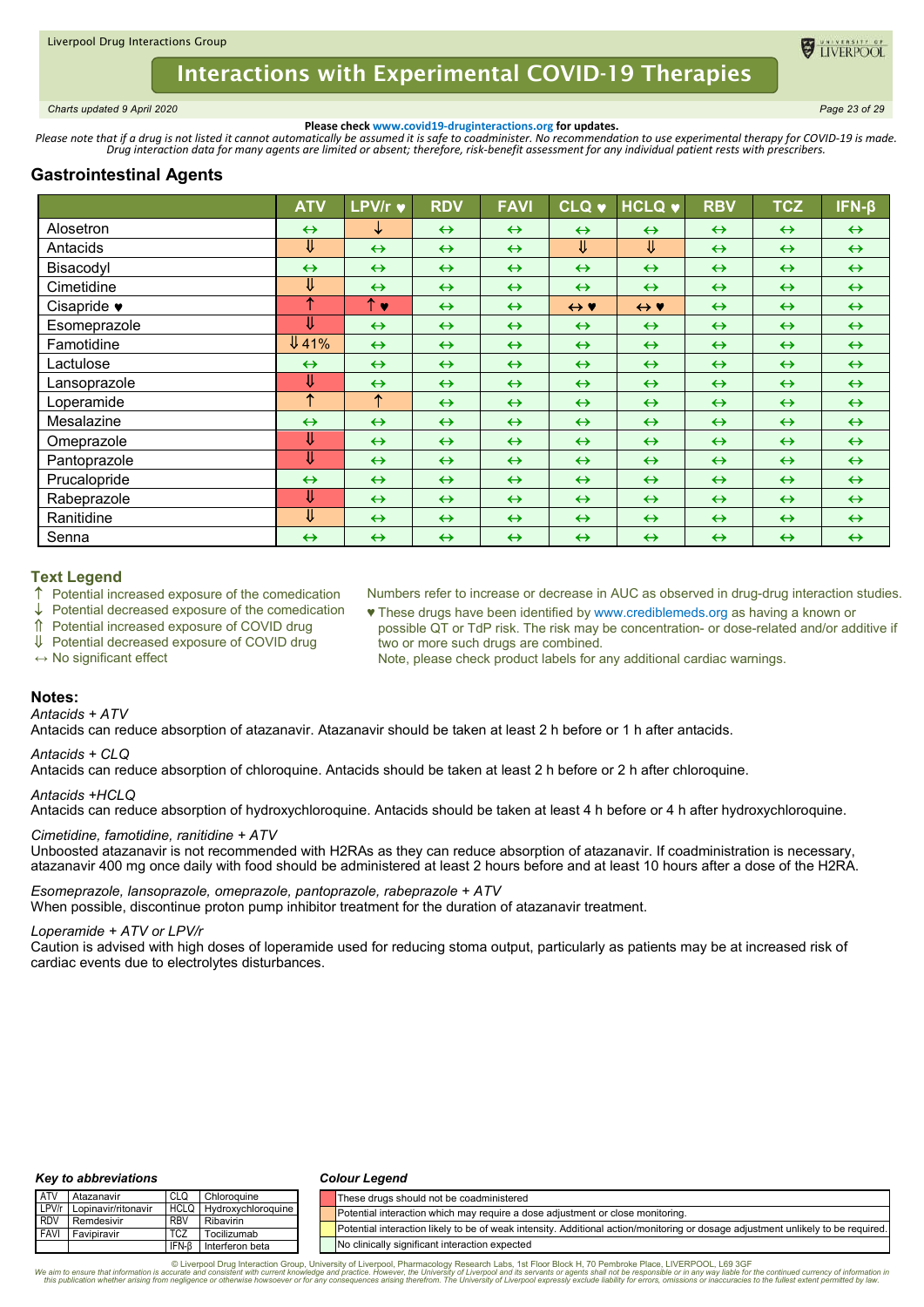<span id="page-23-0"></span>*Charts updated 9 April 2020 Page 24 of 29*

**O** TIVERPOO

**Please check www.covid19-druginteractions.org for updates.**<br>.Please note that if a drug is not listed it cannot automatically be assumed it is safe to coadminister. No recommendation to use experimental therapy for COVID-

# **Gastrointestinal Agents – Anti-emetics**

|                  | <b>ATV</b>        | LPV/r v             | <b>RDV</b>        | <b>FAVI</b>       |                     | CLQ v HCLQ v        | <b>RBV</b>        | <b>TCZ</b>        | $IFN-\beta$       |
|------------------|-------------------|---------------------|-------------------|-------------------|---------------------|---------------------|-------------------|-------------------|-------------------|
| Aprepitant       |                   |                     | $\leftrightarrow$ | $\leftrightarrow$ | $\leftrightarrow$   | $\leftrightarrow$   | $\leftrightarrow$ | $\leftrightarrow$ | $\leftrightarrow$ |
| Dolasetron •     |                   | $\leftrightarrow$ Y | $\leftrightarrow$ | $\leftrightarrow$ | $\leftrightarrow$ Y | $\leftrightarrow$ Y | $\leftrightarrow$ | $\leftrightarrow$ | $\leftrightarrow$ |
| Domperidone •    |                   | 灬<br>$\bullet$      | $\leftrightarrow$ | $\leftrightarrow$ | $\leftrightarrow$ Y | $\leftrightarrow$ Y | $\leftrightarrow$ | $\leftrightarrow$ | $\leftrightarrow$ |
| Dronabinol       |                   |                     | $\leftrightarrow$ | $\leftrightarrow$ | $\leftrightarrow$   | $\leftrightarrow$   | $\leftrightarrow$ | $\leftrightarrow$ | $\leftrightarrow$ |
| Granisetron •    |                   | ́<br>×              | $\leftrightarrow$ | $\leftrightarrow$ | $\leftrightarrow$ Y | $\leftrightarrow$ Y | $\leftrightarrow$ | $\leftrightarrow$ | $\leftrightarrow$ |
| Metoclopramide   | $\leftrightarrow$ | $\leftrightarrow$   | $\leftrightarrow$ | $\leftrightarrow$ | $\leftrightarrow$   | $\leftrightarrow$   | $\leftrightarrow$ | $\leftrightarrow$ | $\leftrightarrow$ |
| Ondansetron •    |                   | ᠰ<br><b>A</b>       | $\leftrightarrow$ | $\leftrightarrow$ | $\leftrightarrow$ Y | $\leftrightarrow$ Y | $\leftrightarrow$ | $\leftrightarrow$ | $\leftrightarrow$ |
| Prochlorperazine | $\leftrightarrow$ |                     | $\leftrightarrow$ | $\leftrightarrow$ |                     |                     | $\leftrightarrow$ | $\leftrightarrow$ | $\leftrightarrow$ |

## **Text Legend**

- Potential increased exposure of the comedication
- $\downarrow$  Potential decreased exposure of the comedication

Potential increased exposure of COVID drug

Potential decreased exposure of COVID drug

**↔** No significant effect

- Numbers refer to increase or decrease in AUC as observed in drug-drug interaction studies.
- ♥ These drugs have been identified by www.crediblemeds.org as having a known or possible QT or TdP risk. The risk may be concentration- or dose-related and/or additive if two or more such drugs are combined.
	- Note, please check product labels for any additional cardiac warnings.

#### *Key to abbreviations*

#### *Colour Legend*

| <b>ATV</b>  | Atazanavir                | <b>CLQ</b>  | Chloroquine        | These drugs should not be coadministered                                                                                         |
|-------------|---------------------------|-------------|--------------------|----------------------------------------------------------------------------------------------------------------------------------|
|             | LPV/r Lopinavir/ritonavir | <b>HCLQ</b> | Hydroxychloroquine | Potential interaction which may require a dose adjustment or close monitoring.                                                   |
| <b>RDV</b>  | Remdesivir                | <b>RBV</b>  | Ribavirin          |                                                                                                                                  |
| <b>FAVI</b> | Favipiravir               | <b>TCZ</b>  | Tocilizumab        | Potential interaction likely to be of weak intensity. Additional action/monitoring or dosage adjustment unlikely to be required. |
|             |                           | IFN-B       | Interferon beta    | No clinically significant interaction expected                                                                                   |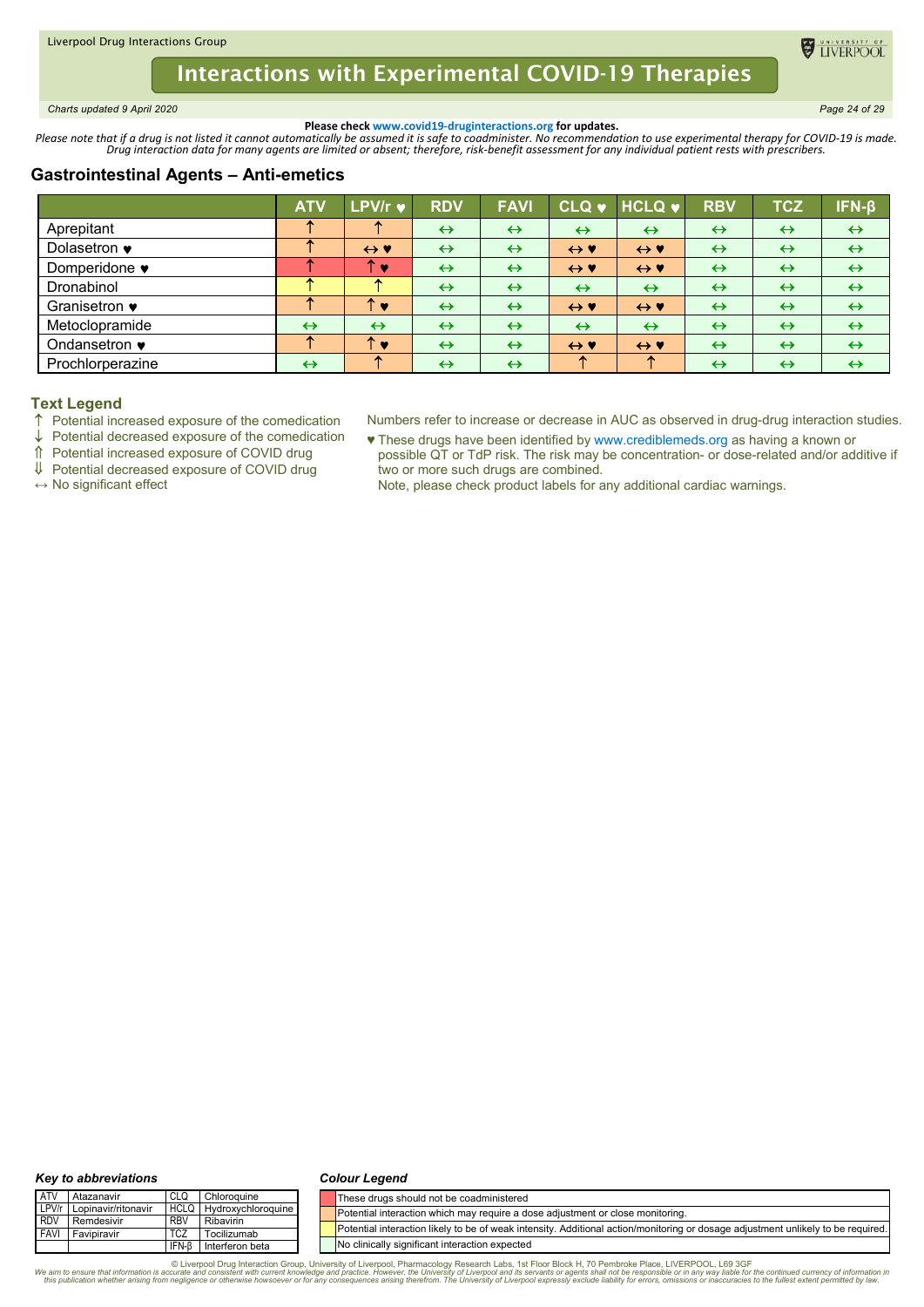<span id="page-24-0"></span>*Charts updated 9 April 2020 Page 25 of 29*

TIVERPOO

**Please check www.covid19-druginteractions.org for updates.**<br>.Please note that if a drug is not listed it cannot automatically be assumed it is safe to coadminister. No recommendation to use experimental therapy for COVID-

# **Hormone Replacement Therapy**

|                            | <b>ATV</b> | $LPV/r$ $\bullet$ | <b>RDV</b>        | <b>FAVI</b>       |                   | CLQ v HCLQ v      | <b>RBV</b>        | <b>TCZ</b>        | IFN-B             |
|----------------------------|------------|-------------------|-------------------|-------------------|-------------------|-------------------|-------------------|-------------------|-------------------|
| Drospirenone (HRT)         |            |                   | $\leftrightarrow$ | $\leftrightarrow$ | $\leftrightarrow$ | $\leftrightarrow$ | $\leftrightarrow$ | $\leftrightarrow$ | $\leftrightarrow$ |
| Dydrogesterone (HRT)       |            |                   | $\leftrightarrow$ |                   | $\leftrightarrow$ | $\leftrightarrow$ | $\leftrightarrow$ | $\leftrightarrow$ | $\leftrightarrow$ |
| Estradiol                  |            |                   | $\leftrightarrow$ |                   | $\leftrightarrow$ | $\leftrightarrow$ | $\leftrightarrow$ | $\leftrightarrow$ | $\leftrightarrow$ |
| Levonorgestrel (HRT)       |            |                   | $\leftrightarrow$ |                   | $\leftrightarrow$ | $\leftrightarrow$ | $\leftrightarrow$ | $\leftrightarrow$ | ↔                 |
| Medroxyprogesterone (oral) |            |                   | $\leftrightarrow$ |                   | $\leftrightarrow$ | $\leftrightarrow$ | $\leftrightarrow$ | $\leftrightarrow$ | $\leftrightarrow$ |
| Norethisterone (HRT)       |            |                   | $\leftrightarrow$ |                   | $\leftrightarrow$ | $\leftrightarrow$ | $\leftrightarrow$ | $\leftrightarrow$ | $\leftrightarrow$ |
| Norgestrel (HRT)           |            |                   | $\leftrightarrow$ |                   | $\leftrightarrow$ | $\leftrightarrow$ | $\leftrightarrow$ | $\leftrightarrow$ | ↔                 |

### **Text Legend**

- $\uparrow$  Potential increased exposure of the comedication
- $\downarrow$  Potential decreased exposure of the comedication
- Potential increased exposure of COVID drug
- Potential decreased exposure of COVID drug

**↔** No significant effect

- Numbers refer to increase or decrease in AUC as observed in drug-drug interaction studies. ♥ These drugs have been identified by www.crediblemeds.org as having a known or
- possible QT or TdP risk. The risk may be concentration- or dose-related and/or additive if two or more such drugs are combined.
	- Note, please check product labels for any additional cardiac warnings.

## **Notes:**

*Estradiol and + ATV, LPV/r or FAVI*

Concentrations of estradiol may alter but no action is needed due to the short treatment duration of the COVID-19 therapy.

### *Progestins + ATV, LPV/r or FAVI*

Concentrations of progestins may increase but no action is needed due to the short treatment duration of the COVID-19 therapy.

#### *Key to abbreviations*

#### *Colour Legend*

| <b>ATV</b>  | Atazanavir                | CLQ         | Chloroquine        | These drugs should not be coadministered                                                                                         |
|-------------|---------------------------|-------------|--------------------|----------------------------------------------------------------------------------------------------------------------------------|
|             | LPV/r Lopinavir/ritonavir | <b>HCLQ</b> | Hydroxychloroquine | Potential interaction which may require a dose adjustment or close monitoring.                                                   |
| <b>RDV</b>  | Remdesivir                | <b>RBV</b>  | Ribavirin          |                                                                                                                                  |
| <b>FAVI</b> | Favipiravir               | <b>TCZ</b>  | Tocilizumab        | Potential interaction likely to be of weak intensity. Additional action/monitoring or dosage adjustment unlikely to be required. |
|             |                           | IFN-B       | Interferon beta    | No clinically significant interaction expected                                                                                   |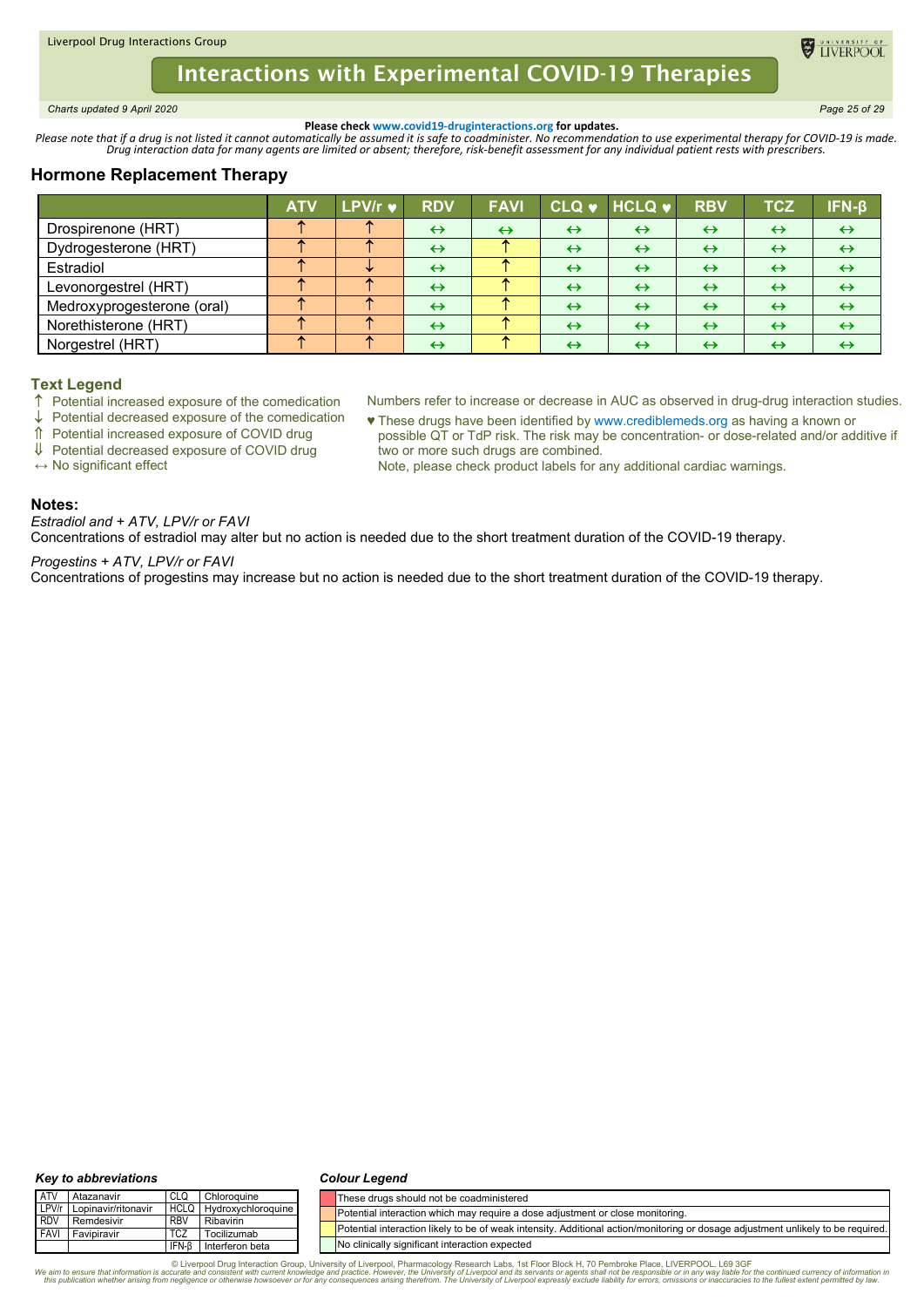<span id="page-25-0"></span>*Charts updated 9 April 2020 Page 26 of 29*

TIVERPOO

**Please check www.covid19-druginteractions.org for updates.**<br>.Please note that if a drug is not listed it cannot automatically be assumed it is safe to coadminister. No recommendation to use experimental therapy for COVID-

## **Immunosuppressants**

|                         | <b>ATV</b>        | LPV/r v           | <b>RDV</b>        | <b>FAVI</b>       | $^\prime$ CLQ $\bullet$ , | $HCLQ$ $\blacktriangleright$ | <b>RBV</b>        | <b>TCZ</b>        | $IFN-\beta$       |
|-------------------------|-------------------|-------------------|-------------------|-------------------|---------------------------|------------------------------|-------------------|-------------------|-------------------|
| Adalimumab              | $\leftrightarrow$ | $\leftrightarrow$ | $\leftrightarrow$ | $\leftrightarrow$ | $\leftrightarrow$         | $\leftrightarrow$            | $\leftrightarrow$ | $\leftrightarrow$ | $\leftrightarrow$ |
| Anti-thymocyte globulin | $\leftrightarrow$ | $\leftrightarrow$ | $\leftrightarrow$ | $\leftrightarrow$ | $\leftrightarrow$         | $\leftrightarrow$            | $\leftrightarrow$ | $\leftrightarrow$ | $\leftrightarrow$ |
| Azathioprine            | $\leftrightarrow$ | $\leftrightarrow$ | $\leftrightarrow$ | $\leftrightarrow$ | $\leftrightarrow$         | $\leftrightarrow$            | ᠰ                 | $\leftrightarrow$ | $\leftrightarrow$ |
| Basiliximab             | $\leftrightarrow$ | $\leftrightarrow$ | $\leftrightarrow$ | $\leftrightarrow$ | $\leftrightarrow$         | $\leftrightarrow$            | $\leftrightarrow$ | $\leftrightarrow$ | $\leftrightarrow$ |
| Belatacept              | $\leftrightarrow$ | $\leftrightarrow$ | $\leftrightarrow$ | $\leftrightarrow$ | $\leftrightarrow$         | $\leftrightarrow$            | $\leftrightarrow$ | $\leftrightarrow$ | $\leftrightarrow$ |
| Ciclosporin             | ́                 | ᠰ                 | $\leftrightarrow$ | $\leftrightarrow$ | ᠰ                         | ᠰ                            | $\leftrightarrow$ | ₩                 | $\leftrightarrow$ |
| Mycophenolate           | $\leftrightarrow$ | T                 | $\leftrightarrow$ | $\leftrightarrow$ | $\leftrightarrow$         | $\leftrightarrow$            | $\leftrightarrow$ | $\leftrightarrow$ | $\leftrightarrow$ |
| Pirfenidone             | $\leftrightarrow$ | ₩                 | $\leftrightarrow$ | $\leftrightarrow$ | $\leftrightarrow$         | $\leftrightarrow$            | $\leftrightarrow$ | $\leftrightarrow$ | ́                 |
| Sirolimus               |                   |                   | $\leftrightarrow$ | $\leftrightarrow$ | ᠰ                         | ᠰ                            | $\leftrightarrow$ | ₩                 | $\leftrightarrow$ |
| Tacrolimus $\bullet$    |                   | ↑♥                | $\leftrightarrow$ | $\leftrightarrow$ | ↑♥                        | ↑♥                           | $\leftrightarrow$ | ₩                 | $\leftrightarrow$ |

## **Text Legend**

 $\uparrow$  Potential increased exposure of the comedication

 $\downarrow$  Potential decreased exposure of the comedication

Potential increased exposure of COVID drug

Potential decreased exposure of COVID drug

**↔** No significant effect

♥ These drugs have been identified by www.crediblemeds.org as having a known or possible QT or TdP risk. The risk may be concentration- or dose-related and/or additive if two or more such drugs are combined. Note, please check product labels for any additional cardiac warnings.

Numbers refer to increase or decrease in AUC as observed in drug-drug interaction studies.

### **Notes:**

### *Adalimumab and azathioprine + CLQ or HCLQ*

The risk of haematological toxicity may be potentially increased as adalimumab, azathioprine, chloroquine and hydroxychloroquine can cause myelosuppression. Closely monitor haematological parameters.

### *Adalimumab + RBV*

The risk of haematological toxicity may be potentially increased as adalimumab and ribavirin can cause myelosuppression. Closely monitor haematological parameters.

### *Adalimumab and basiliximab + TCZ*

Avoid coadministration due to the enhanced immunosuppressive effect.

### *Adalimumab + IFN-β*

Caution is required due to potential additive haematological toxicity.

### *Azathioprine + RBV*

Ribavirin may interfere with azathioprine metabolism possibly leading to an accumulation of 6-methylthioinosine monophosphate, which has been associated with myelotoxicity.

## *Azathioprine + TCZ or IFN-β*

Caution is required due to potential additive haematological toxicity.

### *Pirfenidone + IFN-β*

Any increase is pirfenidone is unlikely to be clinically relevant, except in the presence of hepatic impairment as moderate hepatic impairment also increases pirfenidone exposure (by 60%). No a priori dosage adjustment is recommended in patients with hepatic impairment but monitor for increased toxicity.

#### *Key to abbreviations*

#### *Colour Legend*

| <b>ATV</b> | l Atazanavir              |            | Chloroquine               | These drugs should not be coadministered                                                                                         |
|------------|---------------------------|------------|---------------------------|----------------------------------------------------------------------------------------------------------------------------------|
|            | LPV/r Lopinavir/ritonavir |            | HCLQ   Hydroxychloroquine | Potential interaction which may require a dose adjustment or close monitoring.                                                   |
|            | RDV Remdesivir            | <b>RBV</b> | Ribavirin                 |                                                                                                                                  |
|            | <b>FAVI</b> Favipiravir   | <b>TCZ</b> | Tocilizumab               | Potential interaction likely to be of weak intensity. Additional action/monitoring or dosage adjustment unlikely to be required. |
|            |                           |            | IFN-6 Interferon beta     | No clinically significant interaction expected                                                                                   |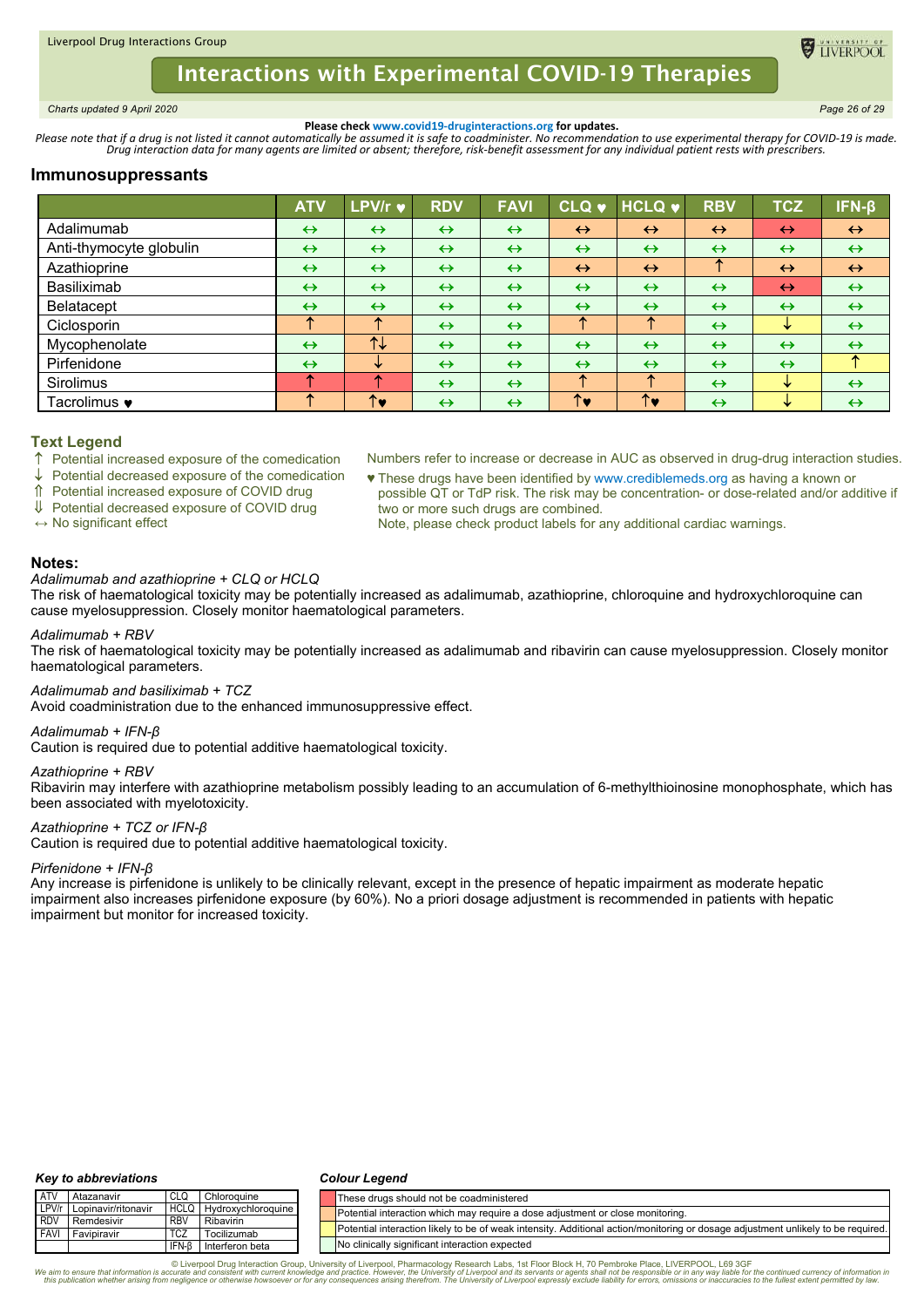<span id="page-26-0"></span>*Charts updated 9 April 2020 Page 27 of 29*

**O** TIVERPOO

**Please check www.covid19-druginteractions.org for updates.**<br>.Please note that if a drug is not listed it cannot automatically be assumed it is safe to coadminister. No recommendation to use experimental therapy for COVID-

# **Inotropes & Vasopressors**

|                          | <b>ATV</b> | LPV/r w           | <b>RDV</b> | <b>FAVI</b>       | $CLQ$ $\blacktriangleright$ | $HCLQ$ $\blacktriangleright$   | <b>RBV</b>        | TCZ               | $IFN-B$ |
|--------------------------|------------|-------------------|------------|-------------------|-----------------------------|--------------------------------|-------------------|-------------------|---------|
| Adrenaline (Epinephrine) | ↔          | $\leftrightarrow$ | ↔          | $\leftrightarrow$ | $\leftrightarrow$           | ↔                              | $\leftrightarrow$ | $\leftrightarrow$ | ↔       |
| Dobutamine               | ↔          | ↔                 | ↔          | $\leftrightarrow$ | $\leftrightarrow$           | ↔                              | $\leftrightarrow$ | $\leftrightarrow$ | ↔       |
| Noradrenaline            | ↔          | ↔                 | ↔          | ↔                 | ↔                           | ↔                              | $\leftrightarrow$ | ↔                 | ↔       |
| Vasopressin              | ↔          | ↔                 | ↔          | ↔                 | ↔                           | $\boldsymbol{\leftrightarrow}$ | $\leftrightarrow$ | ↔                 | ↔       |

#### **Text Legend**

- $\uparrow$  Potential increased exposure of the comedication  $\downarrow$  Potential decreased exposure of the comedication
- $\downarrow$  Potential decreased exposure of the comedication<br>  $\uparrow$  Potential increased exposure of COVID drug Potential increased exposure of COVID drug

Potential decreased exposure of COVID drug

- Numbers refer to increase or decrease in AUC as observed in drug-drug interaction studies.
- ♥ These drugs have been identified by www.crediblemeds.org as having a known or possible QT or TdP risk. The risk may be concentration- or dose-related and/or additive if two or more such drugs are combined.

Note, please check product labels for any additional cardiac warnings.

## **Notes:**

*Remdesivir*

**↔** No significant effect

Pressor requirement to maintain blood pressure is a key exclusion criteria to eligibility for remdesivir use. See https://rdvcu.gilead.com/ for further details.

#### *Key to abbreviations*

#### *Colour Legend*

| <b>ATV</b>  | Atazanavir          |                 | Chloroquine        | These drugs should not be coadministered                                                                                         |
|-------------|---------------------|-----------------|--------------------|----------------------------------------------------------------------------------------------------------------------------------|
| LPV/r       | Lopinavir/ritonavir | <b>HCLQ</b>     | Hydroxychloroquine | Potential interaction which may require a dose adjustment or close monitoring.                                                   |
| <b>RDV</b>  | Remdesivir          | RB <sub>V</sub> | Ribavirin          |                                                                                                                                  |
| <b>FAVI</b> | I Favipiravir       | TCZ             | Tocilizumab        | Potential interaction likely to be of weak intensity. Additional action/monitoring or dosage adjustment unlikely to be required. |
|             |                     | IFN-B           | Interferon beta    | No clinically significant interaction expected                                                                                   |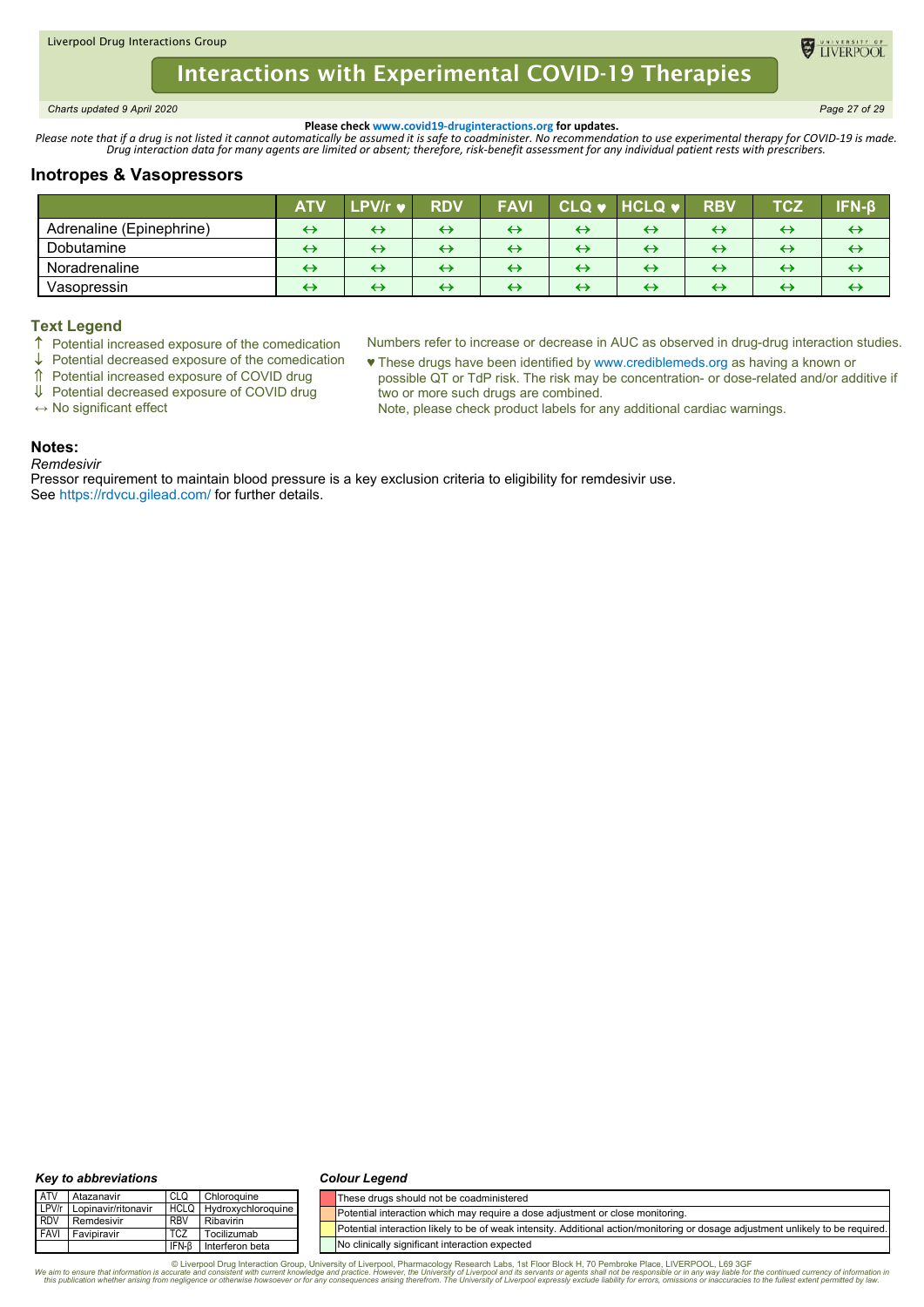<span id="page-27-0"></span>*Charts updated 9 April 2020 Page 28 of 29*

**ELIVERPOO** 

**Please check www.covid19-druginteractions.org for updates.**<br>.Please note that if a drug is not listed it cannot automatically be assumed it is safe to coadminister. No recommendation to use experimental therapy for COVID-

# **Lipid Lowering Agents**

|                    | <b>ATV</b>        | LPV/r v           | <b>RDV</b>        | <b>FAVI</b>       | <b>CLQ v</b>      | <b>HCLQ v</b>     | <b>RBV</b>        | <b>TCZ</b>        | $IFN-\beta$       |
|--------------------|-------------------|-------------------|-------------------|-------------------|-------------------|-------------------|-------------------|-------------------|-------------------|
| Atorvastatin       | ́                 | 1490%             | $\leftrightarrow$ | $\leftrightarrow$ | $\leftrightarrow$ | $\leftrightarrow$ | $\leftrightarrow$ | $\leftrightarrow$ | $\leftrightarrow$ |
| <b>Bezafibrate</b> | $\leftrightarrow$ | $\leftrightarrow$ | $\leftrightarrow$ | $\leftrightarrow$ | $\leftrightarrow$ | $\leftrightarrow$ | $\leftrightarrow$ | $\leftrightarrow$ | $\leftrightarrow$ |
| Clofibrate         | $\leftrightarrow$ | $\leftrightarrow$ | $\leftrightarrow$ | $\leftrightarrow$ | $\leftrightarrow$ | $\leftrightarrow$ | $\leftrightarrow$ | $\leftrightarrow$ | $\leftrightarrow$ |
| Evolocumab         | $\leftrightarrow$ | $\leftrightarrow$ | $\leftrightarrow$ | $\leftrightarrow$ | $\leftrightarrow$ | $\leftrightarrow$ | $\leftrightarrow$ | $\leftrightarrow$ | $\leftrightarrow$ |
| Ezetimibe          | ↑                 | $\leftrightarrow$ | $\leftrightarrow$ | $\leftrightarrow$ | $\leftrightarrow$ | $\leftrightarrow$ | $\leftrightarrow$ | $\leftrightarrow$ | $\leftrightarrow$ |
| Fenofibrate        | $\leftrightarrow$ | $\leftrightarrow$ | $\leftrightarrow$ | $\leftrightarrow$ | $\leftrightarrow$ | $\leftrightarrow$ | $\leftrightarrow$ | $\leftrightarrow$ | $\leftrightarrow$ |
| Fish oils          | $\leftrightarrow$ | $\leftrightarrow$ | $\leftrightarrow$ | $\leftrightarrow$ | $\leftrightarrow$ | $\leftrightarrow$ | $\leftrightarrow$ | $\leftrightarrow$ | $\leftrightarrow$ |
| Fluvastatin        | ᠰ                 | $\leftrightarrow$ | $\leftrightarrow$ | $\leftrightarrow$ | $\leftrightarrow$ | $\leftrightarrow$ | $\leftrightarrow$ | $\leftrightarrow$ | $\leftrightarrow$ |
| Gemfibrozil        | $\leftrightarrow$ | $\downarrow$ 41%  | $\leftrightarrow$ | $\leftrightarrow$ | $\leftrightarrow$ | $\leftrightarrow$ | $\leftrightarrow$ | $\leftrightarrow$ | $\leftrightarrow$ |
| Lovastatin         | ́                 |                   | $\leftrightarrow$ | $\leftrightarrow$ | $\leftrightarrow$ | $\leftrightarrow$ | $\leftrightarrow$ | $\leftrightarrow$ | $\leftrightarrow$ |
| Pitavastatin       | ↑ 31%             | $\downarrow$ 20%  | $\leftrightarrow$ | $\leftrightarrow$ | $\leftrightarrow$ | $\leftrightarrow$ | $\leftrightarrow$ | $\leftrightarrow$ | $\leftrightarrow$ |
| Pravastatin        |                   | $\uparrow$ 33%    | $\leftrightarrow$ | $\leftrightarrow$ | $\leftrightarrow$ | $\leftrightarrow$ | $\leftrightarrow$ | $\leftrightarrow$ | $\leftrightarrow$ |
| Rosuvastatin       |                   | 1 108%            | $\leftrightarrow$ | $\leftrightarrow$ | $\leftrightarrow$ | $\leftrightarrow$ | $\leftrightarrow$ | $\leftrightarrow$ | $\leftrightarrow$ |
| Simvastatin        | ^                 |                   | $\leftrightarrow$ | $\leftrightarrow$ | $\leftrightarrow$ | $\leftrightarrow$ | $\leftrightarrow$ | $\leftrightarrow$ | $\leftrightarrow$ |

### **Text Legend**

 $\uparrow$  Potential increased exposure of the comedication

Potential decreased exposure of the comedication

Potential increased exposure of COVID drug

Potential decreased exposure of COVID drug

**↔** No significant effect

Numbers refer to increase or decrease in AUC as observed in drug-drug interaction studies.

- ♥ These drugs have been identified by www.crediblemeds.org as having a known or possible QT or TdP risk. The risk may be concentration- or dose-related and/or additive if two or more such drugs are combined.
	- Note, please check product labels for any additional cardiac warnings.

## **Notes:**

### *Atorvastatin + ATV*

Coadministration is not recommended. If the use of atorvastatin is considered necessary, use the lowest possible dose of atorvastatin with careful safety monitoring. The daily atorvastatin dose should not exceed 10 mg.

*Atorvastatin + LPV/r*

Do not exceed a daily dose of 20 mg with careful safety monitoring.

*Evolocumab + TCZ* Avoid coadministration due to the enhanced immunosuppressive effect.

*Rosuvastatin + ATV or LPV/r* Do not exceed rosuvastatin 10 mg/day.

#### *Key to abbreviations*

#### *Colour Legend*

| <b>ATV</b>  | Atazanavir          | CLQ        | Chloroquine             | These drugs should not be coadministered                                                                                         |
|-------------|---------------------|------------|-------------------------|----------------------------------------------------------------------------------------------------------------------------------|
| LPV/r       | Lopinavir/ritonavir |            | HCLQ Hydroxychloroquine | Potential interaction which may require a dose adjustment or close monitoring.                                                   |
| <b>IRDV</b> | Remdesivir          | <b>RBV</b> | Ribavirin               |                                                                                                                                  |
| <b>FAVI</b> | Favipiravir         | <b>TCZ</b> | Tocilizumab             | Potential interaction likely to be of weak intensity. Additional action/monitoring or dosage adjustment unlikely to be required. |
|             |                     | IFN-B      | Interferon beta         | No clinically significant interaction expected                                                                                   |